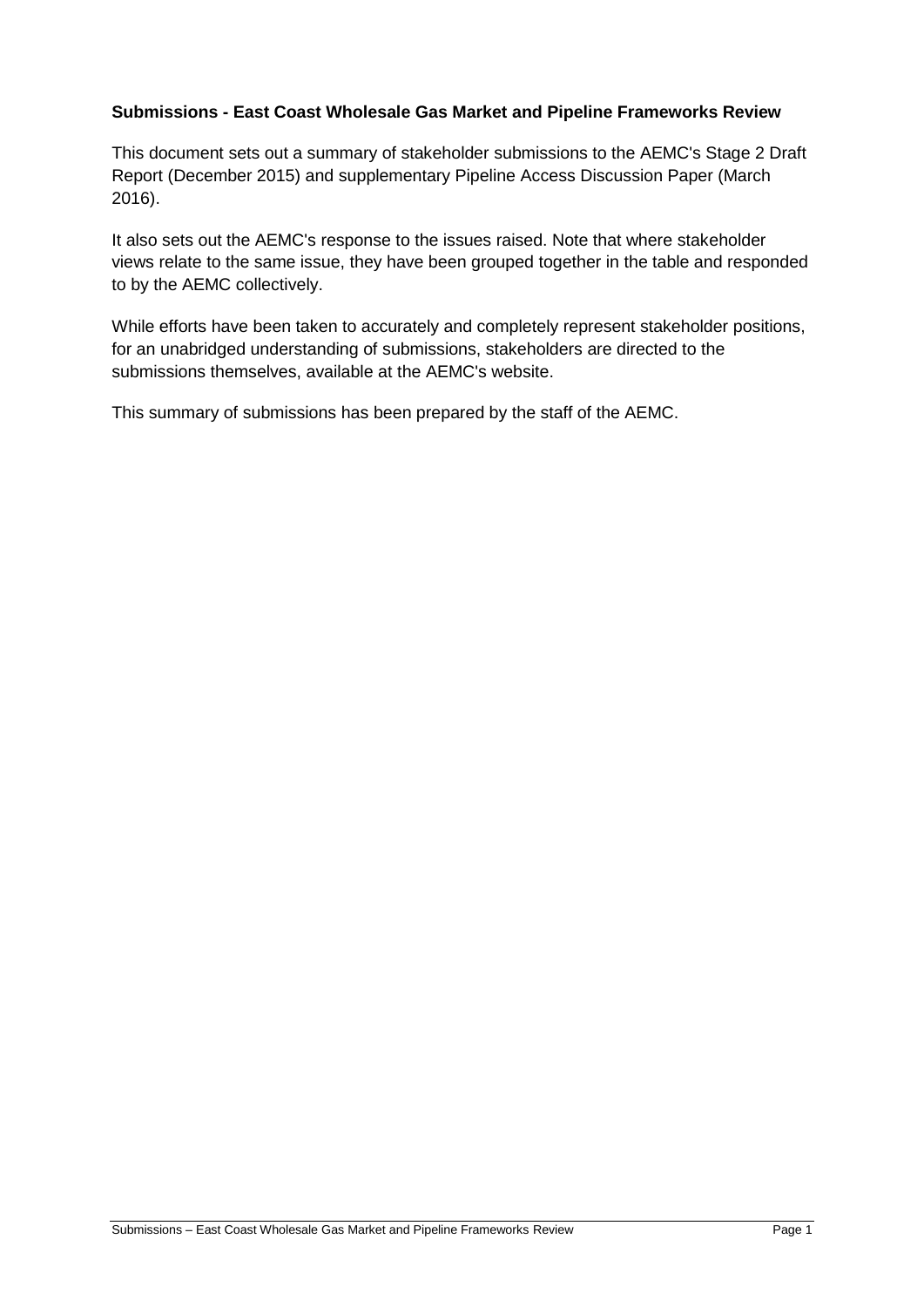### **Table A.1 Summary of submissions**

- Submissions are in response to the Stage 2 Draft Report unless otherwise stated.
- References to chapters, sections and page numbers are to the Stage 2 Final Report unless otherwise stated.
- Submissions made with regard to information and the Gas Bulletin Board (the subject of Chapter 6 of the Stage 2 Final Report) are either reported directly in the Stage 2 Final Report (Information Provision) or, where not reported directly, summarised in Appendix C of that report.

### **General Views**

| <b>Stakeholder</b>                                                                                                          | <b>Comment</b>                                                                                                                                                                       | <b>AEMC response</b>                                                                                                                                |
|-----------------------------------------------------------------------------------------------------------------------------|--------------------------------------------------------------------------------------------------------------------------------------------------------------------------------------|-----------------------------------------------------------------------------------------------------------------------------------------------------|
| AEMO, p. 1; AER, p. 2.                                                                                                      | The draft recommendations are broadly supported, but some areas<br>relating to DWGM and STTM require further consideration.                                                          | Noted. The Commission will continue to develop its<br>recommendations with regard to the DWGM as it progresses the<br>Review of the Victorian DWGM. |
| EUAA, p. 2; Santos, p. 1; APPEA, p. 2;<br>MEU, p. 7; PIAC, p. 9.                                                            | Achieving the Vision will also require more competitive supply. It is<br>unfortunate that systemic issues such as this did not form part of the<br>review.                           | Noted. The Commission's terms of reference did not include supply<br>issues.                                                                        |
| EUAA, p. 2.                                                                                                                 | The assessment framework and application of the NGO is robust.                                                                                                                       | Noted.                                                                                                                                              |
| EUAA, p. 8.                                                                                                                 | The AEMC should advise how gas availability at hubs would be<br>impacted by NGERAC Emergency Protocol.                                                                               | This issue should be considered by the GRG as the reforms are<br>developed.                                                                         |
| AGL, p. 1; Uniting Care, pp. 5-6.                                                                                           | Supports the Vision but further detail must be developed with further<br>inclusion of industry and consumers.                                                                        | Noted. The GRG should be tasked with developing the detail of the<br>reforms, in close collaboration with stakeholders.                             |
| GDF Suez, p. 2.                                                                                                             | The Vision is supported, as it captures the desirable features of<br>markets that are both liquid and geographically focused, as well as<br>providing supply and investment signals. | Noted.                                                                                                                                              |
| Santos, p.11; AER, p.2; EUAA, p.2;<br>SACOSS p.1; QGC, p.1;<br>EnergyAustralia, p.1; Central<br>Petroleum, p.1; PACIA, p.1. | Support the general direction of the review and the Energy Council's<br>vision for the gas market.                                                                                   | Noted.                                                                                                                                              |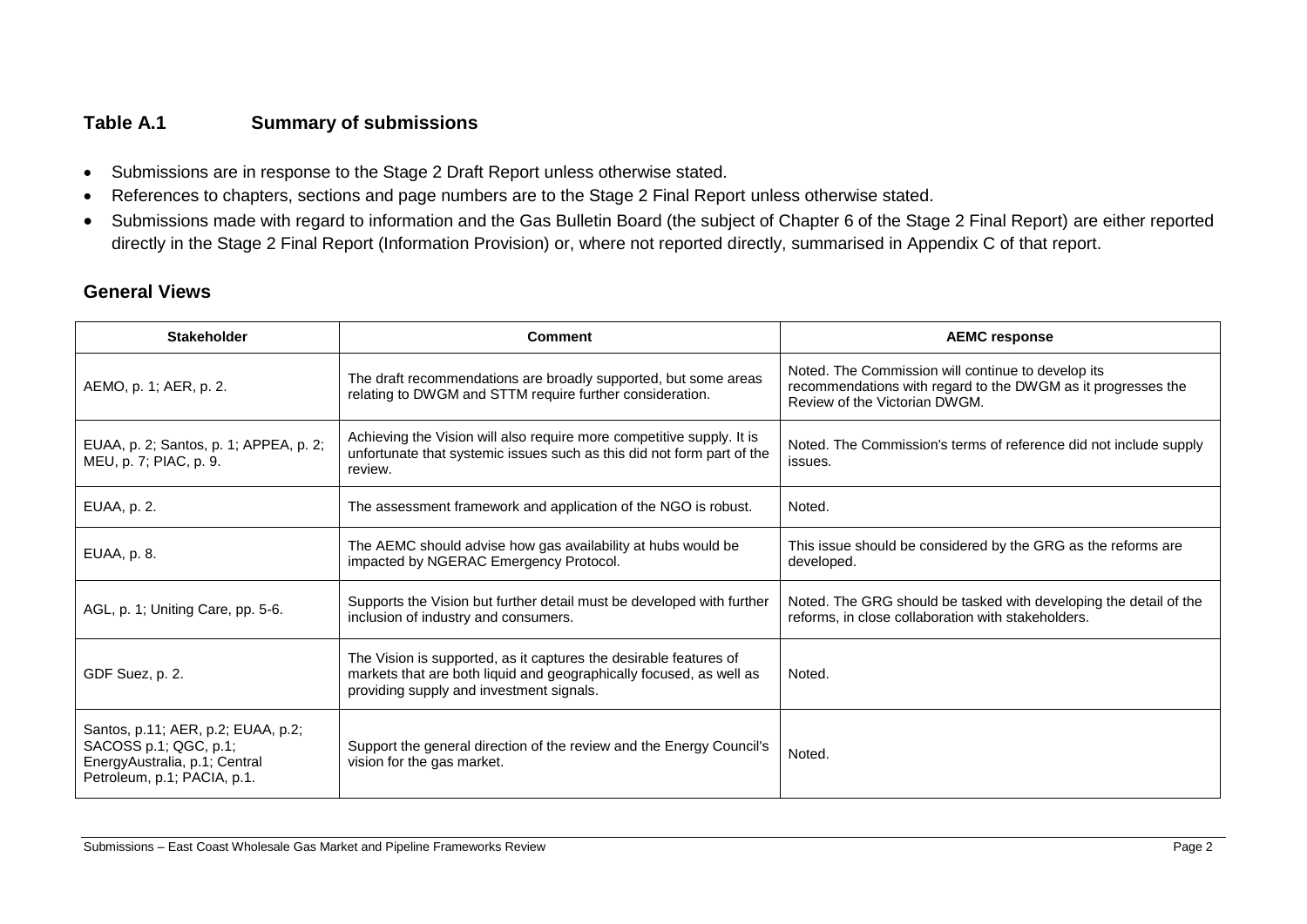| <b>Stakeholder</b>                          | <b>Comment</b>                                                                                                                                                                                                         | <b>AEMC response</b>                                                                                                                                                                                                                                                 |
|---------------------------------------------|------------------------------------------------------------------------------------------------------------------------------------------------------------------------------------------------------------------------|----------------------------------------------------------------------------------------------------------------------------------------------------------------------------------------------------------------------------------------------------------------------|
| Origin, p. 1.                               | The proposed reforms will assist in achieving the COAG vision. A<br>measured and incremental approach is an appropriate means of<br>progressing market development.                                                    | Noted.                                                                                                                                                                                                                                                               |
| AEC, p. 1.                                  | The recommendations to develop liquid wholesale gas markets are<br>supported, including harmonisation and standardisation.                                                                                             | Noted.                                                                                                                                                                                                                                                               |
| PACIA, p. 1.                                | The recommendations address the lack of transparency in the<br>market. The Stage 2 draft report is a welcomed, comprehensive and<br>considered piece of analysis.                                                      | Noted.                                                                                                                                                                                                                                                               |
| ERM, p. 1; MEU, pp. 3, 11.                  | The AEMC should prioritise developments related to information<br>provision and pipeline capacity trading. The current markets already<br>provide much of the COAG Energy Council vision and do not require<br>reform. | Noted. The GRG should be tasked with developing the detail of the<br>reforms, in close collaboration with stakeholders. The Commission<br>will continue to develop its recommendations with regard to the<br>DWGM as it progresses the Review of the Victorian DWGM. |
| RWE, p. 1.                                  | A Northern physical gas hub and a Southern virtual gas hub are<br>supported.                                                                                                                                           | Noted.                                                                                                                                                                                                                                                               |
| St Vincent de Paul, CUAC & SACOSS,<br>p. 1. | The recommendations are expected to improve transparency and<br>price disclosure, lower barriers to entry, promote competition and<br>enhance efficient market operation.                                              | Noted.                                                                                                                                                                                                                                                               |
| GDF Suez, pp. 3-4.                          | The proposed reforms are appropriately targeted towards<br>addressing the most apparent deficiencies in the current gas<br>markets.                                                                                    | Noted.                                                                                                                                                                                                                                                               |
| UnitingCare, p. 6.                          | The direction of the proposals is appropriate and is supported. The<br>roadmap has a very high likelihood of generating net benefit for<br>consumers and a very low likelihood of increasing consumer<br>detriment.    | Noted.                                                                                                                                                                                                                                                               |
| AEC, p. 3.                                  | Long term legacy contracts should be protected.                                                                                                                                                                        | Noted. For example, the AEMC has recommended that<br>counterparties to existing contracts should not be materially<br>disadvantaged through the standardisation process. See section<br>5.3.1.                                                                       |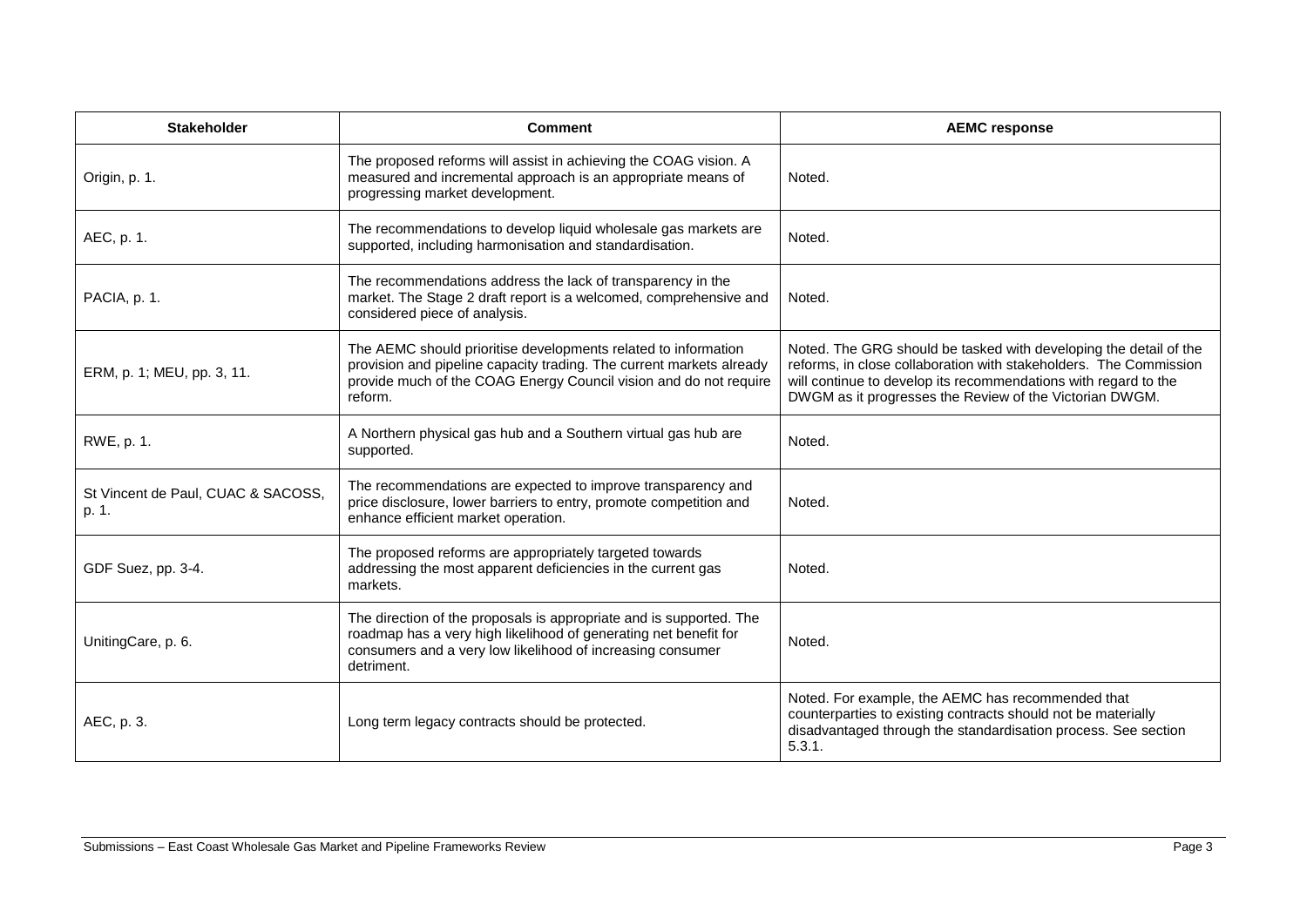| <b>Stakeholder</b>                          | <b>Comment</b>                                                                                                                                                                                                                                                                                                                                                           | <b>AEMC response</b>                                                                                                                                                                                                                                                                                                                                                        |
|---------------------------------------------|--------------------------------------------------------------------------------------------------------------------------------------------------------------------------------------------------------------------------------------------------------------------------------------------------------------------------------------------------------------------------|-----------------------------------------------------------------------------------------------------------------------------------------------------------------------------------------------------------------------------------------------------------------------------------------------------------------------------------------------------------------------------|
| Adelaide Brighton Cement, p. 1.             | Reforms must be in the long term interests of Australian gas<br>consumers.                                                                                                                                                                                                                                                                                               | Noted.                                                                                                                                                                                                                                                                                                                                                                      |
| PACIA, p. 2.                                | The AEMC should explain whether it has considered the needs of<br>chemistry feedstock users (e.g. the non-substitutability of ethane<br>and methane).                                                                                                                                                                                                                    | The Gas Access Regime under the NGL and the Natural Gas<br>Services Bulletin Board do not apply to ethane infrastructure or<br>markets. While the Commission notes the issues raised, its remit<br>does not extend to ethane. Nevertheless, the Commission has<br>discussed these matters in section 1.3 and the COAG Energy<br>Council may wish to consider these further. |
| PACIA, p. 2.                                | Any changes to the market, in particular to the STTM, should be<br>tested against the objectives of curtailment arrangements.                                                                                                                                                                                                                                            | This issue should be considered by the GRG as the reforms are<br>developed.                                                                                                                                                                                                                                                                                                 |
| PIAC, p. 9.                                 | The findings should be presented in a form that end-users can<br>understand. For example, what a liquid market looks like, and on<br>monitoring and transition mechanisms to ensure that customers are<br>protected.                                                                                                                                                     | Noted and agree that this is important. Chapter 3 reflects this in<br>terms of setting out how the reforms should be implemented,<br>including how the development of the reforms should be assessed<br>(section 3.2).                                                                                                                                                      |
| St Vincent de Paul, CUAC & SACOSS,<br>p. 1. | Redesigning and reforming the existing framework should be<br>prioritised because of the significant gas price increases.                                                                                                                                                                                                                                                | Agreed.                                                                                                                                                                                                                                                                                                                                                                     |
| St Vincent de Paul, CUAC & SACOSS,<br>p. 1. | The draft recommendations are critical for setting the right<br>framework to promote enhanced residential gas retail competition.                                                                                                                                                                                                                                        | Noted.                                                                                                                                                                                                                                                                                                                                                                      |
| UnitingCare, pp. 1-5.                       | Review is important in the context of rising residential gas prices<br>and questions about whether gas is an essential service.                                                                                                                                                                                                                                          | Noted.                                                                                                                                                                                                                                                                                                                                                                      |
| GDF Suez, p. 1.                             | Given the unprecedented variations in the volumes and patterns of<br>gas flows across the east coast, it is important for industry and<br>governments to assess the durability of current markets and ensure<br>that arrangements provide participants with a suitable level of<br>liquidity and flexibility to trade gas in the short term as well as the<br>long term. | Agreed.                                                                                                                                                                                                                                                                                                                                                                     |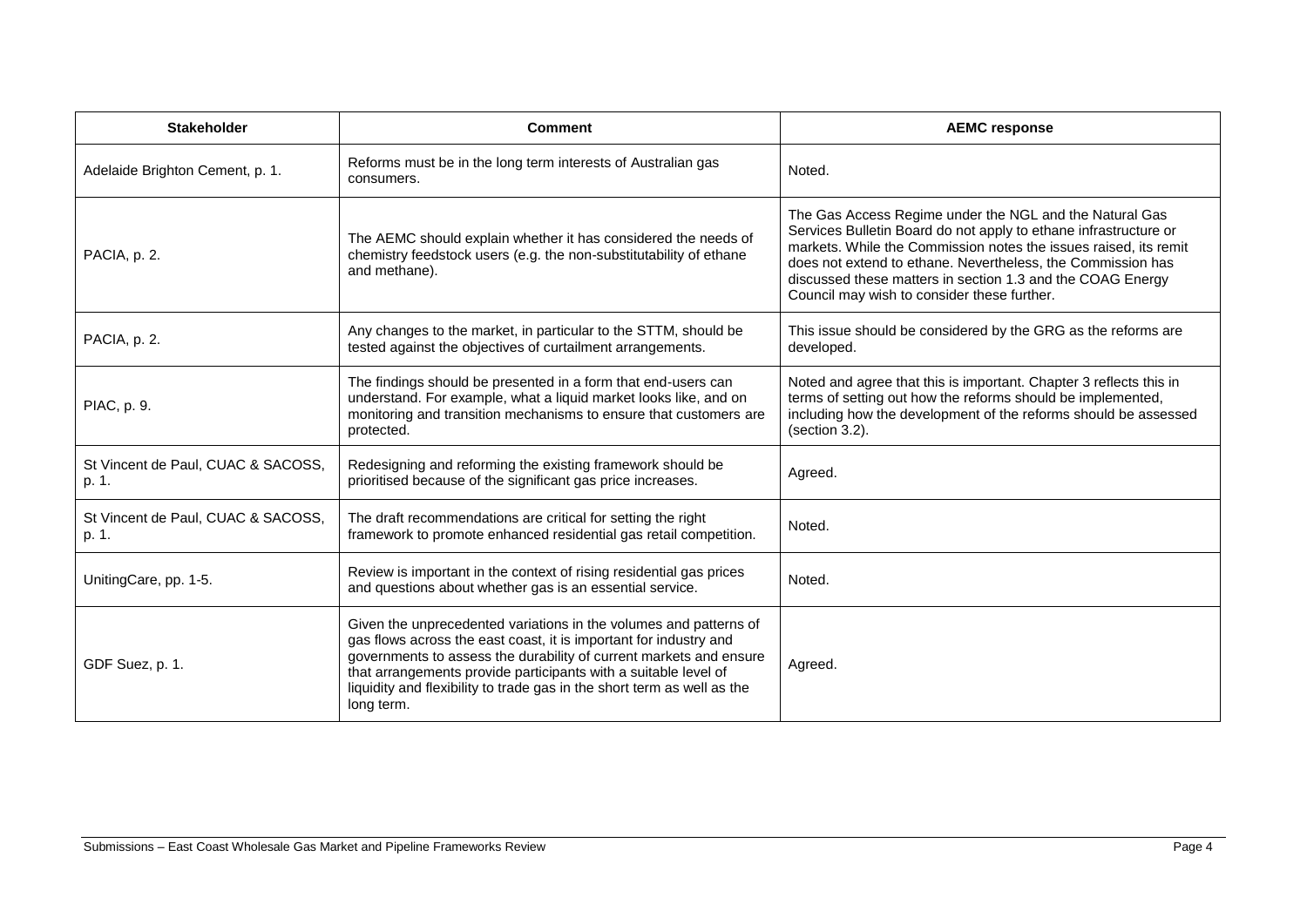| <b>Stakeholder</b> | Comment                                                                                                                                                                                                                                                                                                                                                                   | <b>AEMC response</b>                                                                                                                                                  |
|--------------------|---------------------------------------------------------------------------------------------------------------------------------------------------------------------------------------------------------------------------------------------------------------------------------------------------------------------------------------------------------------------------|-----------------------------------------------------------------------------------------------------------------------------------------------------------------------|
| EUAA, p.6.         | The implicit assumption that different demand profiles will mean that<br>participants will trade with each other is simplistic. It cannot be<br>expected that companies will embrace market trading and company<br>boards will need evidence that liquidity exists in the market and the<br>availability of hedging products in order to authorise trading<br>activities. | Noted. Consideration is being given by the AEMC to the<br>development of liquidity in facilitated gas markets as part of its<br>ongoing Review of the Victorian DWGM. |
| GDF Suez, p. 2.    | The gas market arrangements have been reasonably successful,<br>but there is now concern that these have evolved into three different<br>and complex hub designs. The designs of the DWGM and STTM<br>have made it difficult for secondary trading and other risk<br>management mechanisms to evolve.                                                                     | Agreed. See chapter 5 for a discussion of recommendations<br>regarding harmonising the east coast of Australia's facilitated gas<br>markets.                          |

## **Cost benefit analysis**

| <b>Stakeholder</b>                                              | <b>Comment</b>                                                                                                                                                                                                                           | <b>AEMC response</b>                                                                                                                |
|-----------------------------------------------------------------|------------------------------------------------------------------------------------------------------------------------------------------------------------------------------------------------------------------------------------------|-------------------------------------------------------------------------------------------------------------------------------------|
| EUAA, p. 13.                                                    | A full cost benefit analysis would be difficult to undertake, as it would<br>depend on assumptions used to measure the benefits. As much<br>work should be undertaken as possible to quantify the costs for<br>users.                    | The Commission has engaged PwC to undertake an estimate of the<br>costs and benefits of the draft recommendations. See section 2.2. |
| ESSO, pp. 1-2; AGL, p. 1; AEC, p. 3;<br>APPEA, p. 2; MEU, p. 3. | It is essential that any recommendations are supported by a robust<br>cost benefit analysis.                                                                                                                                             |                                                                                                                                     |
| EnergyAustralia, p. 1; APA, p. 3.                               | Further development of operational details is required to allow a<br>more informed assessment of net benefits.                                                                                                                           |                                                                                                                                     |
| APGA, p. 1.                                                     | It is not clear that the benefits accruing from some of the substantial<br>changes recommended are justified by their costs, particularly the<br>virtual hub in Victoria.                                                                |                                                                                                                                     |
| Santos, p. 11; MEU, p. 19.                                      | Some of the approaches may result in a fundamental change to how<br>businesses currently operate which will result in significant costs for<br>businesses. Only those recommendations that have a clear benefit<br>should be progressed. |                                                                                                                                     |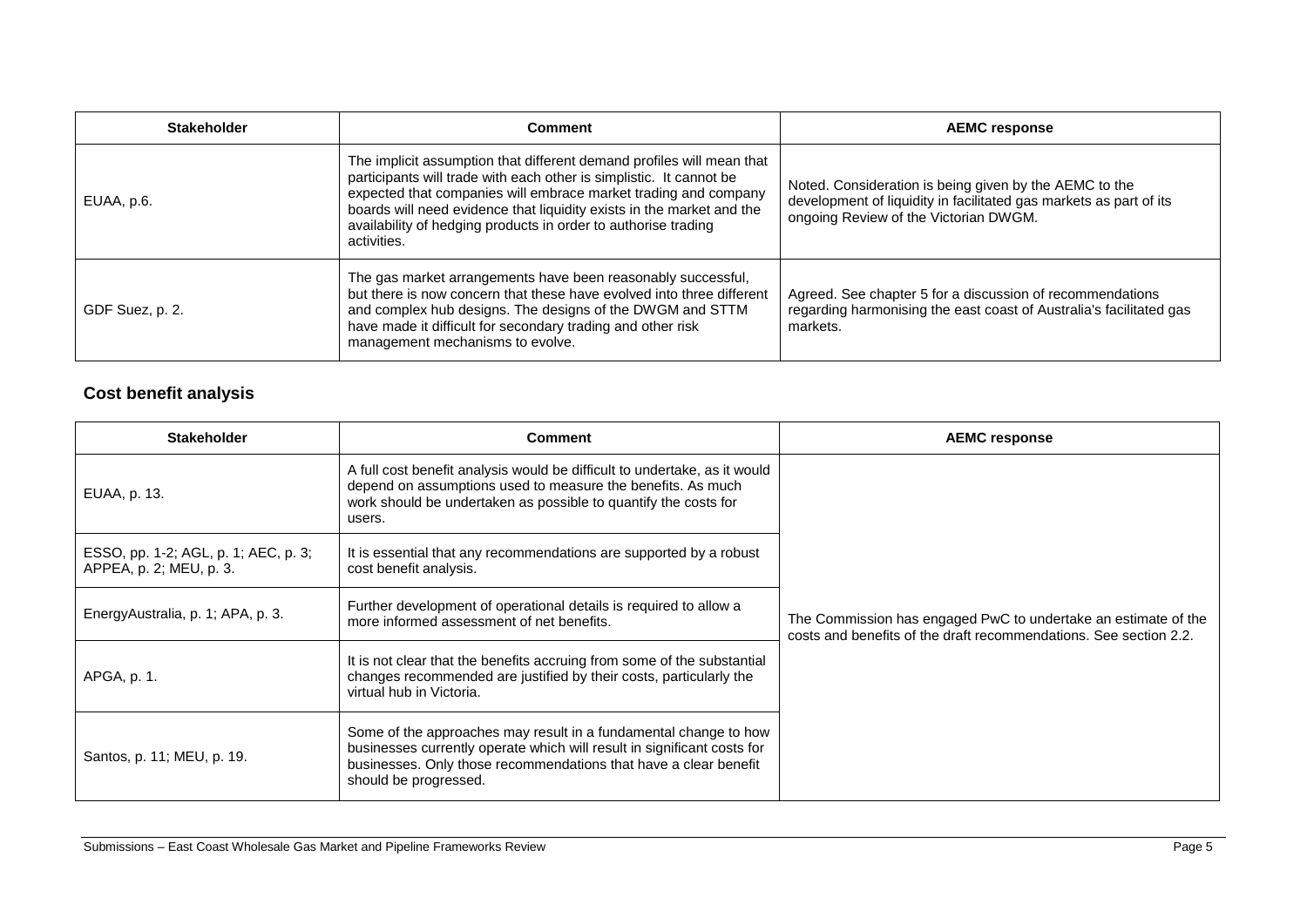## **Implementing the initiatives**

| <b>Stakeholder</b>                                                                                                                                                                                                                                                                                                                                                                              | <b>Comments</b>                                                                                                                                                                                                                                                                                                                                                                    | <b>AEMC response</b>                                                                                                                                                                                                                                                                                                                                                                                                                                                                                                                                                                                                                                                                                                                                                                                                                                                                                                                                                                                                                                                                                                               |
|-------------------------------------------------------------------------------------------------------------------------------------------------------------------------------------------------------------------------------------------------------------------------------------------------------------------------------------------------------------------------------------------------|------------------------------------------------------------------------------------------------------------------------------------------------------------------------------------------------------------------------------------------------------------------------------------------------------------------------------------------------------------------------------------|------------------------------------------------------------------------------------------------------------------------------------------------------------------------------------------------------------------------------------------------------------------------------------------------------------------------------------------------------------------------------------------------------------------------------------------------------------------------------------------------------------------------------------------------------------------------------------------------------------------------------------------------------------------------------------------------------------------------------------------------------------------------------------------------------------------------------------------------------------------------------------------------------------------------------------------------------------------------------------------------------------------------------------------------------------------------------------------------------------------------------------|
| APGA, p. 5 (Submission to Discussion<br>Paper); Stanwell, p. 1 (Submission to<br>Discussion Paper).                                                                                                                                                                                                                                                                                             | The AEMC has provided an accurate analysis of the benefits and<br>disadvantages of regulatory and industry led approaches for<br>implementing the reforms.                                                                                                                                                                                                                         | The AEMC has carefully weighed the arguments made with regard                                                                                                                                                                                                                                                                                                                                                                                                                                                                                                                                                                                                                                                                                                                                                                                                                                                                                                                                                                                                                                                                      |
| Jemena, p. 1; QGC, p. 1.                                                                                                                                                                                                                                                                                                                                                                        | Key proposals should be implemented through an industry-led<br>approach and a dedicated team to coordinate reform.                                                                                                                                                                                                                                                                 | to implementing the initiatives, and has recommended an<br>implementation approach which balances industry and regulatory-<br>led processes.                                                                                                                                                                                                                                                                                                                                                                                                                                                                                                                                                                                                                                                                                                                                                                                                                                                                                                                                                                                       |
| APA, p. 1; APA, p. 1 (Submission to<br>Discussion Paper); Epic, pp. 1-2<br>(Submission to Discussion Paper);<br>Jemena, pp. 1-2 (Submission to<br>Discussion Paper).                                                                                                                                                                                                                            | Further gas market development should be led by market<br>participants and not through regulatory intervention.                                                                                                                                                                                                                                                                    | In summary, the Commission recommends that the COAG Energy<br>Council:<br>* establish, through an inter-governmental agreement, a dedicated<br>Gas Reform Group (GRG) with a full-time project management<br>office tasked with developing the package of changes to the NGL,                                                                                                                                                                                                                                                                                                                                                                                                                                                                                                                                                                                                                                                                                                                                                                                                                                                      |
| APGA, pp. 1, 5 (Submission to<br>Discussion Paper).                                                                                                                                                                                                                                                                                                                                             | An industry led approach that is supported by appropriate regulatory<br>change can implement capacity auctions and trading platforms<br>rapidly and at a lower cost than through a regulatory process.                                                                                                                                                                             | NGR and any subordinate instruments to implement the<br>Commission's recommended wholesale gas and pipeline capacity<br>market reforms (Recommendations 1-8). The GRG should take into<br>account any preferred and suggested design elements outlined by<br>the Commission:<br>* progress an amendment to s74(1)(a) of the NGL to give the AEMC<br>a rule making power with regard to the regulation of pipeline<br>capacity trading arrangements;<br>* task the Commission with providing a biennial report on growth in<br>liquidity in wholesale gas and pipeline capacity trading markets;<br>* make the necessary amendments to the NGL and Regulations to<br>add new reporting entities to the Bulletin Board framework;<br>* propose to the Commission changes to the NGR that, among<br>other things, establish a new reporting model and reporting<br>standard, and a new registration framework for the Bulletin Board;<br>and<br>* request that AEMO immediately progress the Commission's<br>recommended Bulletin Board improvements that do not require<br>changes to the NGL, Regulations or NGR.<br>See chapter 3. |
| Santos, p. 1 (Submission to Discussion<br>Paper); AEMO, p. 1 (Submission to<br>Discussion Paper); EnergyAustralia, p.<br>3 (Submission to Discussion Paper);<br>Stanwell, p. 1 (Submission to<br>Discussion Paper); QGC, p. 3<br>(Submission to Discussion Paper);<br>Australian Energy Council, p. 1<br>(Submission to Discussion Paper);<br>Origin, p. 1 (Submission to Discussion<br>Paper). | The process should be industry led with regulatory oversight.                                                                                                                                                                                                                                                                                                                      |                                                                                                                                                                                                                                                                                                                                                                                                                                                                                                                                                                                                                                                                                                                                                                                                                                                                                                                                                                                                                                                                                                                                    |
| Major Energy Users, pp. 1-2<br>(Submission to Discussion Paper).                                                                                                                                                                                                                                                                                                                                | An industry led process is acceptable, but all of industry should be<br>involved and should have freedom to diverge from the AEMC's<br>preferences. The decision making process should be unanimous.<br>There needs to be an independent chair - AEMO would be suitable.<br>The AER should have responsibility to ensure that the final<br>outcomes are equitable and appropriate. |                                                                                                                                                                                                                                                                                                                                                                                                                                                                                                                                                                                                                                                                                                                                                                                                                                                                                                                                                                                                                                                                                                                                    |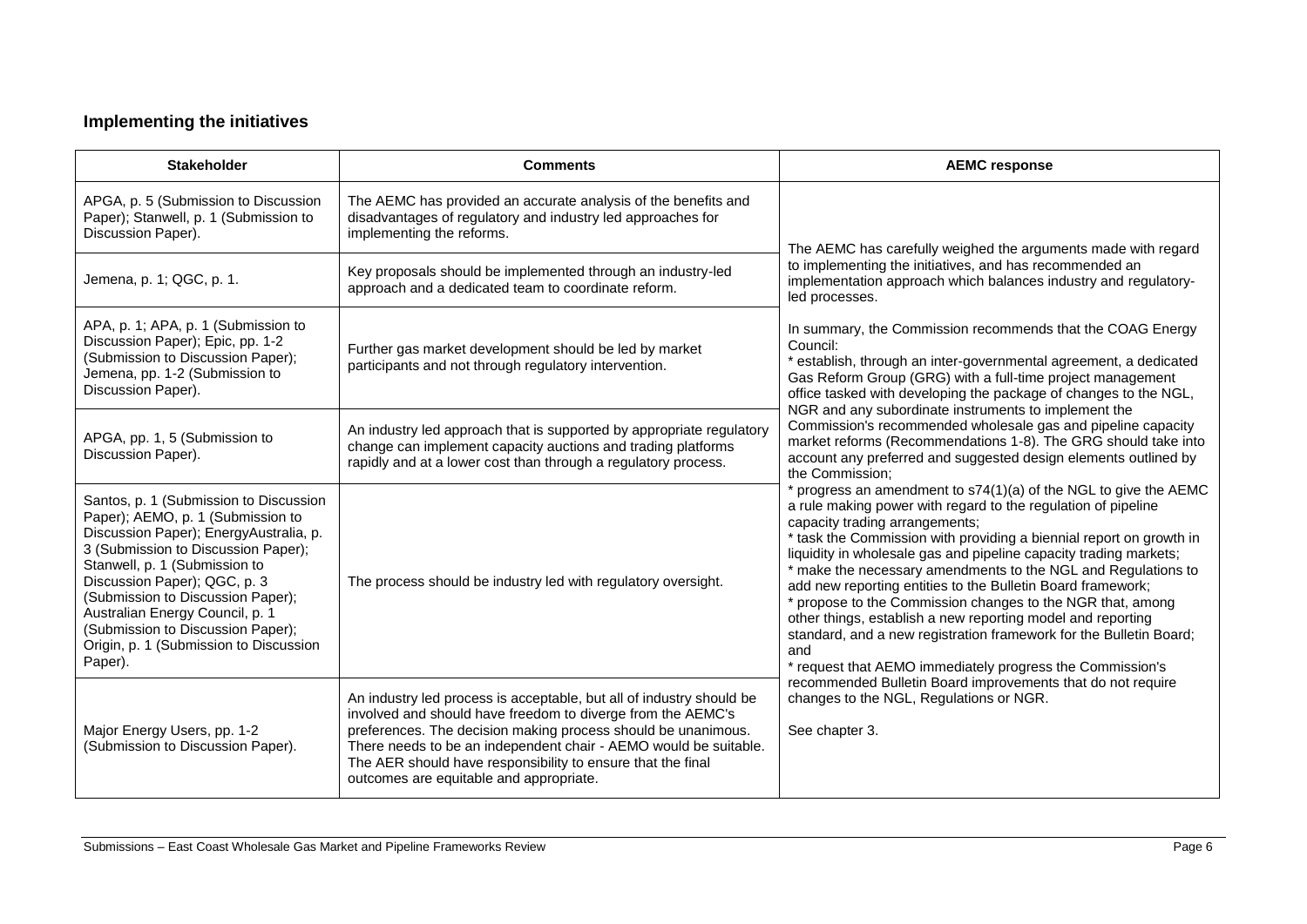| <b>Stakeholder</b>                                                                                           | <b>Comments</b>                                                                                                                                                                                                                                                                 | <b>AEMC response</b> |
|--------------------------------------------------------------------------------------------------------------|---------------------------------------------------------------------------------------------------------------------------------------------------------------------------------------------------------------------------------------------------------------------------------|----------------------|
| QGC, p. 1.                                                                                                   | To ensure focused delivery, the AEMC should have an on-going and<br>direct role in overseeing the implementation.                                                                                                                                                               |                      |
| Engie, p. 6 (Submission to Discussion<br>Paper).                                                             | An industry led approach may result in different arrangements on<br>different pipelines. The overall policy and rules should be set out in<br>advance by AEMC and the COAG Energy Council. Industry could<br>then design the agreements, procedures and trading mechanisms.     |                      |
| APLNG, p. 1 (Submission to Discussion<br>Paper).                                                             | The process should be AEMC led with active industry participation.<br>While there may be some benefits to an industry led approach,<br>regulatory oversight is necessary because there may be a wide<br>range of views on certain issues.                                       |                      |
| EnergyAustralia, p. 3 (Submission to<br>Discussion Paper); Origin, p. 1<br>(Submission to Discussion Paper). | The AEMC should be involved in or an observer to the Industry<br>Council or the working groups. This would enable it to facilitate rule<br>changes, identify issues and flexibly manage the delivery of the<br>projects.                                                        |                      |
| QGC, p. 3 (Submission to Discussion<br>Paper).                                                               | Some regulatory oversight is important because industry<br>stakeholders have competing interests and the interests of pipeline<br>operators is not necessarily aligned with other stakeholders.                                                                                 |                      |
| PIAC, p. 3 (Submission to Discussion<br>Paper).                                                              | A regulatory approach would provide greater benefits and certainty<br>that reforms are in the long term interests of consumers. The ACCC<br>have stated that the threat of regulation is not enough. If there is a<br>council, it should include consumer representatives.      |                      |
| APGA, p. 6 of Attachment A<br>(Submission to Discussion Paper).                                              | The reforms should be further developed and implemented through<br>a new governance body (an Industry Council). Working groups<br>under the Industry Council would develop relevant standards and<br>identify legislative or regulatory changes required for<br>implementation. |                      |
| Australian Energy Council, p. 1<br>(Submission to Discussion Paper).                                         | Implementation of changes must be staged with periodic<br>assessment of the efficacy of the changes and a cost/benefits<br>analysis.                                                                                                                                            |                      |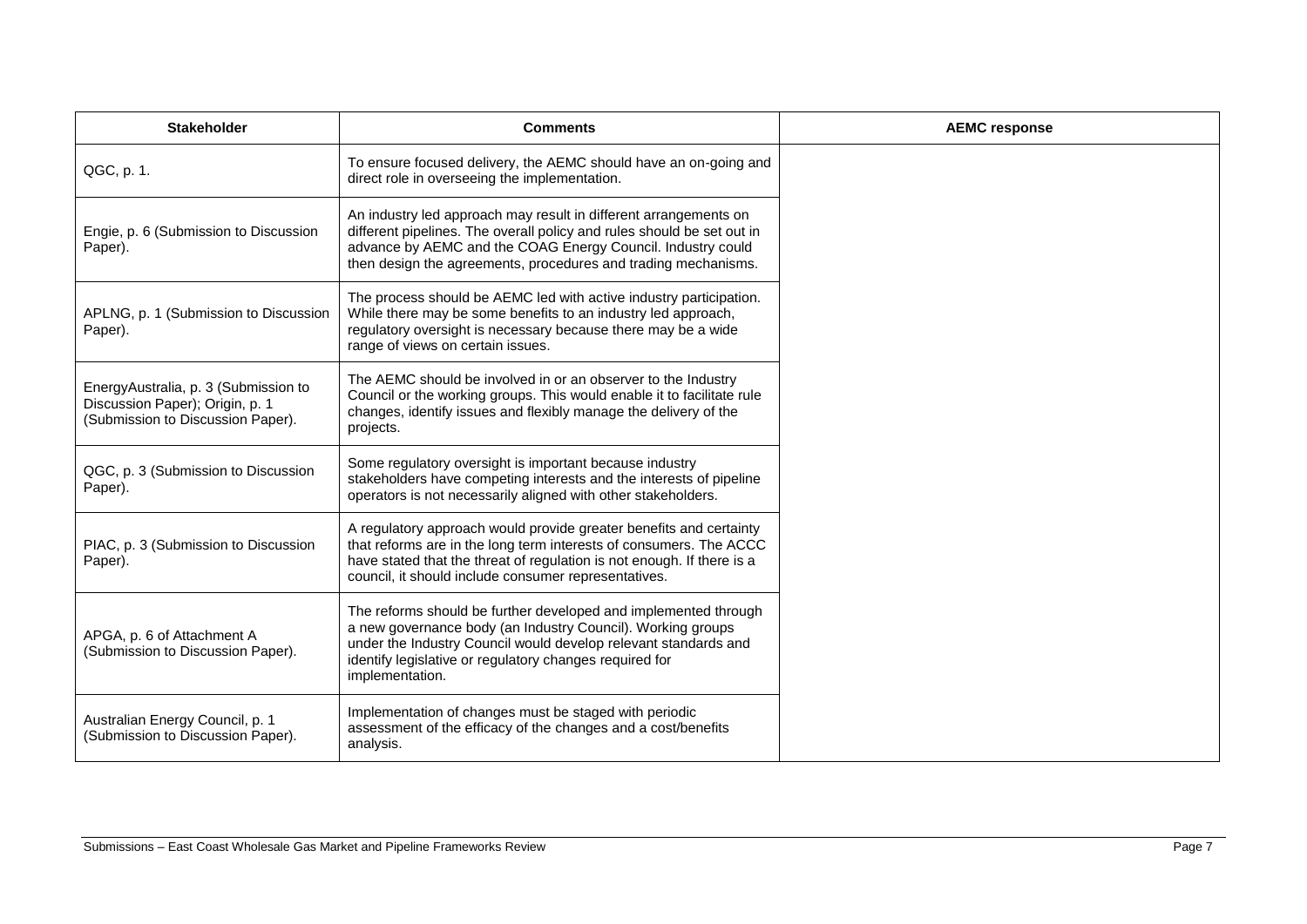| <b>Stakeholder</b> | <b>Comments</b>                                                                                                                                                             | <b>AEMC response</b> |
|--------------------|-----------------------------------------------------------------------------------------------------------------------------------------------------------------------------|----------------------|
| QGC, p. 1.         | Success for the transition of the market will depend on<br>implementation over the next 3-5 years and delays should be<br>avoided.                                          |                      |
| Santos, p. 4.      | Efforts to increase liquidity in the secondary capacity trading market<br>should be industry driven.                                                                        |                      |
| QGC, p. 1.         | A post 2020 capacity trading review is important to allow a flexible<br>approach.                                                                                           |                      |
| APGA, p.3.         | The proposed changes will take time to have an influence on market<br>participants' behaviour. Further reviews should not be held within 2<br>or 3 years of implementation. |                      |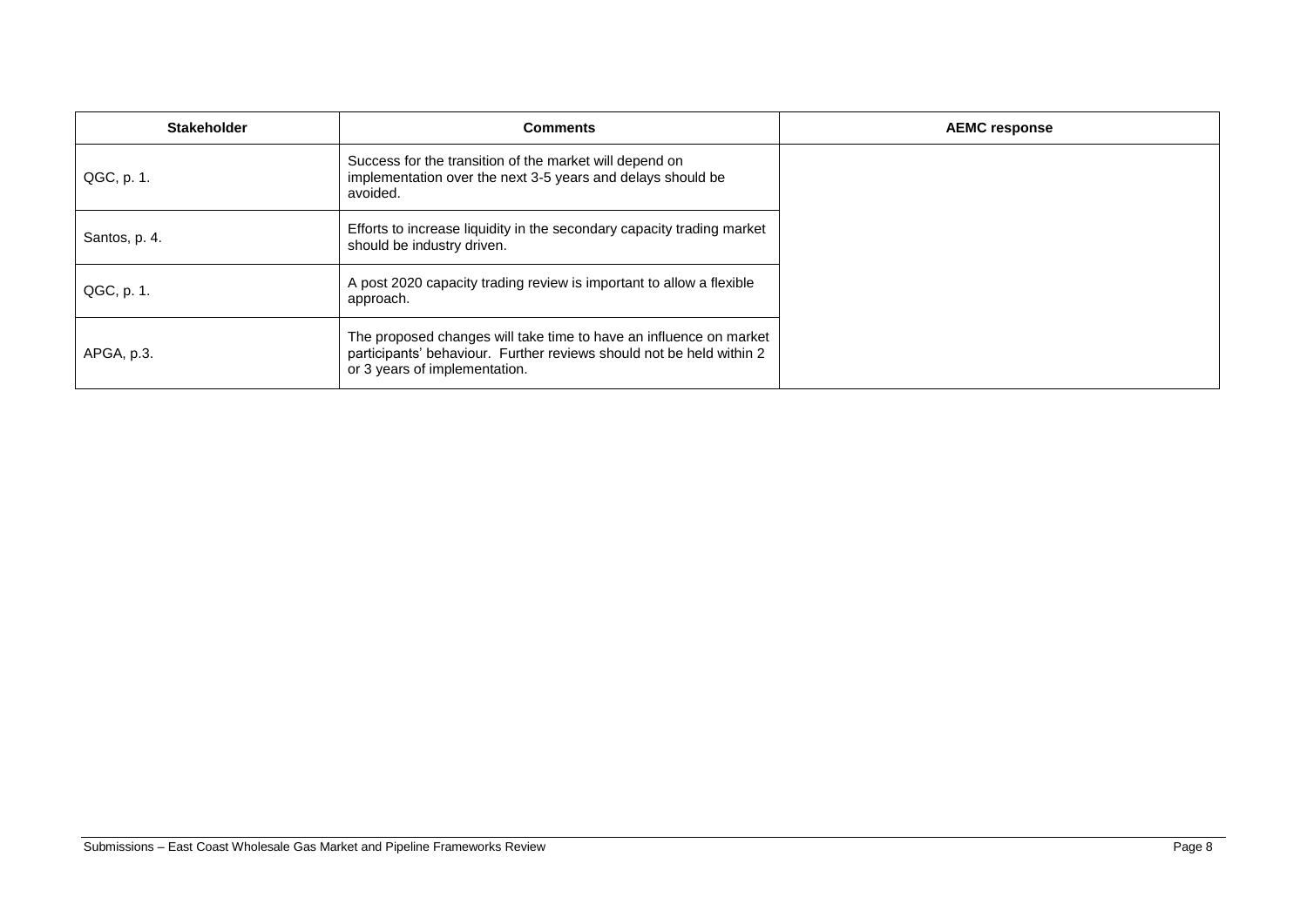### **Southern Hub**

| <b>Stakeholder</b> | <b>Comments</b>                                                                                                                                                                                                                                                                                                                                                                                                                                                                                                                                                                                                                                                                                                                                               | <b>AEMC response</b>                                                                                                                                                                                                                                                                                                                                                                                                                                                                                                                                                                                                          |
|--------------------|---------------------------------------------------------------------------------------------------------------------------------------------------------------------------------------------------------------------------------------------------------------------------------------------------------------------------------------------------------------------------------------------------------------------------------------------------------------------------------------------------------------------------------------------------------------------------------------------------------------------------------------------------------------------------------------------------------------------------------------------------------------|-------------------------------------------------------------------------------------------------------------------------------------------------------------------------------------------------------------------------------------------------------------------------------------------------------------------------------------------------------------------------------------------------------------------------------------------------------------------------------------------------------------------------------------------------------------------------------------------------------------------------------|
| AEMO, pp. 5-6.     | Considers the Southern Hub model is an appropriate model for<br>further assessment against the Vision. However, believe a further<br>phase of analysis and evaluation of the Southern Hub model against<br>the existing market is required to validate the suitability of the model<br>to the DTS and the benefits of transitioning away from current<br>arrangements.                                                                                                                                                                                                                                                                                                                                                                                        | To achieve the Energy Council's Vision and promote the NGO, the<br>Commission recommends transitioning the existing DWGM and<br>market carriage arrangements in Victoria to a new Southern Hub<br>gas trading model.<br>On 13 May 2016, the Victorian Government extended the period of<br>time within which the AEMC must undertake its Review of the<br>Victorian Declared Wholesale Gas Market. The reason for the<br>extension is to allow the AEMC to undertake additional consultation<br>with stakeholders and further analysis. This additional work is to be<br>undertaken and the review completed by October 2016. |
| AER, pp. 2-4.      | AER consider there is insufficient detail to form a view in support of<br>the Southern Hub or otherwise.                                                                                                                                                                                                                                                                                                                                                                                                                                                                                                                                                                                                                                                      |                                                                                                                                                                                                                                                                                                                                                                                                                                                                                                                                                                                                                               |
| AGL, p. 2.         | Not convinced introduction of voluntary exchange based trading will<br>improve liquidity. Suggest further consideration be given to how<br>participants would be encouraged to trade to avoid reducing<br>transparency in the market. Concerned about value of imbalance<br>change and role of hub operator in terms of impact on new entrants.<br>Does not consider draft report has clearly demonstrated a definite<br>problem with pipeline investment that warrants move to entry-exit.                                                                                                                                                                                                                                                                   |                                                                                                                                                                                                                                                                                                                                                                                                                                                                                                                                                                                                                               |
| APA Group, p. 6.   | APA is concerned that the proposed scheme of entry-exit allocation<br>of capacity has been recommended primarily on the basis of similar<br>schemes having been adopted in the United Kingdom and Europe.<br>There are, however, fundamental differences of context between the<br>Australian east coast gas market and the gas markets in the United<br>Kingdom and Europe in which entry-exit allocation schemes have<br>been implemented. Whether these contextual differences will<br>ultimately allow implementation of the proposed entry-exit scheme in<br>Victoria is, in APA's view, still an open question. The analysis<br>reported in the Stage 2 Draft Decision is not sufficient to define the<br>issues and to enable answers to be developed. |                                                                                                                                                                                                                                                                                                                                                                                                                                                                                                                                                                                                                               |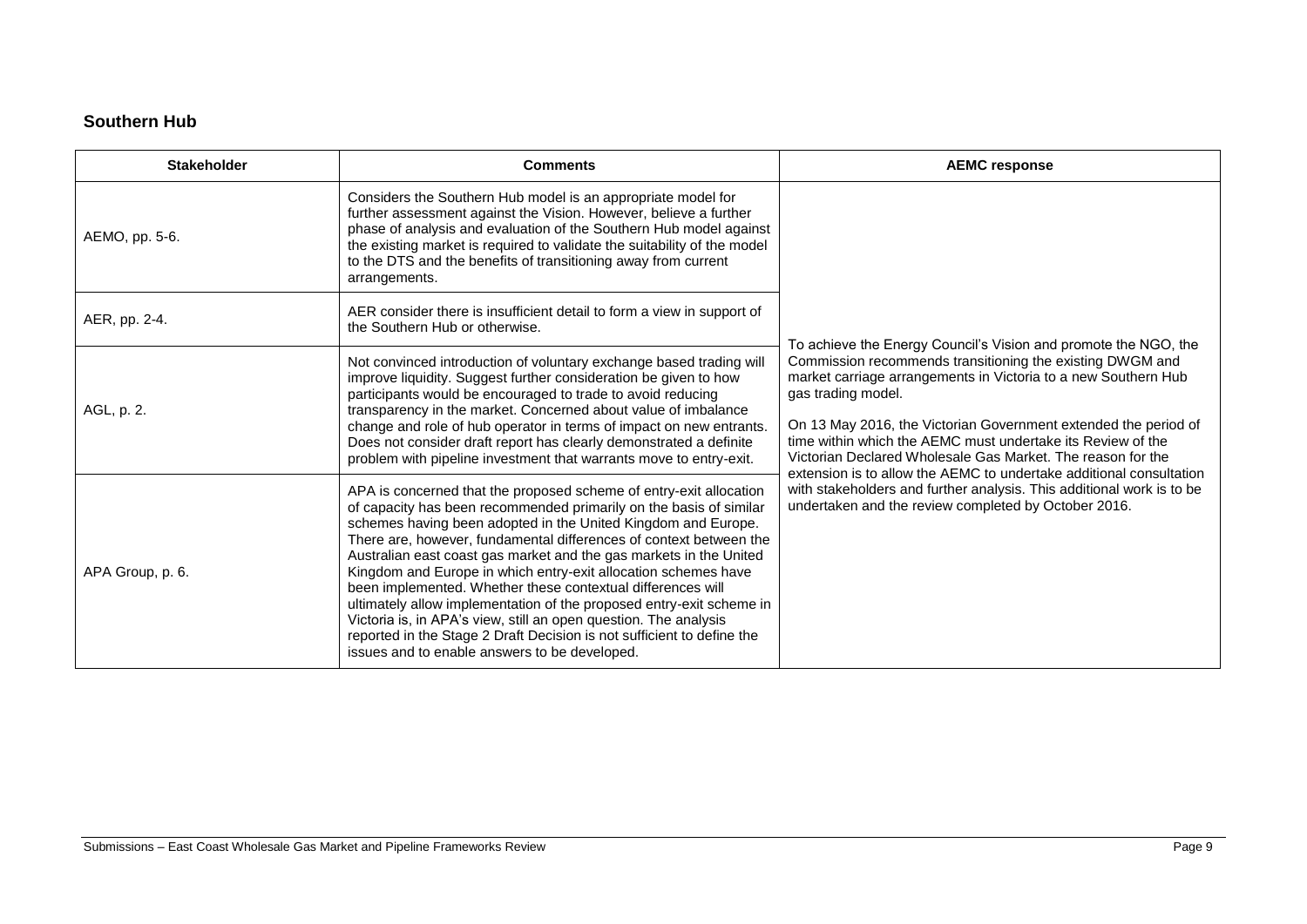| <b>Stakeholder</b>        | <b>Comments</b>                                                                                                                                                                                                                                                                                                                                                                                                                                                                                         | <b>AEMC response</b> |
|---------------------------|---------------------------------------------------------------------------------------------------------------------------------------------------------------------------------------------------------------------------------------------------------------------------------------------------------------------------------------------------------------------------------------------------------------------------------------------------------------------------------------------------------|----------------------|
| APGA, p. 14.              | APGA can see no improvements in outcomes, compared to current<br>arrangements, which would justify the high cost of change.<br>Maintaining two distinct markets over Eastern Australia will enable<br>the existing tensions between market structures to continue. APGA<br>notes that the Commission has declared that transitioning the DTS<br>to a contract carriage arrangement is too complex. APGA's<br>preliminary analysis suggests that the transition to an entry-exit<br>model is no less so. |                      |
| EnergyAustralia, pp. 5-7. | Trading - EnergyAustralia supports the changes at this stage, but<br>cannot give a full assessment until the details are worked through.<br><b>Balancing</b> - We do not believe it is necessary for a transitional<br>balancing mechanism as it would add significant costs for both<br>AEMO and participants for a measure that is only temporary. Entry<br>$-$ exit – At this stage of the design we support the adoption of the<br>entry-exit model.                                                |                      |
| ERM Power, p. 2.          | Agree with general view that DWGM has met its original objectives<br>of supporting retail competition and encourage diversity of supply<br>and upstream competition. Given market has generally been<br>functioning effectively, question whether complete overhaul of<br>trading arrangements is required. Believe logical step is for targeted<br>and incremental changes to address known issues (in particular<br>those related to risk management and allocation).                                 |                      |
| Esso, p. 1.               | Support ongoing and phased implementation of reforms to enhance<br>the market but concerned about high costs that will be incurred to<br>develop and implement major change. Each recommendation<br>should be supported by a robust CBA. Support recommendation to<br>use common trading platform to facilitate trading in Victorian and<br>across markets on the east coast.                                                                                                                           |                      |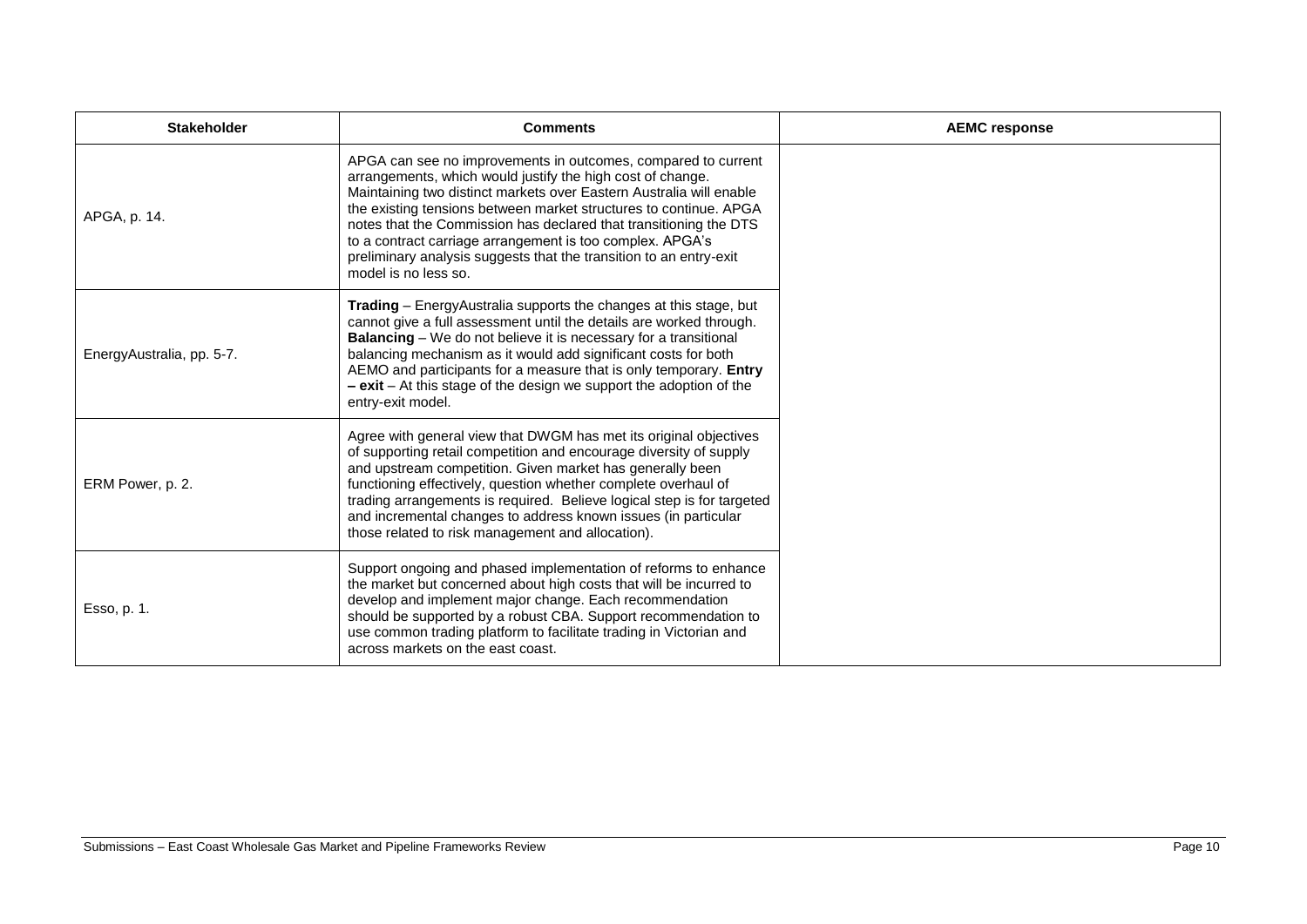| <b>Stakeholder</b>        | <b>Comments</b>                                                                                                                                                                                                                                                                                                                                                                                                                                                                                            | <b>AEMC response</b> |
|---------------------------|------------------------------------------------------------------------------------------------------------------------------------------------------------------------------------------------------------------------------------------------------------------------------------------------------------------------------------------------------------------------------------------------------------------------------------------------------------------------------------------------------------|----------------------|
| EUAA, pp. 5-6, 8.         | Generally agree with the thrust of AEMC package of reforms and<br>support the creation of the virtual hub in Victoria. Agree that bilateral<br>contracts will remain a fixture of the market. While welcome<br>availability of more sophisticated ways for users to manage their gas<br>portfolios, expect any move to hub based trading to be slow - note<br>importance of increased competitive supply of gas into the market<br>and fact that energy trading is not a core business of many<br>members. |                      |
| GDF Suez, p. 2.           | GDFSAE believes that the design concepts proposed by the AEMC<br>for the Southern Hub are worthy of further consideration and that<br>they appear to have the potential to alleviate some of the challenges<br>experienced in the existing facilitated market. That said, GDFSAE is<br>conscious that facilitated markets by their very nature introduce<br>arbitrary boundaries and the AEMC is cautioned not to introduce<br>one form of deficiency in exchange for another.                             |                      |
| Jemena, p. 21.            | Further work should be undertaken to ascertain whether the benefits<br>arising from changes to current arrangements would outweigh these<br>costs.                                                                                                                                                                                                                                                                                                                                                         |                      |
| Major Energy Users, p. 4. | The MEU considers that wholesale change to the gas markets as<br>proposed is not warranted although improvements could be<br>instituted. The MEU is concerned that the needs of Victorian<br>consumers are being put into a secondary position to the needs of<br>the other east coast gas consumers and just as importantly<br>secondary to the potential needs of the LNG exporters.                                                                                                                     |                      |
| Origin Energy, p. 3.      | Origin supports the intent of the proposed changes set out in the<br>Draft Report but considers that in order to be definitive in their views<br>a number of issues will need to be clarified; and a thorough cost<br>benefit analysis would need to be undertaken.                                                                                                                                                                                                                                        |                      |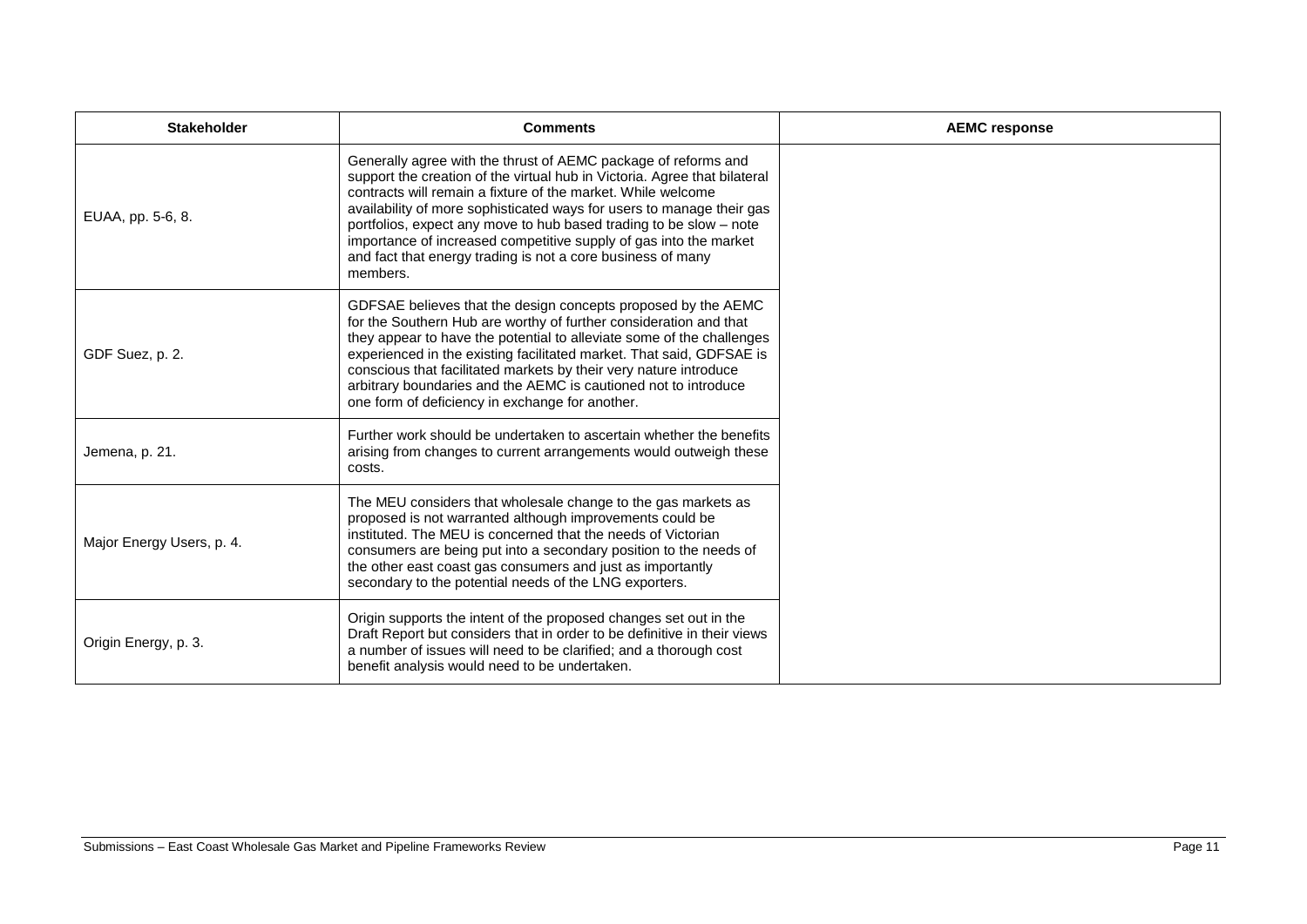| <b>Stakeholder</b>  | <b>Comments</b>                                                                                                                                                                                                                                                                                                                                                                                                                                                           | <b>AEMC response</b> |
|---------------------|---------------------------------------------------------------------------------------------------------------------------------------------------------------------------------------------------------------------------------------------------------------------------------------------------------------------------------------------------------------------------------------------------------------------------------------------------------------------------|----------------------|
| PIAC, p. 9          | Generally supportive of the package of recommendations but<br>cautious that there has not been enough emphasis on translating<br>these into a form end-users are able to understand and from which<br>they can discern the impacts of the changes. Recommend the<br>transition from current model to the entry/exit system and trading<br>and balancing arrangements happen simultaneously, and that there<br>be an opportunity for public comment before implementation. |                      |
| Santos, p. 4.       | The recommendations in the Stage 2 Draft Report will have a<br>substantial impact to the Victoria wholesale gas market. While these<br>changes appear to address some of the known issues that the<br>review was undertaken to resolve, Santos would welcome further<br>detailed information on the continuous exchange based trading and<br>the entry-exit capacity allocation, including how existing measures<br>will be transitioned to any new Southern Hub.         |                      |
| Uniting Care, p. 6. | The further consolidation of the Northern Hub at Wallumbilla, with a<br>focus on gas for the international market; coupled with the<br>development of the Southern Hub, in Victoria, to primarily support<br>residential gas use makes sense to Uniting Care as sound gas<br>market improvement.                                                                                                                                                                          |                      |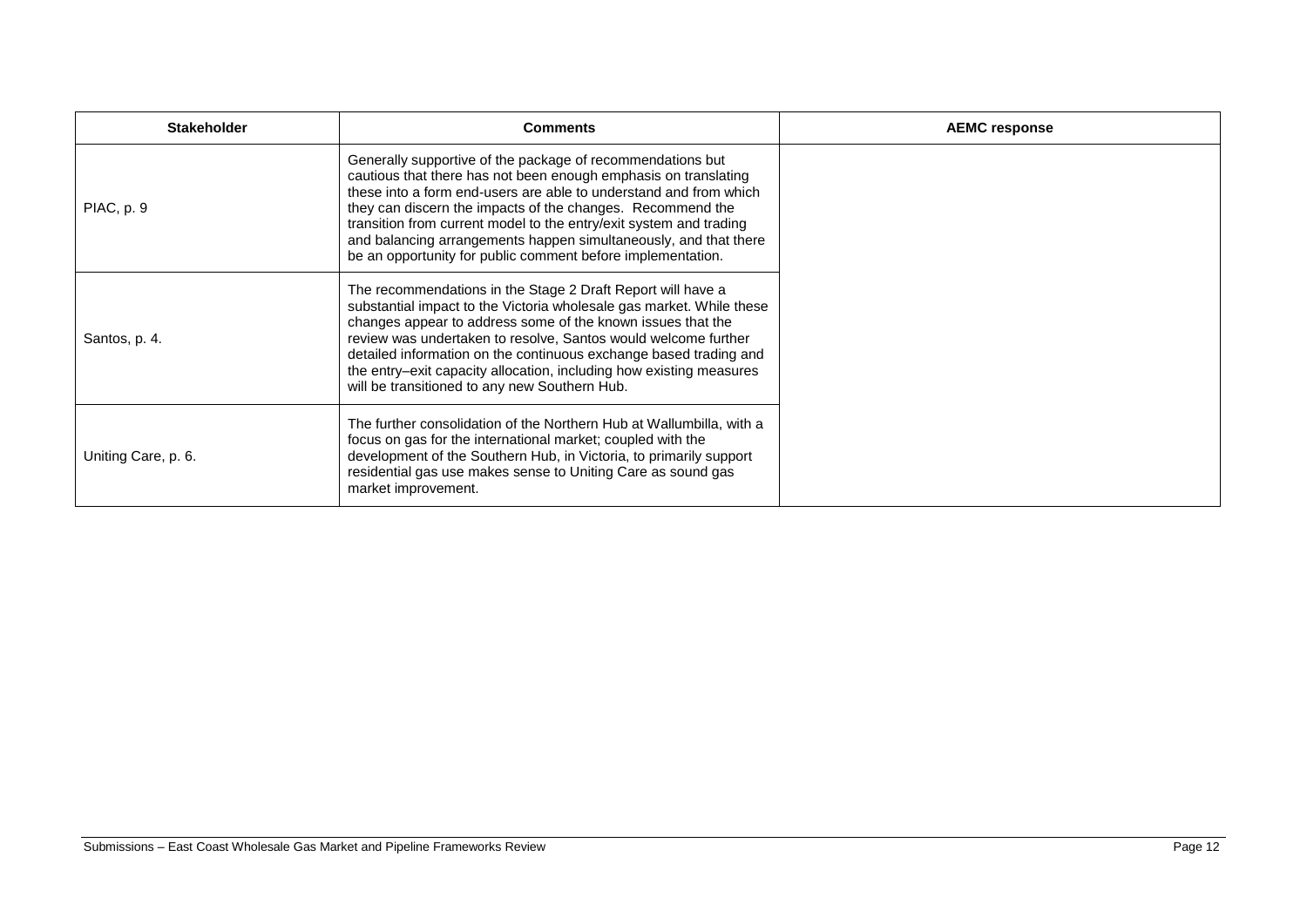### **Northern Hub**

| <b>Stakeholder</b>              | <b>Comments</b>                                                                                                                                                                                                                                                                                                                                                                                                                                                                                            | <b>AEMC response</b>                                                                                                                                                                                                                                                                                                                                                               |
|---------------------------------|------------------------------------------------------------------------------------------------------------------------------------------------------------------------------------------------------------------------------------------------------------------------------------------------------------------------------------------------------------------------------------------------------------------------------------------------------------------------------------------------------------|------------------------------------------------------------------------------------------------------------------------------------------------------------------------------------------------------------------------------------------------------------------------------------------------------------------------------------------------------------------------------------|
| Adelaide Brighton Cement, p. 5. | Considers that the Moomba Hub is a more natural and logical<br>candidate to be developed into a fully functioning gas supply hub<br>than Wallumbilla. Wallumbilla is serviced by only one pipeline and<br>cannot act as a gas transit point other than to its LNG customers in<br>Gladstone or on a much smaller scale, the Brisbane market.                                                                                                                                                               | Wallumbilla has the advantage of being in a region with substantial<br>demand, including LNG, gas-fired generation, industrial and retail,<br>as well as production and storage. It is also at the intersection of<br>three major pipelines. Moomba is located close to production and<br>storage, but is more a transit hub for gas being consumed at other<br>locations.         |
| AEMO, p. 3.                     | Supports the development path outlined for the Northern Hub. In<br>terms of future consideration of a virtual hub, it is important for the<br>AEMC to consider the transmission network and congestion<br>management as part of this analysis.                                                                                                                                                                                                                                                             | Noted.                                                                                                                                                                                                                                                                                                                                                                             |
| AER, p. 5.                      | Supports AEMO's work in continuing the evolution of the<br>Wallumbilla hub to improve liquidity. The extent to which participants<br>respond to the "Optional Hub Services" arrangements will help<br>inform policy options to further develop the market.                                                                                                                                                                                                                                                 | Noted.                                                                                                                                                                                                                                                                                                                                                                             |
| AGL, p. 3.                      | AGL supports the recommendation to concentrate trading in the<br>Northern region of the East Coast gas market at the Wallumbilla<br>Gas Supply Hub. AGL has reservations regarding the<br>recommendation to proceed with the Optional Hub Services at<br>Wallumbilla. The limited providers of hub services in the region may<br>not result in increased liquidity at the hub. If the hub services model<br>is introduced, this function should be independently operated and, if<br>necessary, regulated. | The Commission considers it prudent to build on the existing GSH<br>market design framework so that it has the best possible chance of<br>meeting the Energy Council's Vision. Over the longer term, the<br>Commission's view is that the Wallumbilla GSH may need to<br>transition from a physical hub to a small virtual hub in order to<br>promote the Energy Council's Vision. |
| APA Group, pp. 6-8.             | APA sees the recommendation of the Stage 2 Draft Report to<br>concentrate trading at Wallumbilla as a recommendation for<br>continued development of the gas market in a direction signalled by<br>market participants. APA supports that continued development. APA<br>does not consider that a virtual hub would be required if a balancing<br>mechanism was implemented at Wallumbilla.                                                                                                                 | See AGL response above.                                                                                                                                                                                                                                                                                                                                                            |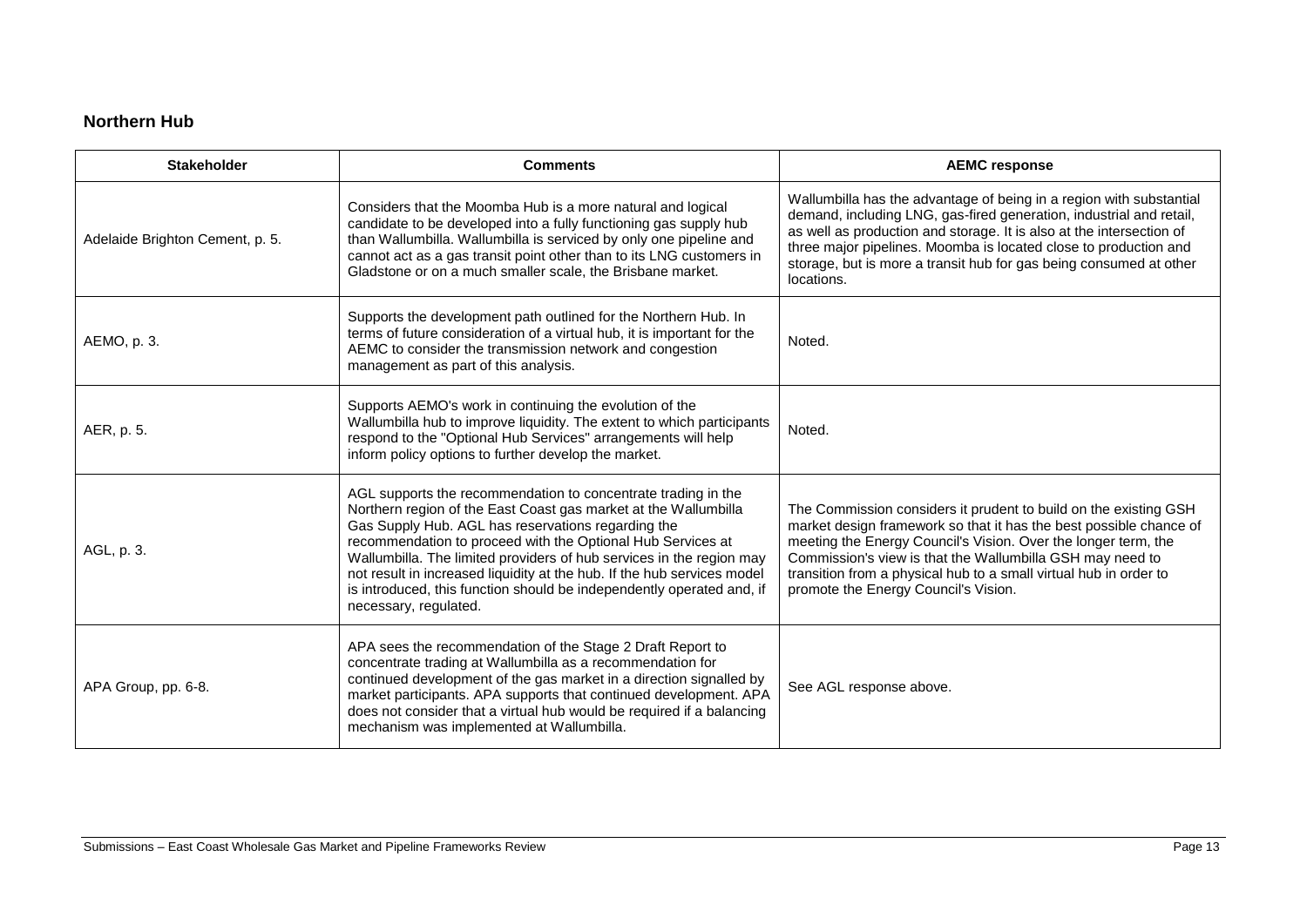| <b>Stakeholder</b> | <b>Comments</b>                                                                                                                                                                                                                                                                                                                                                                                                                                                                                                                                         | <b>AEMC response</b>                                                                                                                                                                                                                                                                                                                                                               |
|--------------------|---------------------------------------------------------------------------------------------------------------------------------------------------------------------------------------------------------------------------------------------------------------------------------------------------------------------------------------------------------------------------------------------------------------------------------------------------------------------------------------------------------------------------------------------------------|------------------------------------------------------------------------------------------------------------------------------------------------------------------------------------------------------------------------------------------------------------------------------------------------------------------------------------------------------------------------------------|
| APGA, p. 14.       | APGA supports the recommendation for the Wallumbilla Gas Supply<br>Hub to act as the focal point for a physical Northern Hub. Supported<br>by a liquid secondary capacity market, the Northern Hub represents<br>a logical progression from existing arrangements and is likely to<br>provide additional benefits for minimal cost.                                                                                                                                                                                                                     | Noted.                                                                                                                                                                                                                                                                                                                                                                             |
| APLNG, p. 3.       | APLNG agrees with the further development of a Northern Hub at<br>Wallumbilla that continues to evolve with the market. Definitive<br>balancing and pooling arrangements should be developed by each<br>pipeline or by the hub operator and these arrangements should be<br>standardised.                                                                                                                                                                                                                                                               | Noted.                                                                                                                                                                                                                                                                                                                                                                             |
| ERM Power, p. 1.   | ERM Power supports the AEMC's proposal to enhance the existing<br>Wallumbilla GSH and establish it as a Northern Hub for gas trading.<br>With respect to the proposal to develop Wallumbilla into a single<br>trading zone, our view is that the market should be given some<br>further time to operate to allow the needs of the market to energy<br>prior to making any major changes.                                                                                                                                                                | See AGL response above.                                                                                                                                                                                                                                                                                                                                                            |
| EUAA, p. 8.        | The EUAA agrees with the recommendations relating to the<br>Northern Hub at Wallumbilla.                                                                                                                                                                                                                                                                                                                                                                                                                                                                | Noted.                                                                                                                                                                                                                                                                                                                                                                             |
| GDF Suez, p. 3.    | A key question for the success of the proposed Northern Hub is<br>whether a sufficient level of liquidity is likely to develop. Expanding<br>the Northern Hub to a larger virtual hub has conceptual appeal and<br>suggests a way to better manage liquidity concerns, but as noted in<br>the Draft Report, may be cost prohibitive. Nonetheless, the AEMC is<br>well placed to critically appraise the suitability and value of the<br>proposed hubs services model and make recommendations that<br>perhaps industry has been unable or unwilling to. | The Commission considers it prudent to build on the existing GSH<br>market design framework so that it has the best possible chance of<br>meeting the Energy Council's Vision. Over the longer term, the<br>Commission's view is that the Wallumbilla GSH may need to<br>transition from a physical hub to a small virtual hub in order to<br>promote the Energy Council's Vision. |
| Jemena, p. 20.     | Jemena is broadly supportive of the Commission's proposed<br>approach to the continued development of Wallumbilla, which is still<br>in relatively early stages of its development. It is appropriate to<br>continue building on these arrangements to ensure that reforms are<br>proportional to the issues at hand and clearly promote the National<br>Gas Objective.                                                                                                                                                                                 | Noted.                                                                                                                                                                                                                                                                                                                                                                             |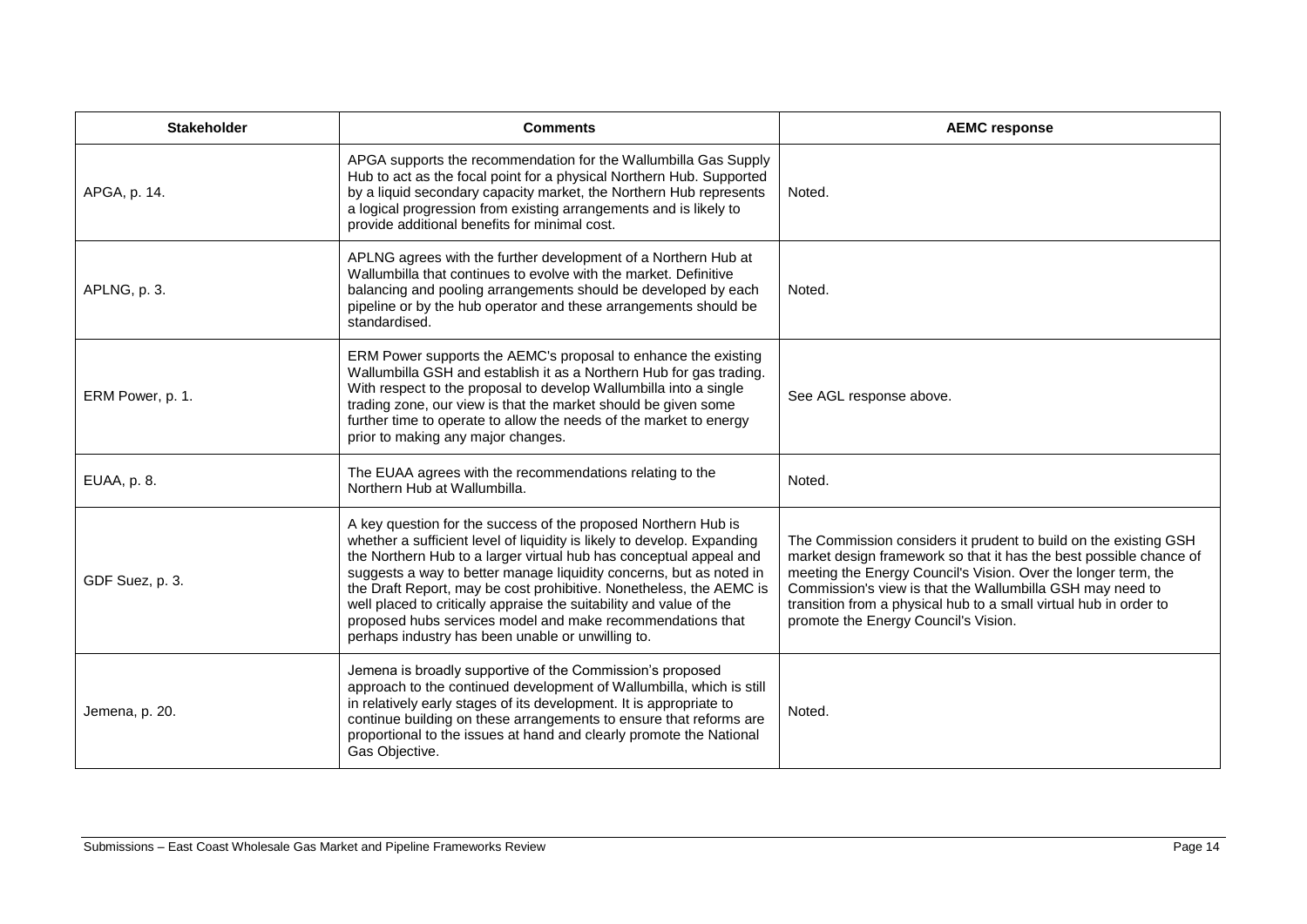| <b>Stakeholder</b>          | <b>Comments</b>                                                                                                                                                                                                                                                                                                                                                                                                    | <b>AEMC response</b>                                                                                                                                                                                                                                                                                                                                                                                                                                         |
|-----------------------------|--------------------------------------------------------------------------------------------------------------------------------------------------------------------------------------------------------------------------------------------------------------------------------------------------------------------------------------------------------------------------------------------------------------------|--------------------------------------------------------------------------------------------------------------------------------------------------------------------------------------------------------------------------------------------------------------------------------------------------------------------------------------------------------------------------------------------------------------------------------------------------------------|
| Major Energy Users, p. 16.  | It should be noted that the MEU has long been a supporter of a<br>supply hub at Wallumbilla and the AEMC proposal reinforces this<br>point.                                                                                                                                                                                                                                                                        | Noted.                                                                                                                                                                                                                                                                                                                                                                                                                                                       |
| Origin Energy, p. 2.        | Origin continues to support the implementation of a single hub<br>product at Wallumbilla through the adoption of the optional hub<br>services model, as this should assist in improving participation and<br>liquidity. Not convinced that a virtual hub is a necessary requirement<br>for an efficient and robust market at Wallumbilla.                                                                          | Noted.                                                                                                                                                                                                                                                                                                                                                                                                                                                       |
| PIAC, p. 4.                 | Supports the development of the Southern and Northern Hubs and<br>simplification of the market design, on the basis that it should reduce<br>the costs of participating in the market and improve price discovery.                                                                                                                                                                                                 | Noted.                                                                                                                                                                                                                                                                                                                                                                                                                                                       |
| QGC, p. 5.                  | QGC considers there is value in maintaining a physical trading point<br>at Wallumbilla and determining whether the proposed Optional Hub<br>Services and the capacity auctions are effective in building liquidity.<br>In order to concentrate liquidity in the northern region, further steps<br>are likely to be necessary. Recommends commencing work on<br>design of virtual trading point around Wallumbilla. | The Commission is recommending that a Northern Hub be<br>established and located at Wallumbilla, with existing physical trading<br>limitations addressed in the first instance through implementation of<br>Optional Hub Services. The Commission recommends that any<br>additional work to expand the geographic scope of the Wallumbilla<br>GSH be considered and progressed through the Gas Reform Group.                                                 |
| RWE Supply & Trading, p. 1. | RWE broadly supports the AEMC's plan to develop a Northern<br>physical gas hub and a Southern virtual gas hub on the east coast.<br>Whilst our preference is for virtual hubs as they tend to be less<br>complex and offer more trading flexibility and have lower barriers to<br>entry, the characteristics of the pipeline network at Wallumbilla<br>appear to justify maintaining a physical hub at this stage. | Noted.                                                                                                                                                                                                                                                                                                                                                                                                                                                       |
| Santos, p. 2.               | Supports the current AEMO design of the Wallumbilla Gas Supply<br>Hub which includes the optional hub services model. Sees the<br>potential for increased risk to GLNG if gas was freely able to move<br>through the region without gas specification controls: a virtual hub<br>would increase this risk.                                                                                                         | Natural gas infrastructure operating on two different gas<br>specifications could present a barrier to trade and the achievement<br>of a liquid wholesale gas market. The ACCC's position, with which<br>the Commission concurs, is that the Energy Council should monitor<br>this issue and ensure that any costs associated with a non-standard<br>gas specification are borne by the market participants that required<br>that alternative specification. |
| Stanwell, p. 5.             | Stanwell supports the AEMC's decision to retain the Wallumbilla<br>Hub as a physical hub.                                                                                                                                                                                                                                                                                                                          | Noted.                                                                                                                                                                                                                                                                                                                                                                                                                                                       |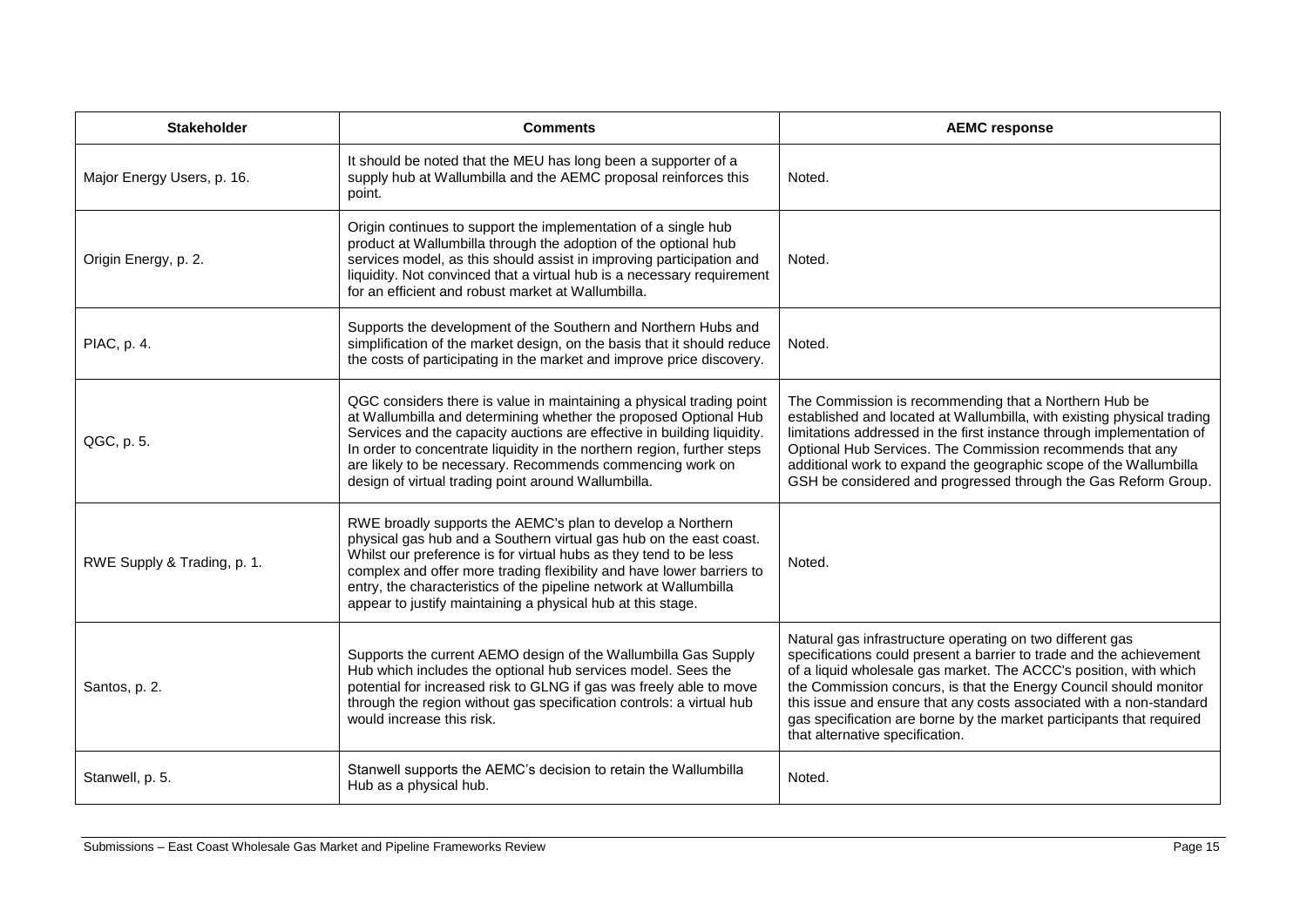### **Moomba**

| <b>Stakeholder</b>              | <b>Comments</b>                                                                                                                                                                                                                                                                                                              | <b>AEMC response</b>                                                                                                                                                                                                                                                                                                                                                                                                                                            |
|---------------------------------|------------------------------------------------------------------------------------------------------------------------------------------------------------------------------------------------------------------------------------------------------------------------------------------------------------------------------|-----------------------------------------------------------------------------------------------------------------------------------------------------------------------------------------------------------------------------------------------------------------------------------------------------------------------------------------------------------------------------------------------------------------------------------------------------------------|
| Adelaide Brighton Cement, p. 5. | Supportive of the continued development of a Moomba supply hub<br>and is preparing to participate in the hub. Development of a<br>Moomba GSH with compulsory participation will provide greater<br>trading opportunities, liquidity and price transparency.                                                                  | While not explicitly part of the Northern Hub, a Moomba GSH is<br>likely to be an appropriate transitional measure to provide trading<br>flexibility until the Northern and Southern Hubs, and capacity<br>trading, mature. Over time, Moomba could establish itself as a<br>transit point for gas flowing between hubs, particularly when the<br>Northern Gas Pipeline is built connecting Tennant Creek in the<br>Northern Territory to Mt Isa in Queensland. |
| AEMO, p. 5.                     | AEMO believes that providing there is effective and efficient access<br>to pipeline capacity then multiple spot markets at physical gas<br>trading hubs can support efficient allocation and utilisation of gas<br>and provide a signal for the efficient use of, and investment in, gas<br>infrastructure.                  | See Adelaide Brighton Cement response above.                                                                                                                                                                                                                                                                                                                                                                                                                    |
| APGA, p. 14.                    | APGA considers that the development of a supply hub at Moomba is<br>less than ideal as it will increase complexity and dilute trading<br>concentration.                                                                                                                                                                      | Noted.                                                                                                                                                                                                                                                                                                                                                                                                                                                          |
| EUAA, p. 3.                     | A key to market development is access to upstream gas to trade<br>and provide liquidity. A hub at Moomba will provide that in a<br>relatively simple, low cost way.                                                                                                                                                          | See Adelaide Brighton Cement response above.                                                                                                                                                                                                                                                                                                                                                                                                                    |
| PIAC, p. 4.                     | It appears that the development of a Moomba hub is<br>counterproductive to the recommendations and measures outlined<br>in the review and appears to demonstrate a lack of coordination<br>between AEMO and AEMC.                                                                                                            | Noted.                                                                                                                                                                                                                                                                                                                                                                                                                                                          |
| RWE Supply & Trading, p. 1.     | Moomba could develop as a satellite hub once trading at the<br>Northern and Southern Hubs has developed.                                                                                                                                                                                                                     | See Adelaide Brighton Cement response above.                                                                                                                                                                                                                                                                                                                                                                                                                    |
| Santos, p. 3.                   | Santos agrees that a Moomba GSH is a good transitionary step to<br>help promote liquidity in the market. The Moomba Gas Supply Hub<br>is perfectly positioned to enable all producers another avenue to<br>multiple market demand centres as it allows access to a number of<br>important east coast transmission pipelines. | Noted.                                                                                                                                                                                                                                                                                                                                                                                                                                                          |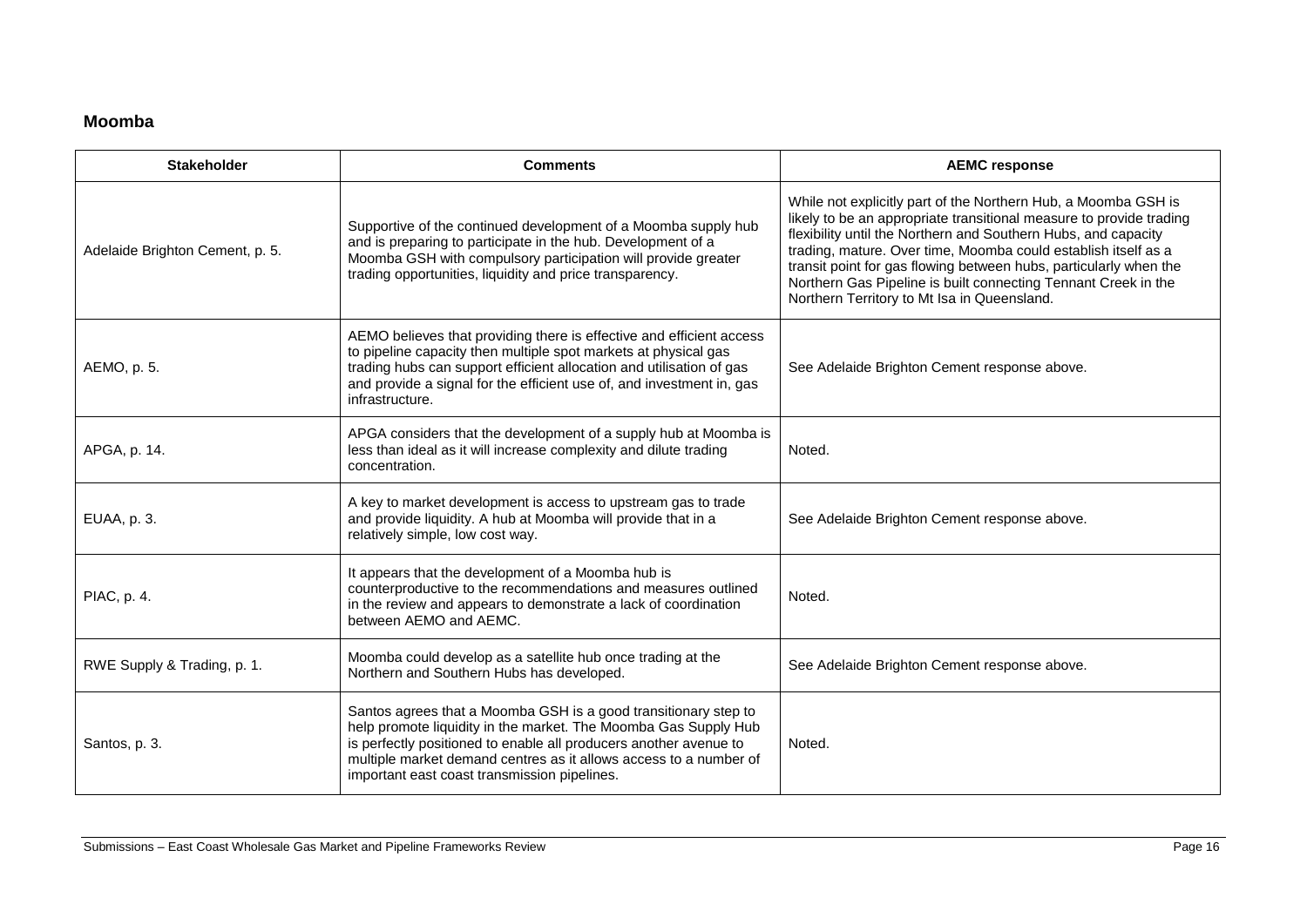### **STTM**

| <b>Stakeholder</b>              | <b>Comments</b>                                                                                                                                                                                                                                                                                                                                                                                                                                                          | <b>AEMC response</b>                                                                                                                                                                                                                                                                                                                                                                                                                                                       |
|---------------------------------|--------------------------------------------------------------------------------------------------------------------------------------------------------------------------------------------------------------------------------------------------------------------------------------------------------------------------------------------------------------------------------------------------------------------------------------------------------------------------|----------------------------------------------------------------------------------------------------------------------------------------------------------------------------------------------------------------------------------------------------------------------------------------------------------------------------------------------------------------------------------------------------------------------------------------------------------------------------|
| Adelaide Brighton Cement, p. 4. | Any changes to the STTM structure should only be contemplated<br>post 2020 if security of supply, liquidity and price transparency is<br>further improved.                                                                                                                                                                                                                                                                                                               | The Commission proposes to advise the Energy Council on the<br>appropriate time to simplify the STTM hubs through its biennial<br>review of trading liquidity.                                                                                                                                                                                                                                                                                                             |
| AEC, p. 3.                      | Support a review of the STTM hubs to find ways to simplify and<br>lower costs for participation.                                                                                                                                                                                                                                                                                                                                                                         | Noted.                                                                                                                                                                                                                                                                                                                                                                                                                                                                     |
| AEMO, p. 7.                     | AEMO supports further consideration of a simplified STTM design<br>as it has the potential to focus liquidity at the gas trading hubs<br>(Wallumbilla, Moomba and Victoria).                                                                                                                                                                                                                                                                                             | Noted and agree.                                                                                                                                                                                                                                                                                                                                                                                                                                                           |
| AGL, p. 3.                      | AGL supports increasing commonality of the STTMs and<br>implementing changes that complement wider energy market<br>changes (such as balancing markets).                                                                                                                                                                                                                                                                                                                 | Noted.                                                                                                                                                                                                                                                                                                                                                                                                                                                                     |
| APA Group, p. 9.                | APA agrees that trading markets based on capital cities may<br>continue to provide balancing services which support competition in<br>major retail markets for gas, but the locations of those markets are<br>not points of pipeline interconnection at which significant trading<br>activity might be expected. As the volumes of transactions increase<br>in the Southern Hub, and in the north at Wallumbilla, the STTMs<br>might be pared back as the AEMC suggests. | The Commission recommends the STTM hubs be simplified to<br>purely support the trading of daily imbalances. This will reduce<br>transaction costs for participants who have to engage with these<br>markets on a daily basis, while still providing a transparent and<br>competitive balancing arrangement. The Commission proposes to<br>advise the Energy Council on the appropriate time to simplify the<br>STTM hubs through its biennial review of trading liquidity. |
| APGA, p. 14.                    | APGA supports the proposed evolution of the STTMS as trading<br>hubs and capacity markets evolve.                                                                                                                                                                                                                                                                                                                                                                        | Noted.                                                                                                                                                                                                                                                                                                                                                                                                                                                                     |
| ERM Power, p. 5.                | Removal of STTM will create barriers to entry, but accept AEMC's<br>proposal to only proceed with changes if other reforms have led to<br>sufficient trading liquidity.                                                                                                                                                                                                                                                                                                  | Noted.                                                                                                                                                                                                                                                                                                                                                                                                                                                                     |
| EUAA, p. 10.                    | The EUAA agrees with the recommendations relating to the<br>simplification of the STTMs.                                                                                                                                                                                                                                                                                                                                                                                 | Noted.                                                                                                                                                                                                                                                                                                                                                                                                                                                                     |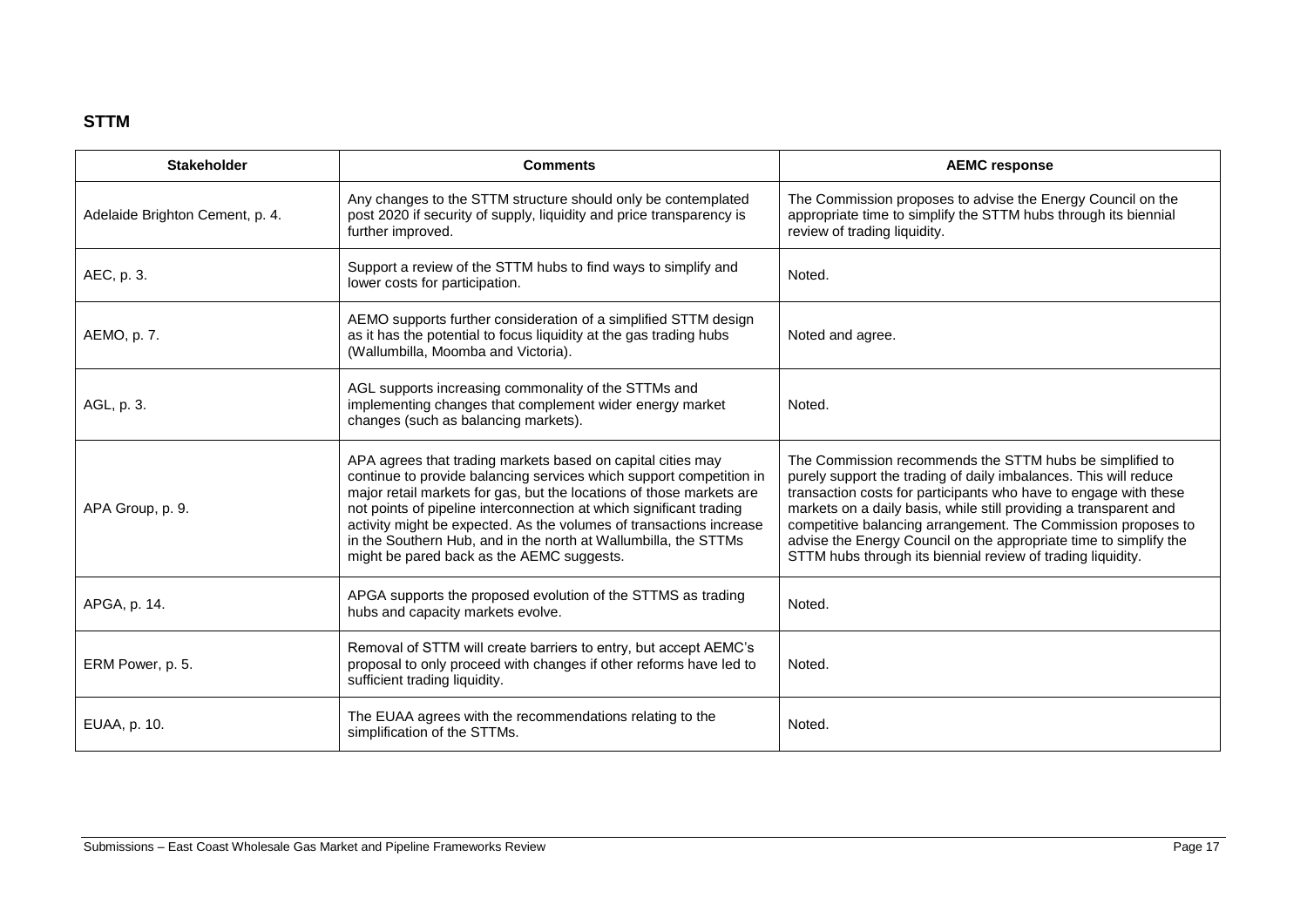| <b>Stakeholder</b>            | <b>Comments</b>                                                                                                                                                                                                                                                                                                                                                                                                                                                             | <b>AEMC response</b>                                                                                                                                                                                                                                                                                                                                                                              |
|-------------------------------|-----------------------------------------------------------------------------------------------------------------------------------------------------------------------------------------------------------------------------------------------------------------------------------------------------------------------------------------------------------------------------------------------------------------------------------------------------------------------------|---------------------------------------------------------------------------------------------------------------------------------------------------------------------------------------------------------------------------------------------------------------------------------------------------------------------------------------------------------------------------------------------------|
| GDF Suez, p. 3.               | GDFSAE agrees that simplifying the Brisbane STTM to form a<br>balancing service is appropriate. The manner in which this occurs<br>requires further consideration but the proposal suggests that<br>Brisbane gas demand will be increasingly dependent on Wallumbilla<br>supply. Whether this is appropriate for the Adelaide and Sydney<br>hubs requires additional discussion. Issues of liquidity aside, a<br>reduction in complexity at across the STTM's is desirable. | Noted and see APA Group response above.                                                                                                                                                                                                                                                                                                                                                           |
| Major Energy Users, p. 16.    | The MEU considers the STTMs provide a useful purpose in setting<br>the price for gas at points of significant consumption and that the<br>phasing out of this price clarity at these points of consumption will<br>be a loss for consumers at those points.                                                                                                                                                                                                                 | Under the recommended market framework, the Commission<br>envisages most trading to occur at the Northern and Southern Hubs<br>as this will be where liquidity is high and transaction costs lowest.<br>Improvements to the accuracy and timeliness of information<br>provision, as well as access to pipeline capacity, will support<br>exchange-based and bilateral trading at these locations. |
| Origin Energy, p. 3.          | We have previously stated that a major deficiency of the STTMS is<br>their complexity. Origin therefore agrees with the recommended<br>simplification of the STTMs and the plan to narrow their focus to<br>balancing.                                                                                                                                                                                                                                                      | Noted.                                                                                                                                                                                                                                                                                                                                                                                            |
| PIAC, p. 4.                   | PIAC supports the simplification of the STTM but would like more<br>information about how the AEMC will determine whether the market<br>has reached the level of liquidity required to move to the<br>simplification of the STTM.                                                                                                                                                                                                                                           | The Commission proposes to advise the Energy Council on the<br>appropriate time to simplify the STTM hubs through its biennial<br>review of trading liquidity.                                                                                                                                                                                                                                    |
| QGC, p. 5.                    | Investigate the conversion of the STTM's to balancing markets<br>earlier than planned. While relatively thin markets, they could be<br>contributing to the lack of liquidity in upstream markets. We suggest<br>at a minimum converting the Brisbane STTM to balancing, which<br>would shift wholesale trading to the Wallumbilla GSH.                                                                                                                                      | Noted and see APA Group response above.                                                                                                                                                                                                                                                                                                                                                           |
| RWE Supply and Trading, p. 1. | As liquidity develops at the Northern and Southern Hubs, the STTM<br>hubs and Moomba GSH could conceivably develop as satellite hubs<br>where traded prices are set as a basis to the Northern and Southern<br>Hub prices.                                                                                                                                                                                                                                                  | Noted and see APA Group response above.                                                                                                                                                                                                                                                                                                                                                           |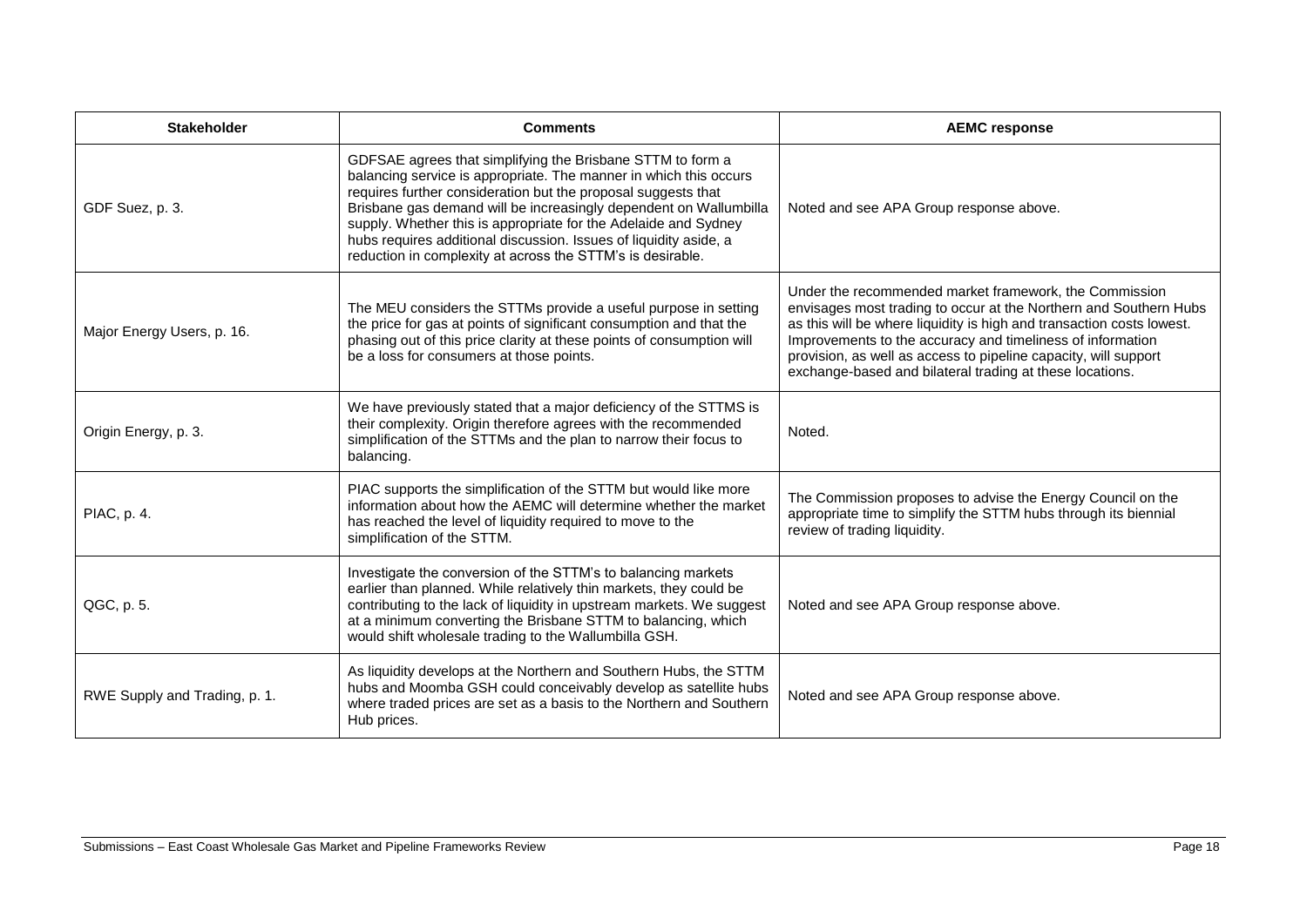| <b>Stakeholder</b> | Comments                                                                                                                                                                                                                                                                                                                                                                              | <b>AEMC response</b>                    |
|--------------------|---------------------------------------------------------------------------------------------------------------------------------------------------------------------------------------------------------------------------------------------------------------------------------------------------------------------------------------------------------------------------------------|-----------------------------------------|
| Santos, p. 3.      | Santos agrees with the evolution of the STTM, moving to a<br>balancing market ensuring that trade is concentrated at the hub<br>trading locations, with the view to providing a reliable reference<br>price. Determining when there is sufficient liquidity in the Northern<br>and Southern Hubs as well as the ability to access pipeline capacity<br>will require further analysis. | Noted and see APA Group response above. |
| Stanwell, p. 5.    | Investigate transitioning STTM's to balancing markets earlier than<br>planned. Suggest at a minimum converting the Brisbane STTM to<br>balancing, which would shift wholesale trading to Northern Hub.                                                                                                                                                                                | Noted and see APA Group response above. |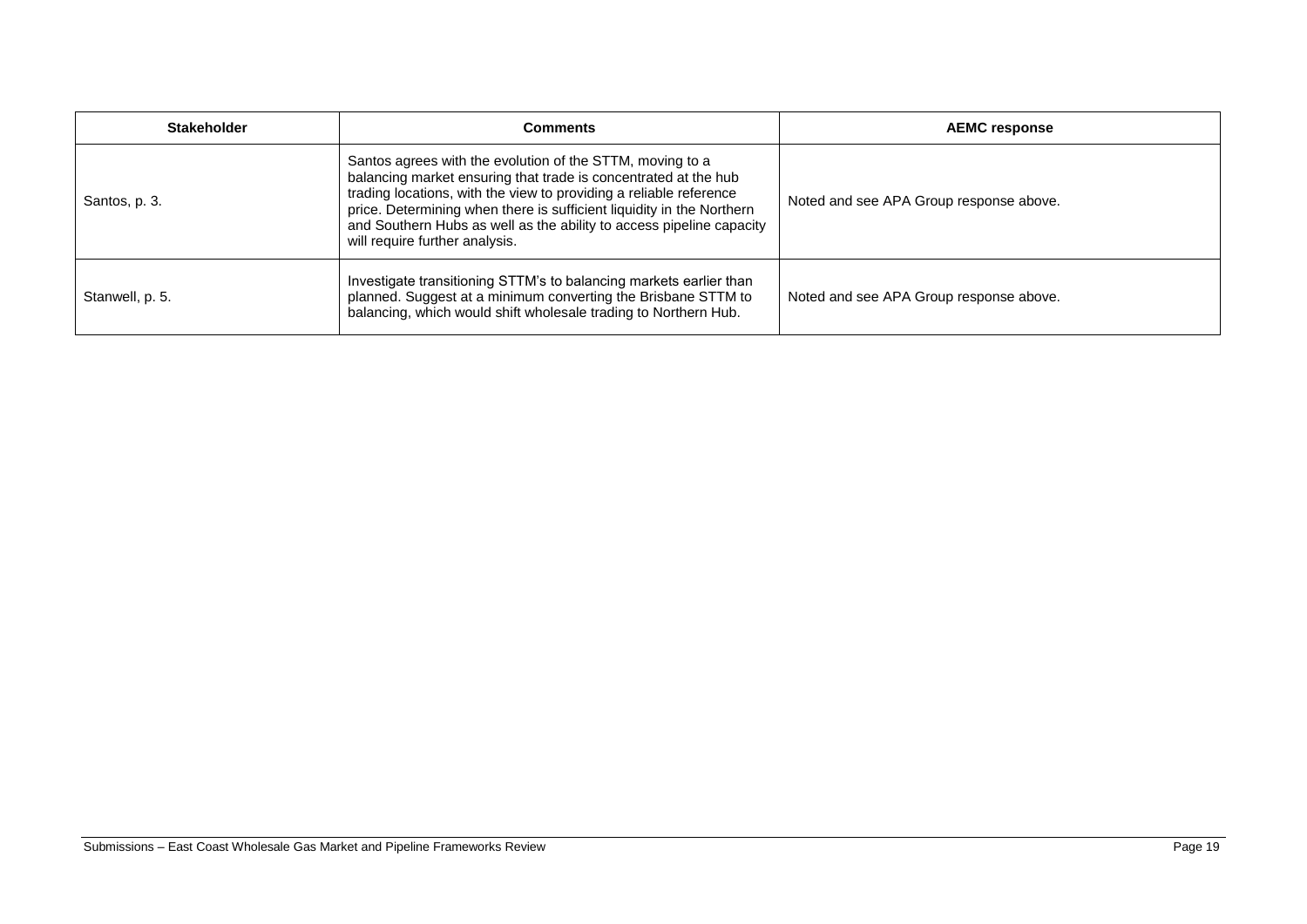## **General comments on transportation capacity markets**

| <b>Stakeholder</b>                                                                                                                                                                                                                                                                                           | <b>Comments</b>                                                                                                                                                                                                                                                                                     | <b>AEMC response</b>                                                                                                                                                                                                                    |
|--------------------------------------------------------------------------------------------------------------------------------------------------------------------------------------------------------------------------------------------------------------------------------------------------------------|-----------------------------------------------------------------------------------------------------------------------------------------------------------------------------------------------------------------------------------------------------------------------------------------------------|-----------------------------------------------------------------------------------------------------------------------------------------------------------------------------------------------------------------------------------------|
| Adelaide Brighton Cement, p. 4; AEMO<br>(cover letter); AER, p. 6; AGL, p. 3;<br>APLNG, p. 1; APPEA, p. 3; EUAA, p. 9;<br>ESSO, p. 1; GDFSuez, p. 1; Major<br>Energy Users, pp. 3, 21; Origin, p. 1;<br>QGC, p. 2; RWE, p. 2; SACOSS, St<br>Vincent de Paul and CUAC, p. 1;<br>Uniting Care Australia, p. 6. | Broadly supportive of draft recommended reforms to capacity<br>trading, which are very important.                                                                                                                                                                                                   | The Commission agrees that transportation capacity markets are an<br>important component of the reform package. It has made a suite of<br>recommendations to improve secondary capacity markets. See<br>chapter 5.                      |
| AEMO, p. 1 (Submission to Discussion<br>Paper); APLNG, p. 1 (Submission to<br>Discussion Paper); EnergyAustralia, p.<br>1 (Submission to Discussion Paper);<br>Engie, p. 1 (Submission to Discussion<br>Paper). QGC, p. 1 (Submission to<br>Discussion Paper).                                               | Supports the development of pipeline capacity markets, subject to<br>specific comments on particular issues.                                                                                                                                                                                        | Noted.                                                                                                                                                                                                                                  |
| Origin, p. 1 (Submission to Discussion<br>Paper).                                                                                                                                                                                                                                                            | The recommendations on pipeline capacity trading are supported to<br>varying degrees, but provide a useful starting point to achieving the<br>COAG Energy Council's vision.                                                                                                                         | Noted. See chapter 3 for the Commission recommendations with<br>regard to implementing the reform through a Gas Reform Group.                                                                                                           |
| QGC, p. 3.                                                                                                                                                                                                                                                                                                   | There is little incentive for self-initiated industry led reform on<br>pipeline issues.                                                                                                                                                                                                             |                                                                                                                                                                                                                                         |
| APA, p. 1 (Submission to Discussion<br>Paper); APGA, p. 3 (Submission to<br>Discussion Paper); Epic, p. 1<br>(Submission to Discussion Paper);<br>Jemena, p. 1 (Submission to<br>Discussion Paper).                                                                                                          | The recommendations on pipeline access are generally supported<br>but should be implemented through an industry led process.                                                                                                                                                                        |                                                                                                                                                                                                                                         |
| APA, p.6.                                                                                                                                                                                                                                                                                                    | Concerned that in focusing on the concentration of trading activity at<br>two hubs, and on the facilitation of pipeline access to those hubs,<br>the Stage 2 Draft Report focuses on the transportation sector of the<br>gas market. The market for gas - for the commodity itself - is<br>ignored. | Noted. The Commission has made a suite of recommendations to<br>commodity markets, capacity markets and information provision<br>which collectively should provide the pre-conditions for a more liquid<br>commodity market to develop. |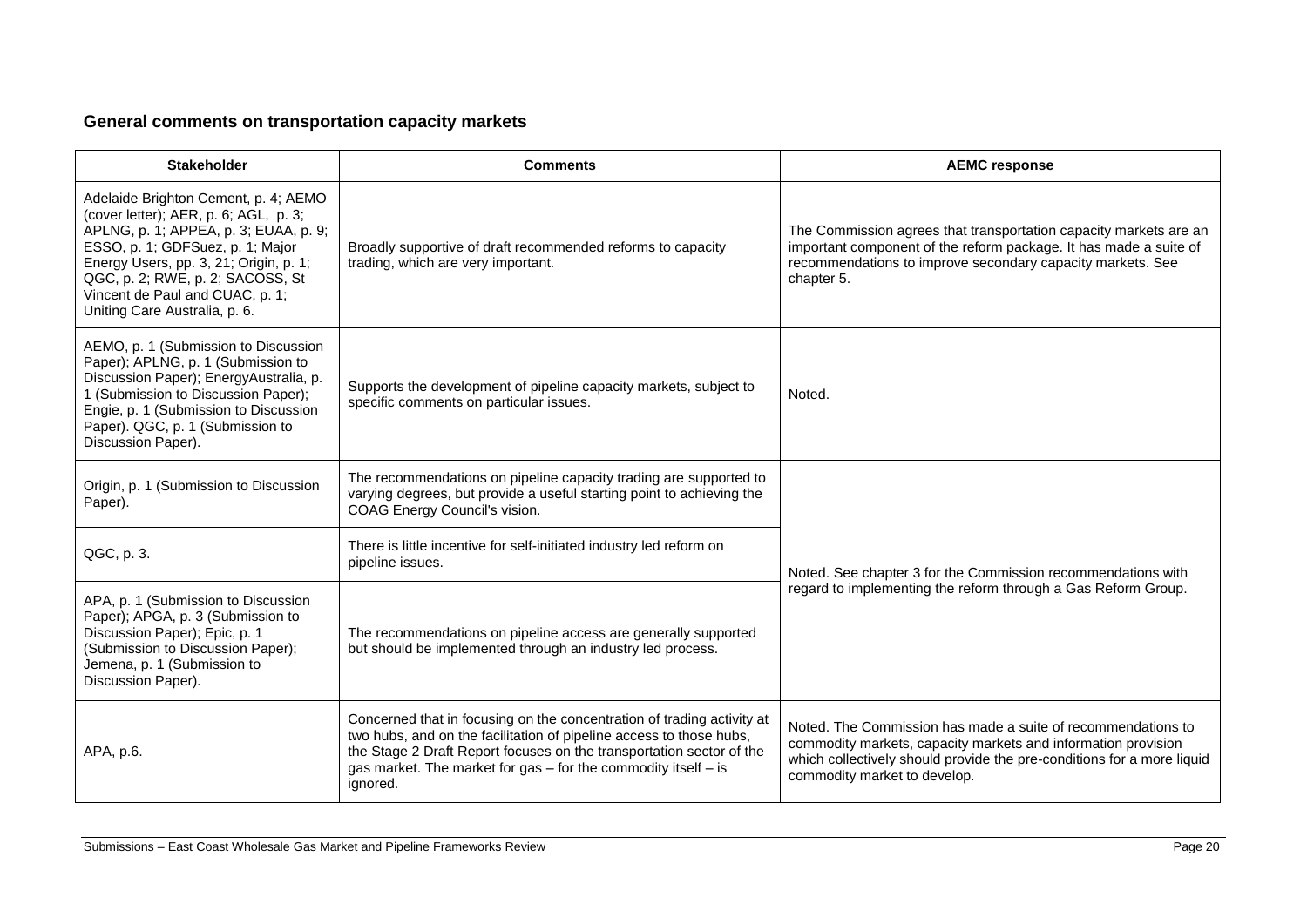| <b>Stakeholder</b>                                                   | <b>Comments</b>                                                                                                                                                                                                                    | <b>AEMC response</b>                                                                                                                                                                                                                                                                                |
|----------------------------------------------------------------------|------------------------------------------------------------------------------------------------------------------------------------------------------------------------------------------------------------------------------------|-----------------------------------------------------------------------------------------------------------------------------------------------------------------------------------------------------------------------------------------------------------------------------------------------------|
| Jemena, pp. 1-2.                                                     | Encouraged by the AEMC's recognition of the importance of long<br>term investment signals. Agrees with the incremental improvement<br>of contract carriage for pipelines outside of Victoria.                                      | The Commission considers it appropriate to improve contract<br>carriage arrangements for pipeline outside Victoria, and has made a<br>suite of recommendations to improve secondary capacity markets.<br>See chapter 5.                                                                             |
| AGL, p. 1 (Submission to Discussion<br>Paper).                       | Developing a strong framework for secondary capacity trading is<br>worthwhile. However, liquidity could be improved by shifting to a<br>form of regulated pipeline coverage or shifting away from contract<br>carriage.            |                                                                                                                                                                                                                                                                                                     |
| EUAA, p. 9.                                                          | When assessing the recommendations with regard to the NGO, the<br>AEMC should not place investment certainty ahead of the long term<br>interests of consumers.                                                                     | Noted. The Commission's recommendations are made with regard<br>to the long-term interests of consumers.                                                                                                                                                                                            |
| Santos, p. 4.                                                        | There is currently little current demand for short term capacity<br>trades.                                                                                                                                                        | The Commission considers that a well-functioning secondary<br>capacity market is crucial to a well-functioning commodity market.<br>To the extent that demand for capacity trades is currently low, the<br>Commission expects demand may rise as the east coast gas market<br>becomes more dynamic. |
| APA Group, p. 2.                                                     | Concerned that there is still little evidence that pipeline access is an<br>issue. If trading is not taking place, and the Stage 2 Draft Report<br>indicates that that is the case, then the reasons why need to be<br>understood. |                                                                                                                                                                                                                                                                                                     |
| Central Petroleum, p. 1 (Submission to<br>Discussion Paper).         | While generally supportive of the capacity trading recommendations,<br>they do not directly address supply issues.                                                                                                                 | Noted. The Commission's terms of reference did not include supply<br>issues.                                                                                                                                                                                                                        |
| Santos, p. 1 (Submission to Discussion<br>Paper).                    | Further details are required to successfully articulate the case for<br>change and to identify some of the potential benefits and pitfalls that<br>the changes in pipeline capacity trading may deliver.                           | Noted.                                                                                                                                                                                                                                                                                              |
| AER, p. 6.                                                           | It is appropriate for those roles assigned to the AER in the draft<br>report are performed by the AER.                                                                                                                             | Noted.                                                                                                                                                                                                                                                                                              |
| Australian Energy Council, p. 1<br>(Submission to Discussion Paper). | Not enough time was provided for stakeholders to provide detailed<br>comments, given the length of the discussion paper and importance<br>of the topic.                                                                            | Noted.                                                                                                                                                                                                                                                                                              |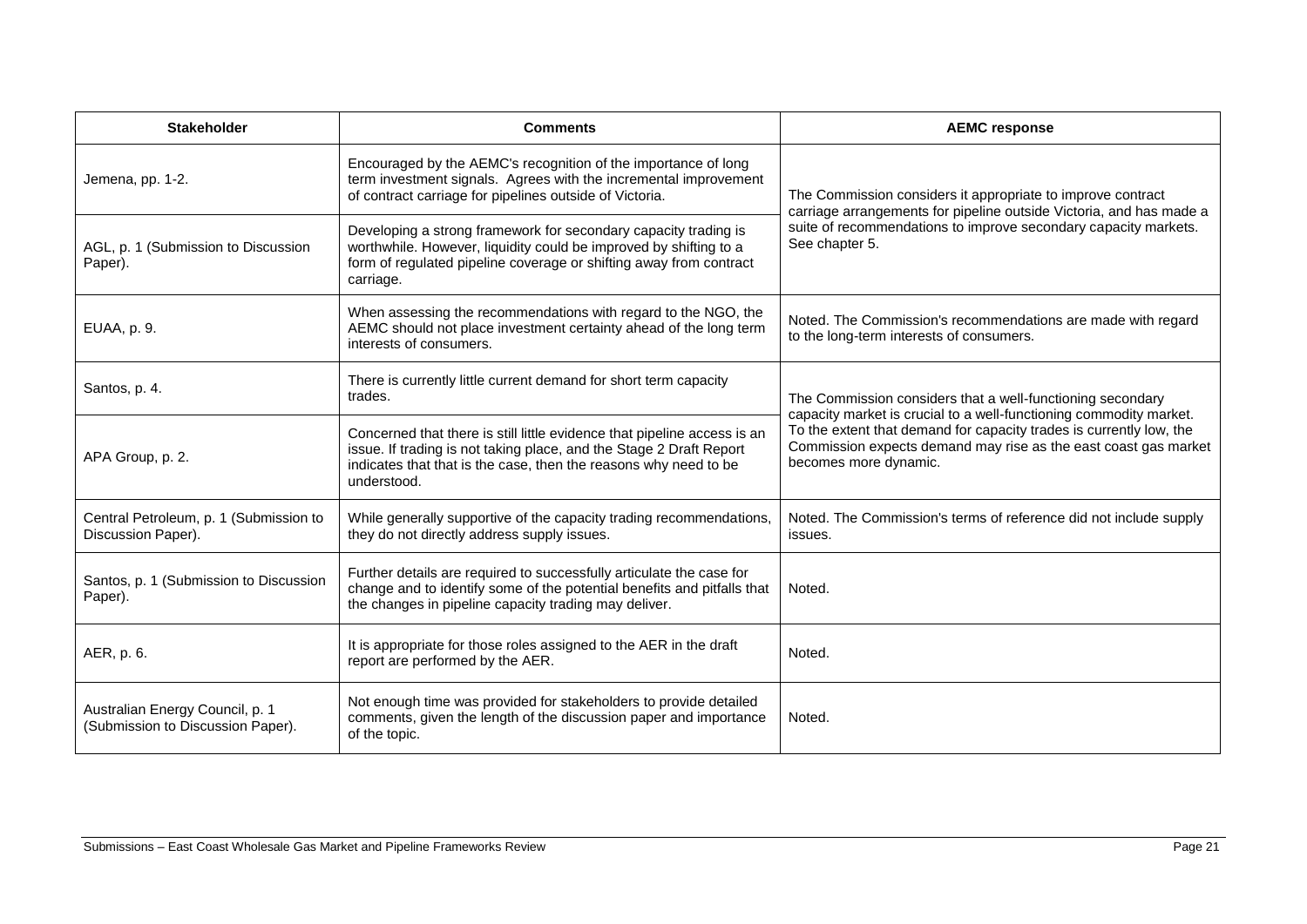### **Day-ahead capacity auction for contracted but un-nominated transport services**

| <b>Stakeholder</b>                                                                                                                                                                                                                                                                                                                                                                                                                                                                                                                                                                                                   | <b>Comments</b>                                                                                                                                                                                                                                                               | <b>AEMC response</b>                                                                                                                                                                                                                                                         |
|----------------------------------------------------------------------------------------------------------------------------------------------------------------------------------------------------------------------------------------------------------------------------------------------------------------------------------------------------------------------------------------------------------------------------------------------------------------------------------------------------------------------------------------------------------------------------------------------------------------------|-------------------------------------------------------------------------------------------------------------------------------------------------------------------------------------------------------------------------------------------------------------------------------|------------------------------------------------------------------------------------------------------------------------------------------------------------------------------------------------------------------------------------------------------------------------------|
| QGC, p. 1-4; APGA, pp. 1, 2; APA<br>Group, cover letter and p. 1; AEMO, p.<br>1; PIAC, p. 6; RWE, p. 2; ERM, p. 5;<br>APPEA, p. 3; ERM, p. 4 (Submission to<br>Discussion Paper); QGC, p. 5<br>(Submission to Discussion Paper);<br>AEMO, p. 2 (Submission to Discussion<br>Paper); AGL, p. 2 (Submission to<br>Discussion Paper); ENGIE, p. 4<br>(Submission to Discussion Paper);<br>APA, p. 12 (Submission to Discussion<br>Paper); EnergyAustralia, p. 1<br>(Submission to Discussion Paper);<br>Central Petroleum Limited, p. 2<br>(Submission to Discussion Paper);<br>Jemena, p. 6; EnergyAustralia, p. 2, 3. | General support for an auction for contracted but un-nominated<br>capacity.                                                                                                                                                                                                   | Noted.                                                                                                                                                                                                                                                                       |
| ERM, p. 5.                                                                                                                                                                                                                                                                                                                                                                                                                                                                                                                                                                                                           | The auction alone may be sufficient to incentivise capacity trading. A<br>possible approach may be to implement the auction first, with the<br>need for other reforms reassessed at a later date.                                                                             | The GRC should consider whether it is appropriate for some<br>transportation capacity market reforms to be implemented as a<br>priority. Nevertheless, the Commission considers that all of the<br>recommended reforms should, in time, be implemented.                      |
| Stanwell, p. 2.                                                                                                                                                                                                                                                                                                                                                                                                                                                                                                                                                                                                      | Unsure as to how the day-ahead auction will provide any additional<br>incentive to trade capacity ahead of the auction. Firm shippers<br>currently receive nothing if they do not sell the capacity that they do<br>not plan to nominate, and this is not proposed to change. | Some shippers may have an incentive not to sell capacity.<br>Determining the likely future value of capacity and making a<br>judgement whether to sell it is not a core business function for many<br>shippers. The cost and effort of doing so, and the risk of being short |
| Santos, p. 5.                                                                                                                                                                                                                                                                                                                                                                                                                                                                                                                                                                                                        | There is not currently a limited incentive for a shipper to trade<br>capacity.                                                                                                                                                                                                | of capacity if the sale occurs a long time before the nomination cut-<br>off time, may exceed the revenue generated. See section 5.2.1.                                                                                                                                      |
| Stanwell, p. 2.                                                                                                                                                                                                                                                                                                                                                                                                                                                                                                                                                                                                      | Questions the usefulness of the day-ahead auctions, as the auction<br>will be too late to coordinate with gas purchases.                                                                                                                                                      | Noted. The GRG should consider the appropriate timing of the<br>auction, taking into account the timing of the gas commodity market.                                                                                                                                         |
| Stanwell, p. 2.                                                                                                                                                                                                                                                                                                                                                                                                                                                                                                                                                                                                      | The auction design and implementation process will be complex.                                                                                                                                                                                                                | Noted. The GRG should be tasked with developing this reform.                                                                                                                                                                                                                 |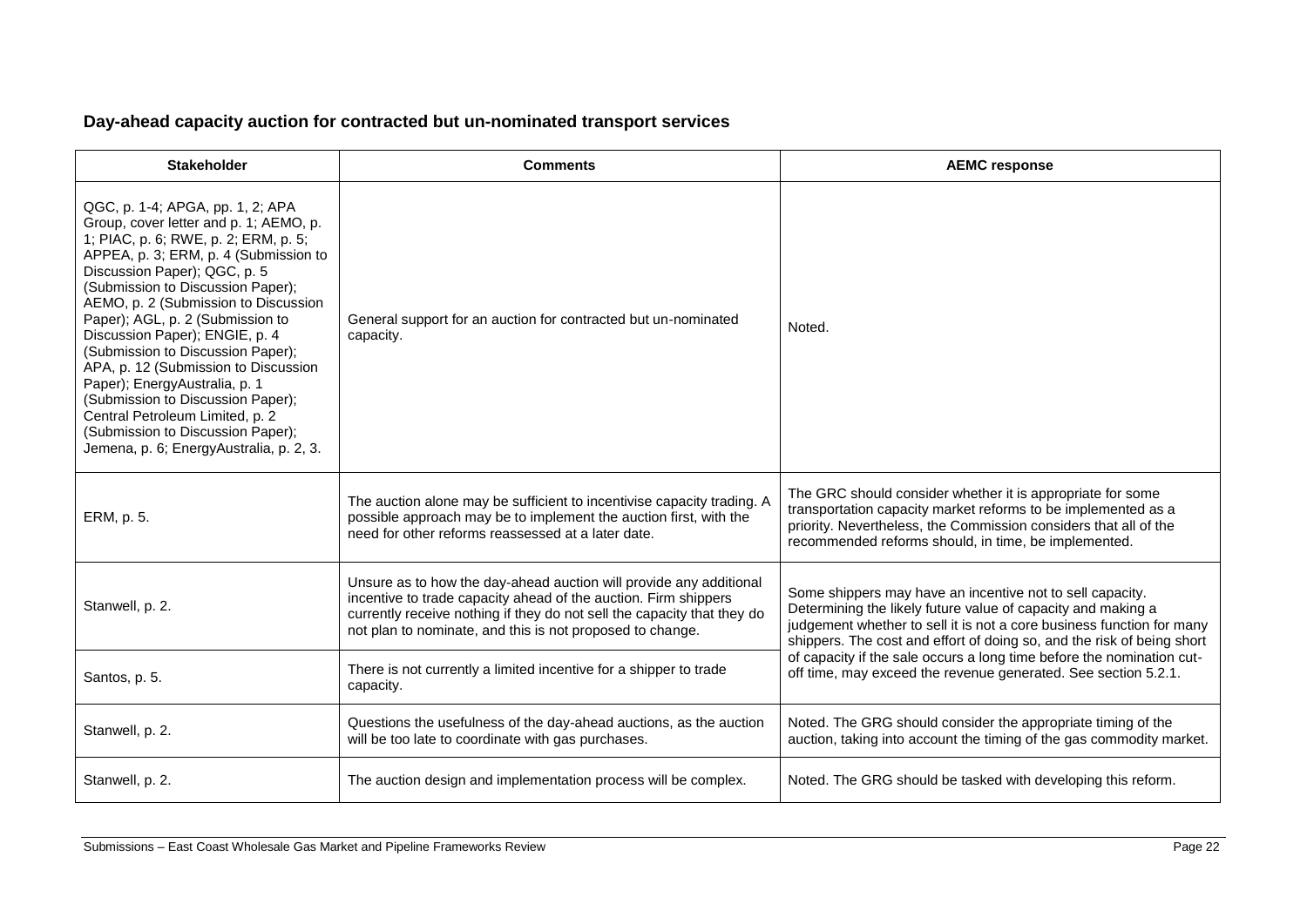| <b>Stakeholder</b>                                 | <b>Comments</b>                                                                                                                                                                                                                                                                                                                                                                                                          | <b>AEMC response</b>                                                                                                                                                                                                                                                                                                                                                                                                                                                                                                                                                                                                                                                             |
|----------------------------------------------------|--------------------------------------------------------------------------------------------------------------------------------------------------------------------------------------------------------------------------------------------------------------------------------------------------------------------------------------------------------------------------------------------------------------------------|----------------------------------------------------------------------------------------------------------------------------------------------------------------------------------------------------------------------------------------------------------------------------------------------------------------------------------------------------------------------------------------------------------------------------------------------------------------------------------------------------------------------------------------------------------------------------------------------------------------------------------------------------------------------------------|
| GDFSuez, p. 3.                                     | Further consideration is needed on the specific auction design, as<br>there are a number of potential issues. However, GDFSAE does not<br>believe these issues to be insurmountable                                                                                                                                                                                                                                      |                                                                                                                                                                                                                                                                                                                                                                                                                                                                                                                                                                                                                                                                                  |
| APPEA, p. 3.                                       | The market mechanism (eg auction) should aim to balance the<br>efficiency of pipeline transportation services while ensuring<br>existing property rights are preserved and that there are no adverse<br>impacts on future pipeline investment.                                                                                                                                                                           |                                                                                                                                                                                                                                                                                                                                                                                                                                                                                                                                                                                                                                                                                  |
| QGC, p. 1-4.                                       | Consideration should be given to extending the auction concept to<br>capacity that is auctioned longer than day-ahead.                                                                                                                                                                                                                                                                                                   | The Commission does not recommend the immediate introduction of<br>a long term use-it-or-lose-it (UIOLI) mechanism. However, should<br>the recommended auction for contracted but un-nominated capacity<br>combined with improvements to facilitate secondary capacity trading<br>result in insufficient levels of trade, then the Commission<br>recommends that the introduction of a long term UIOLI mechanism<br>should be re-considered. See section 5.2.3.                                                                                                                                                                                                                  |
| AGL, p. 3.                                         | Considers that the auction may have limited take up. At times of<br>peak demand, the full contracted capacity may be nominated by the<br>incumbent shippers, which will mean there will be limited un-<br>nominated capacity to auction. At other times, demand for capacity<br>will be low.                                                                                                                             | The Commission considers that there may be an incentive for<br>shippers to not sell contracted capacity which they do not wish to<br>use but which is valued by other shippers.<br>Determining the likely future value of capacity and making a<br>judgement whether to sell it is not a core business function for many<br>shippers. The cost and effort of doing so, and the risk of being short<br>of capacity if the sale occurs a long time before the nomination cut-<br>off time, may exceed the revenue generated. See section 5.2.1.                                                                                                                                    |
| QGC, pp. 5-7 (Submissions to<br>Discussion Paper). | Rather than focus on the specific detail of the auction design, the<br>AEMC should define a set of high level principles for the auction.<br>Such principles include: maximising participation and competition,<br>maximising available capacity, price outcomes that reflect supply<br>and demand fundamentals, the publication of relevant information,<br>maximising flexibility and minimise risk, minimising costs. | The Commission has provided required, preferred and suggested<br>transportation capacity market outcomes, including with regard to<br>the design of the auction. Where the Commission has confirmed<br>that a particular outcome is necessary this has been reflected in<br>formal recommendations and the GRG should be required by the<br>COAG Energy Council to further develop the package of regulatory<br>changes which delivers it. In other cases, GRG is better placed to<br>consider the specific details of the reforms, given the expertise of its<br>members. In these cases, preferred or suggested outcomes have<br>been stated. See section 3.1.1 and table 5.1. |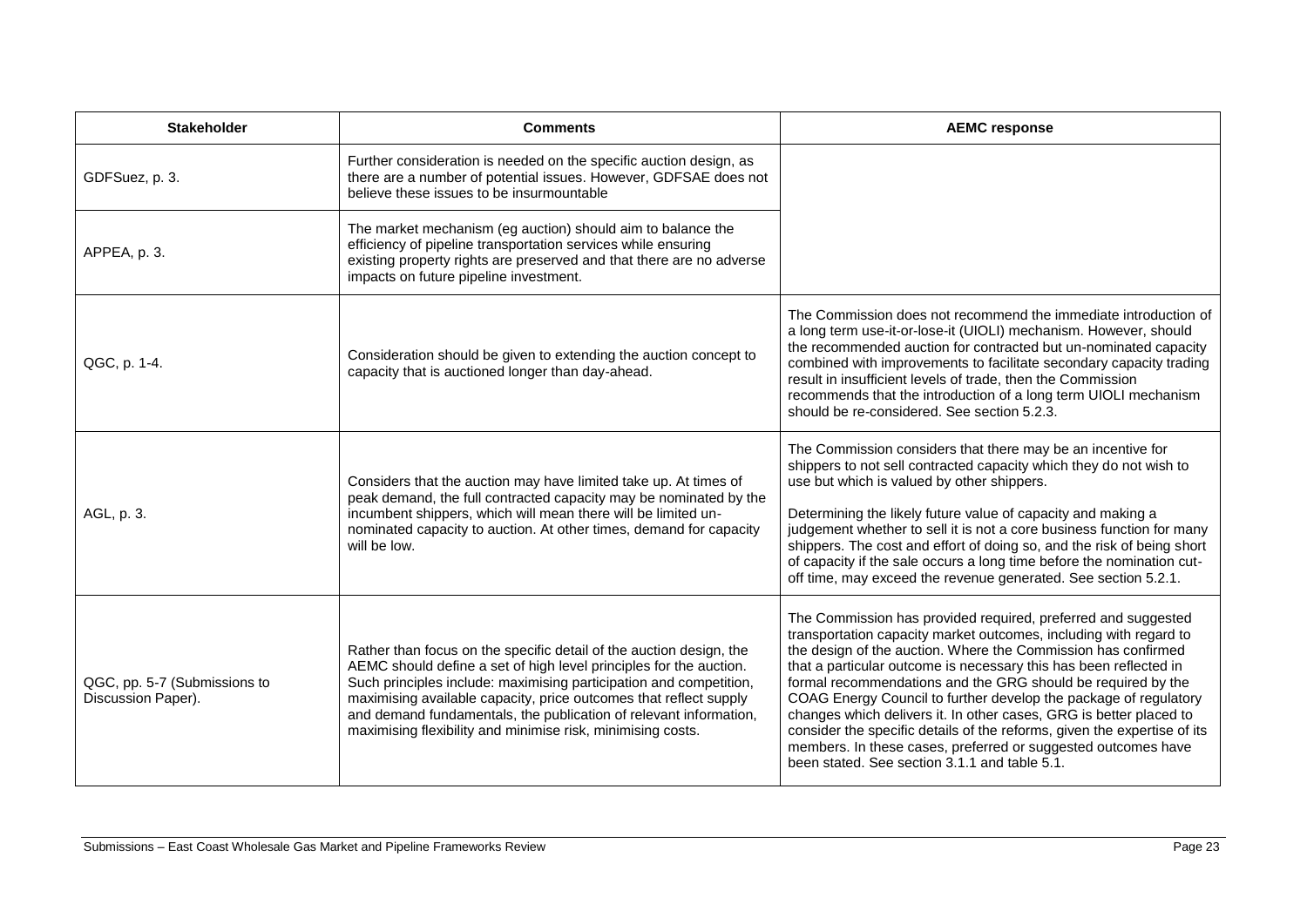| <b>Stakeholder</b>                                                                                                  | <b>Comments</b>                                                                                                                                                                                                                                                                                 | <b>AEMC response</b>                                                                                                                                                                                                                                                                                                                                                                                                                                                                                                                                                                                                                                                                                                                                                                                                                                                                                                                                                                                                                                                                                                                                                                                    |
|---------------------------------------------------------------------------------------------------------------------|-------------------------------------------------------------------------------------------------------------------------------------------------------------------------------------------------------------------------------------------------------------------------------------------------|---------------------------------------------------------------------------------------------------------------------------------------------------------------------------------------------------------------------------------------------------------------------------------------------------------------------------------------------------------------------------------------------------------------------------------------------------------------------------------------------------------------------------------------------------------------------------------------------------------------------------------------------------------------------------------------------------------------------------------------------------------------------------------------------------------------------------------------------------------------------------------------------------------------------------------------------------------------------------------------------------------------------------------------------------------------------------------------------------------------------------------------------------------------------------------------------------------|
| EUAA, p. 10.                                                                                                        | The auction will not undermine incentives for investment.                                                                                                                                                                                                                                       | The Commission acknowledges that on some occasions, shippers<br>would be able to access very-short term capacity at a potentially low<br>price (ie, at or just above the reserve price) on the occasions that<br>they require it, without the long term commitment of a take-or-pay<br>contract used to underwrite investment. This could, theoretically,<br>create a free-rider effect, whereby shippers do not underwrite<br>capacity because they are able to buy cheaper capacity<br>underwritten by another shipper.<br>However, the Commission does not consider that this is likely to be<br>a material issue in practice for day-ahead auctions of contracted but<br>un-nominated capacity. Very few, if any, shippers would be able to<br>rely solely on day-ahead capacity to manage their gas needs, or the<br>gas needs of their customers, over any medium to long term period.<br>The majority of gas users are either relatively inflexible in their<br>usage (for example, residential gas customers) or require a<br>relatively consistent supply of gas to justify sunk investment in<br>immovable assets (for example, a factory).<br>See section 4.2.1 of the Stage 2 Draft Report. |
| QGC, p. 3.                                                                                                          | The short-term nature of the market should also ensure that<br>propriety rights and the incentives for long-term investment in<br>pipelines are not compromised.                                                                                                                                |                                                                                                                                                                                                                                                                                                                                                                                                                                                                                                                                                                                                                                                                                                                                                                                                                                                                                                                                                                                                                                                                                                                                                                                                         |
| Stanwell, p. 2; Origin, p. 2; APA Group,<br>pp. 13-14; APGA, p. 3; APGA, p. 20<br>(Submission to Discussion Paper). | Concerned that shippers' incentives to buy capacity on the<br>secondary market or through primary GTAs may be diluted by the<br>possibility of buying cheaper capacity through the auction. The<br>recommended auction may result in free-rider effects and<br>discourage efficient investment. |                                                                                                                                                                                                                                                                                                                                                                                                                                                                                                                                                                                                                                                                                                                                                                                                                                                                                                                                                                                                                                                                                                                                                                                                         |
| AEMO, p. 1; ERM, p. 5.                                                                                              | The auction should have a regulated reserve price.                                                                                                                                                                                                                                              | The Commission has considered the appropriate reserve price for                                                                                                                                                                                                                                                                                                                                                                                                                                                                                                                                                                                                                                                                                                                                                                                                                                                                                                                                                                                                                                                                                                                                         |
| APLNG, p. 2.                                                                                                        | The auction reserve price should be based on the actual SRMC.                                                                                                                                                                                                                                   | the auction and recommends that this should be zero, with<br>compressor fuel to transport gas along capacity purchased provided<br>by shippers in-kind. This reflects the Short Run Marginal Cost<br>(SRMC) and will be simple to implement. See section 5.2.4.                                                                                                                                                                                                                                                                                                                                                                                                                                                                                                                                                                                                                                                                                                                                                                                                                                                                                                                                         |
| APA Group, cover letter and p. 1.                                                                                   | Costs of running the auction should be recovered by way of an<br>approved process.                                                                                                                                                                                                              |                                                                                                                                                                                                                                                                                                                                                                                                                                                                                                                                                                                                                                                                                                                                                                                                                                                                                                                                                                                                                                                                                                                                                                                                         |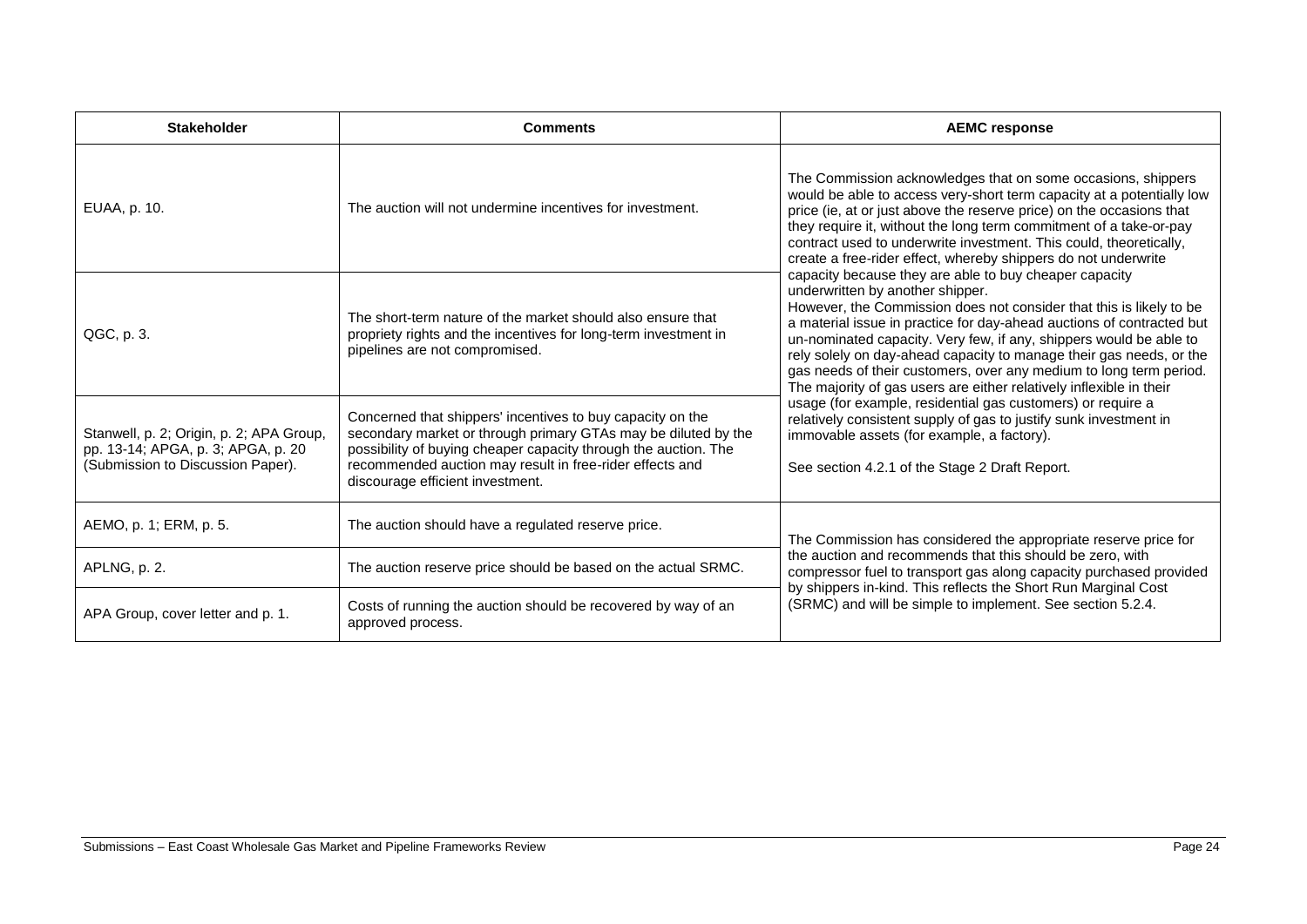| <b>Stakeholder</b>                                                                                                                                                                                                                                                                                                                                                                                                                                                            | <b>Comments</b>                                                                                                                                                                                                                                                                                                       | <b>AEMC response</b>                                                                                                                                                                                                                                                                                                     |
|-------------------------------------------------------------------------------------------------------------------------------------------------------------------------------------------------------------------------------------------------------------------------------------------------------------------------------------------------------------------------------------------------------------------------------------------------------------------------------|-----------------------------------------------------------------------------------------------------------------------------------------------------------------------------------------------------------------------------------------------------------------------------------------------------------------------|--------------------------------------------------------------------------------------------------------------------------------------------------------------------------------------------------------------------------------------------------------------------------------------------------------------------------|
| APGA, p. 5; APA Group, cover letter<br>and pp. 1, 12; EUAA, p. 9; APGA, p. 21<br>(Submission to Discussion Paper);<br>Stanwell, p. 9 (Submission to<br>Discussion Paper); Epic, p. 6<br>(Submission to Discussion Paper);<br>ERM, p. 6 (Submission to Discussion<br>Paper); APLNG, p. 5 (Submission to<br>Discussion Paper); APA, p. 16<br>(Submission to Discussion Paper);<br>QGC, p. 9 (Submission to Discussion<br>Paper); AGL, p. 3 (Submission to<br>Discussion Paper). | The reserve price should be zero, with compressor fuel provided in-<br>kind.                                                                                                                                                                                                                                          |                                                                                                                                                                                                                                                                                                                          |
| APLNG, p. 1; AEMO, p. 10 (Submission<br>to Discussion Paper); APLNG, p. 5<br>(Submission to Discussion Paper).                                                                                                                                                                                                                                                                                                                                                                | Amount of capacity to be auctioned should be determined under a<br>methodology set by the AER.                                                                                                                                                                                                                        |                                                                                                                                                                                                                                                                                                                          |
| APA Group, pp. 12-13.                                                                                                                                                                                                                                                                                                                                                                                                                                                         | There is no requirement for any explicit determination of the amount<br>of contracted but un-nominated capacity to be auctioned, and no<br>role for extended regulation or for the economic regulator to be<br>involved in the process.                                                                               |                                                                                                                                                                                                                                                                                                                          |
| APA, p.14 (Submission to Discussion<br>Paper).                                                                                                                                                                                                                                                                                                                                                                                                                                | The pipeline operator should have to make determinations of the<br>capacity to be made available for auction. These determinations<br>cannot be made using a simple formula which might be codified in<br>rules, or which might be made subject to prior approval by a third<br>party such as the AER.                | The Commission understands that determining the quantity of<br>technically feasible contracted but un-nominated capacity is a<br>relatively trivial calculation, such that it could be directly set out in<br>the NGR, or determined by the pipeline owners through a process<br>approved by the AER. See section 5.2.4. |
| APGA, p. 6.                                                                                                                                                                                                                                                                                                                                                                                                                                                                   | At a basic level, the amount of capacity to be auctioned should be<br>equivalent to the contracted firm capacity less the nominations<br>received. However, there will be further operational matters to<br>consider due to matters introduced by the auction, trading platforms<br>and the required standardisation. |                                                                                                                                                                                                                                                                                                                          |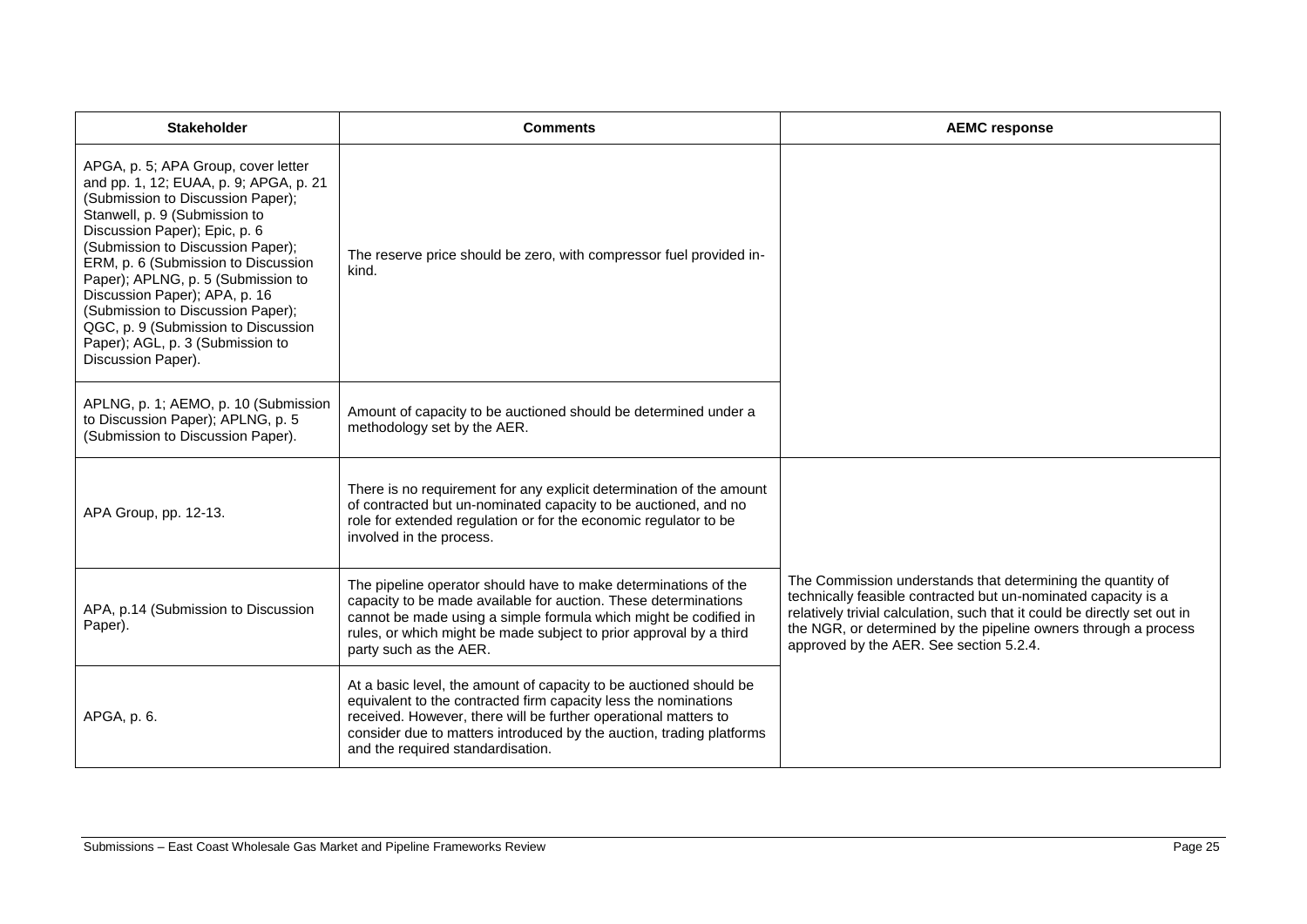| <b>Stakeholder</b>                                                                                                                                                                                                                  | <b>Comments</b>                                                                                                                                                                                                                                                                                                                                                                                                          | <b>AEMC response</b>                                                                                                                                                                                                                                            |
|-------------------------------------------------------------------------------------------------------------------------------------------------------------------------------------------------------------------------------------|--------------------------------------------------------------------------------------------------------------------------------------------------------------------------------------------------------------------------------------------------------------------------------------------------------------------------------------------------------------------------------------------------------------------------|-----------------------------------------------------------------------------------------------------------------------------------------------------------------------------------------------------------------------------------------------------------------|
| Epic, p. 7 (Submission to Discussion<br>Paper).                                                                                                                                                                                     | In allocating capacity, consideration should be given to bi-directional<br>pipelines where available capacity will be subject to nominations for<br>primary capacity.                                                                                                                                                                                                                                                    | Noted. The GRG should take this into consideration when designing<br>the auction.                                                                                                                                                                               |
| Stanwell, p. 1; Origin, p. 1;<br>EnergyAustralia, pp. 2-4; Australian<br>Energy Council, p. 2; AGL, p. 3;<br>Australian Energy Council, p. 2<br>(Submission to Discussion Paper);<br>AGL, p. 3 (Submission to Discussion<br>Paper). | Concerned that auction will impact renomination rights for<br>incumbent shippers, which are relied upon.                                                                                                                                                                                                                                                                                                                 | Nominations and renominations by incumbent shippers after the<br>auction is conducted should be accommodated. The GRG should<br>determine the appropriate means by which this is achieved, building<br>upon the analysis undertaken by the AEMC and stakeholder |
| EnergyAustralia, pp. 4-5 (Submission to<br>Discussion Paper).                                                                                                                                                                       | It is essential that participants maintain the opportunity to<br>renominate pipeline capacity as required. This could be problematic<br>when there is physical congestion, such that capacity that is won in<br>the auction is interrupted. As a result, it is not clear that overall the<br>outcomes of the auction on a physically congested pipeline will be<br>efficient. This issue requires further consideration. |                                                                                                                                                                                                                                                                 |
| GDFSuez, p. 4.                                                                                                                                                                                                                      | Renomination rights should be carefully considered, to ensure the<br>appropriate balance between long-term contractual rights and short-<br>term trading incentives.                                                                                                                                                                                                                                                     |                                                                                                                                                                                                                                                                 |
| Santos, pp. 5-6.                                                                                                                                                                                                                    | Renominations are common and important. Any changes brought<br>about by the implementation of a capacity auction process must<br>ensure that firm shippers are not required to re-purchase their own<br>capacity through the auction process if they want to renominate.                                                                                                                                                 | submissions to this process. See section 5.2.4.                                                                                                                                                                                                                 |
| ERM, p. 5.                                                                                                                                                                                                                          | Renominate after the auction should be accommodated, providing<br>there is still available capacity.                                                                                                                                                                                                                                                                                                                     |                                                                                                                                                                                                                                                                 |
| APGA, p. 22 (Submission to Discussion<br>Paper).                                                                                                                                                                                    | The issue of re-nomination rights is not highly material.<br>Renominations are typically accommodated but are rarely a<br>contracted right.                                                                                                                                                                                                                                                                              |                                                                                                                                                                                                                                                                 |
| QGC, pp. 8-9 (Submission to<br>Discussion Paper).                                                                                                                                                                                   | While the concern with re-nomination has been raised, it is unclear<br>from information to date as to the extent of these concerns.                                                                                                                                                                                                                                                                                      |                                                                                                                                                                                                                                                                 |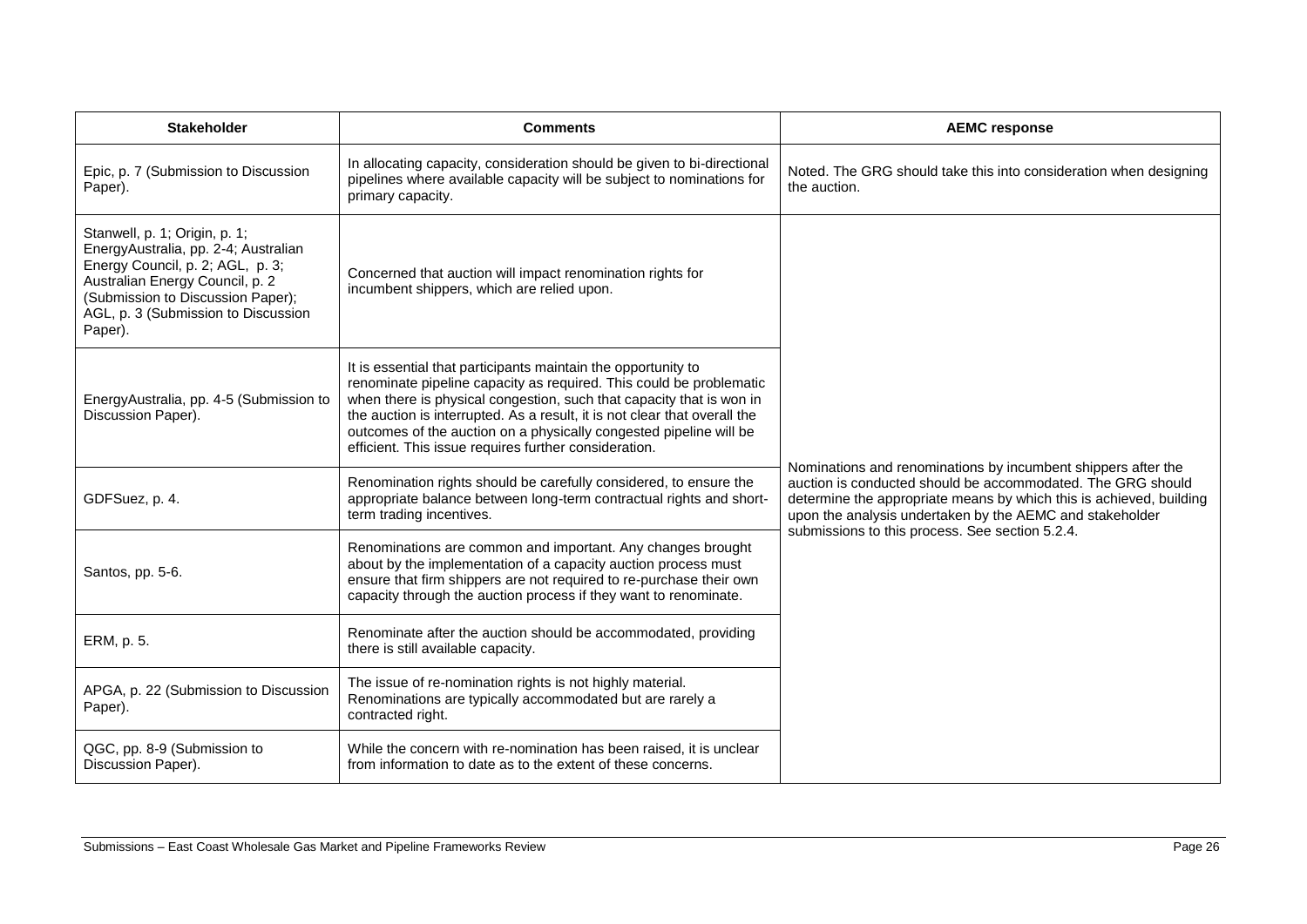| <b>Stakeholder</b>                                                                                  | <b>Comments</b>                                                                                                                                                                                                                                                                                 | <b>AEMC response</b> |
|-----------------------------------------------------------------------------------------------------|-------------------------------------------------------------------------------------------------------------------------------------------------------------------------------------------------------------------------------------------------------------------------------------------------|----------------------|
| APGA, pp. 3-4.                                                                                      | Issues arising in the auction design from existing nomination and re-<br>nomination rights should be managed on a pipeline by pipeline<br>basis.                                                                                                                                                |                      |
| QGC, p. 4.                                                                                          | Concerns regarding renomination rights arise from the introduction<br>of the auction should be addressed through the consultation<br>process.                                                                                                                                                   |                      |
| APGA, p. 8.                                                                                         | To ensure existing renomination rights are not removed, it is likely<br>capacity acquired through auction will need to be interruptible.                                                                                                                                                        |                      |
| APA, p. 17 (Submission to Discussion<br>Paper).                                                     | Auctioned capacity should be sold as interruptible.                                                                                                                                                                                                                                             |                      |
| APLNG, p. 5 (Submission to Discussion<br>Paper).                                                    | Capacity sold at auction should be firm, at least initially. Some<br>capacity should be withheld so that existing shippers can re-<br>nominate increases throughout the day. Once total renominations<br>volume exceeds capacity withheld, further renominations should be<br>rejected.         |                      |
| Epic, p. 7 (Submission to Discussion<br>Paper).                                                     | Auction capacity should be made available on an interruptible basis.                                                                                                                                                                                                                            |                      |
| Origin, pp. 3-4 (Submission to<br>Discussion Paper).                                                | The AEMC's acknowledgement of the potential for the proposed<br>auction to restrict the ability of capacity holders to re-nominate<br>capacity is welcomed. If a decision is made to have an auction for<br>contracted un-nominated capacity this should be for interruptible<br>capacity only. |                      |
| Stanwell, p. 10 (Submission to<br>Discussion Paper).                                                | The best compromise between the rights of existing shippers who<br>rely on their renomination rights and auction participants is the<br>AEMC's "withhold some capacity" option. This option will guarantee<br>the release of a certain portion of relatively firm capacity.                     |                      |
| AGL, p. 3 (Submission to Discussion<br>Paper); QGC, pp. 1, 8-9 (Submission to<br>Discussion Paper). | A combination of withholding capacity and interruptible capacity<br>should be pursued.                                                                                                                                                                                                          |                      |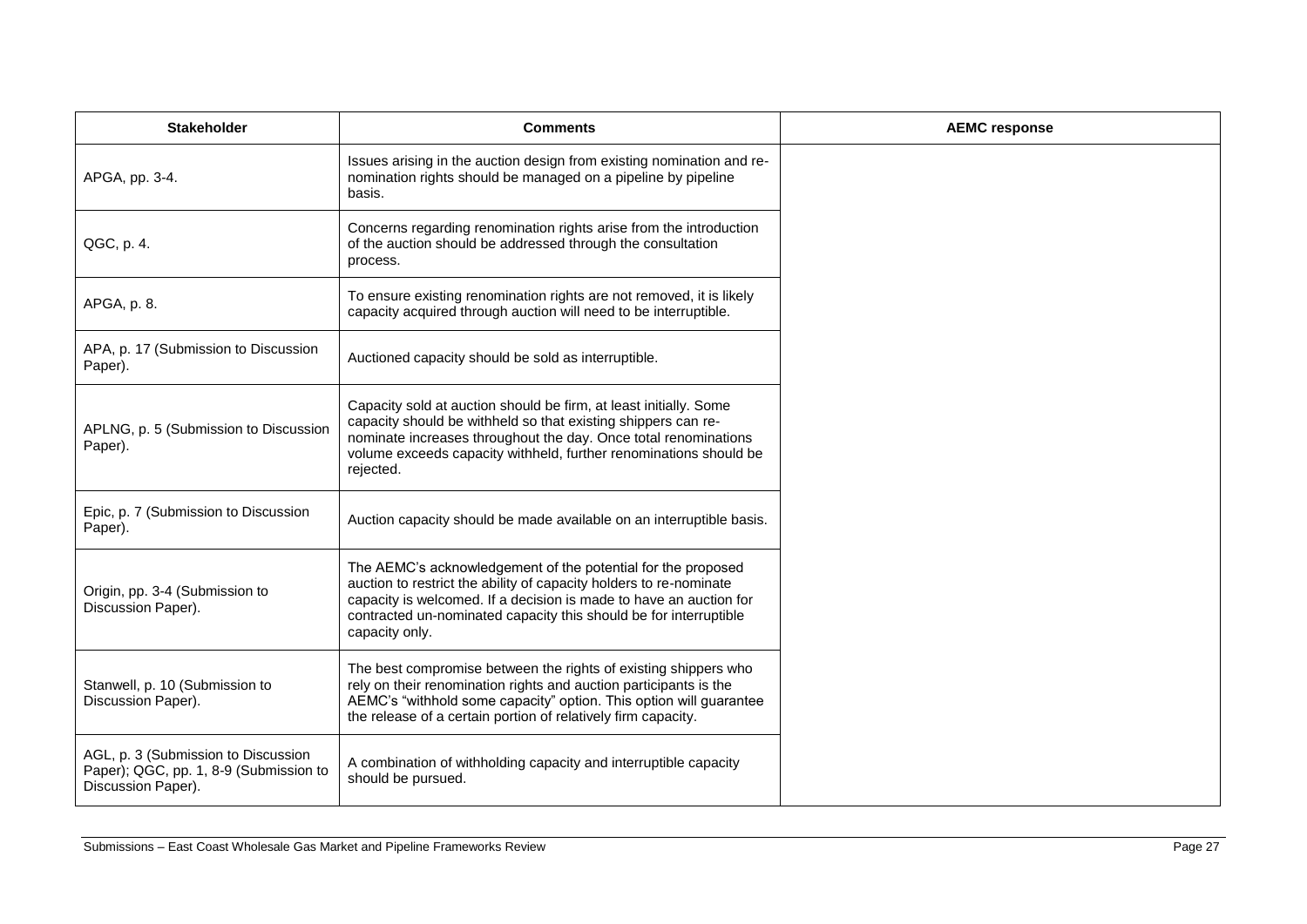| <b>Stakeholder</b>                                                                                                                                                                   | <b>Comments</b>                                                                                                                                                                                                                                                                          | <b>AEMC response</b>                                                                                                                                                                                                                                                                                                                                                                 |
|--------------------------------------------------------------------------------------------------------------------------------------------------------------------------------------|------------------------------------------------------------------------------------------------------------------------------------------------------------------------------------------------------------------------------------------------------------------------------------------|--------------------------------------------------------------------------------------------------------------------------------------------------------------------------------------------------------------------------------------------------------------------------------------------------------------------------------------------------------------------------------------|
| Stanwell, p. 2; Stanwell, p. 11<br>(Submission to Discussion Paper);<br>Santos, p. 4 (Submission to Discussion<br>Paper); EnergyAustralia, p. 5,<br>Submission to Discussion Paper). | Capacity allocated in the auction should be curtailed ahead of firm<br>capacity.                                                                                                                                                                                                         | The preferred outcome is for capacity purchased in the auction to be<br>curtailed before firm capacity. Curtailment arises due to physical<br>congestion - more capacity has been scheduled than can be<br>physically shipped by the pipeline system (for example due to an<br>asset failure). It therefore does not directly relate to the auction<br>rationale. See section 5.2.5. |
| APLNG, p. 5 (Submission to Discussion<br>Paper).                                                                                                                                     | Auctioned capacity should be curtailed sooner than primary firm<br>capacity. However auctioned secondary capacity should be at least<br>as firm as renominations - if you place auctioned capacity below<br>renominations; this would make it as available capacity rather than<br>firm. |                                                                                                                                                                                                                                                                                                                                                                                      |
| QGC, p. 9 (Submission to Discussion<br>Paper).                                                                                                                                       | "Firm" capacity either acquired under contract or through the auction<br>should be treated equally and curtailed on a prorated basis.<br>Conversely, interruptible capacity would be first in the curtailment<br>order.                                                                  |                                                                                                                                                                                                                                                                                                                                                                                      |
| APLNG, p. 2.                                                                                                                                                                         | The curtailment priority for capacity purchased under the auction<br>should be further reviewed, and standardised.                                                                                                                                                                       |                                                                                                                                                                                                                                                                                                                                                                                      |
| Epic, p. 7 (Submission to Discussion<br>Paper).                                                                                                                                      | A first price auction settlement should be used to establish the<br>curtailment order.                                                                                                                                                                                                   |                                                                                                                                                                                                                                                                                                                                                                                      |
| APLNG, p. 2.                                                                                                                                                                         | Consistent nomination cut-off times will be important, particularly on<br>the same pipeline (and potentially across different pipelines).                                                                                                                                                |                                                                                                                                                                                                                                                                                                                                                                                      |
| Origin, p. 2.                                                                                                                                                                        | Nomination cut off times should not be harmonised, to allow market<br>participants to tailor their requirements.                                                                                                                                                                         | The GRG should consider the appropriateness of harmonising<br>nomination cut-off times.                                                                                                                                                                                                                                                                                              |
| Santos, p. 5.                                                                                                                                                                        | Harmonising nomination cut-off times will be complex.                                                                                                                                                                                                                                    |                                                                                                                                                                                                                                                                                                                                                                                      |
| QGC, p. 4.                                                                                                                                                                           | For the auction to be workable, we would expect that shipper<br>nomination cut-off timeframes would need to be standardised.                                                                                                                                                             |                                                                                                                                                                                                                                                                                                                                                                                      |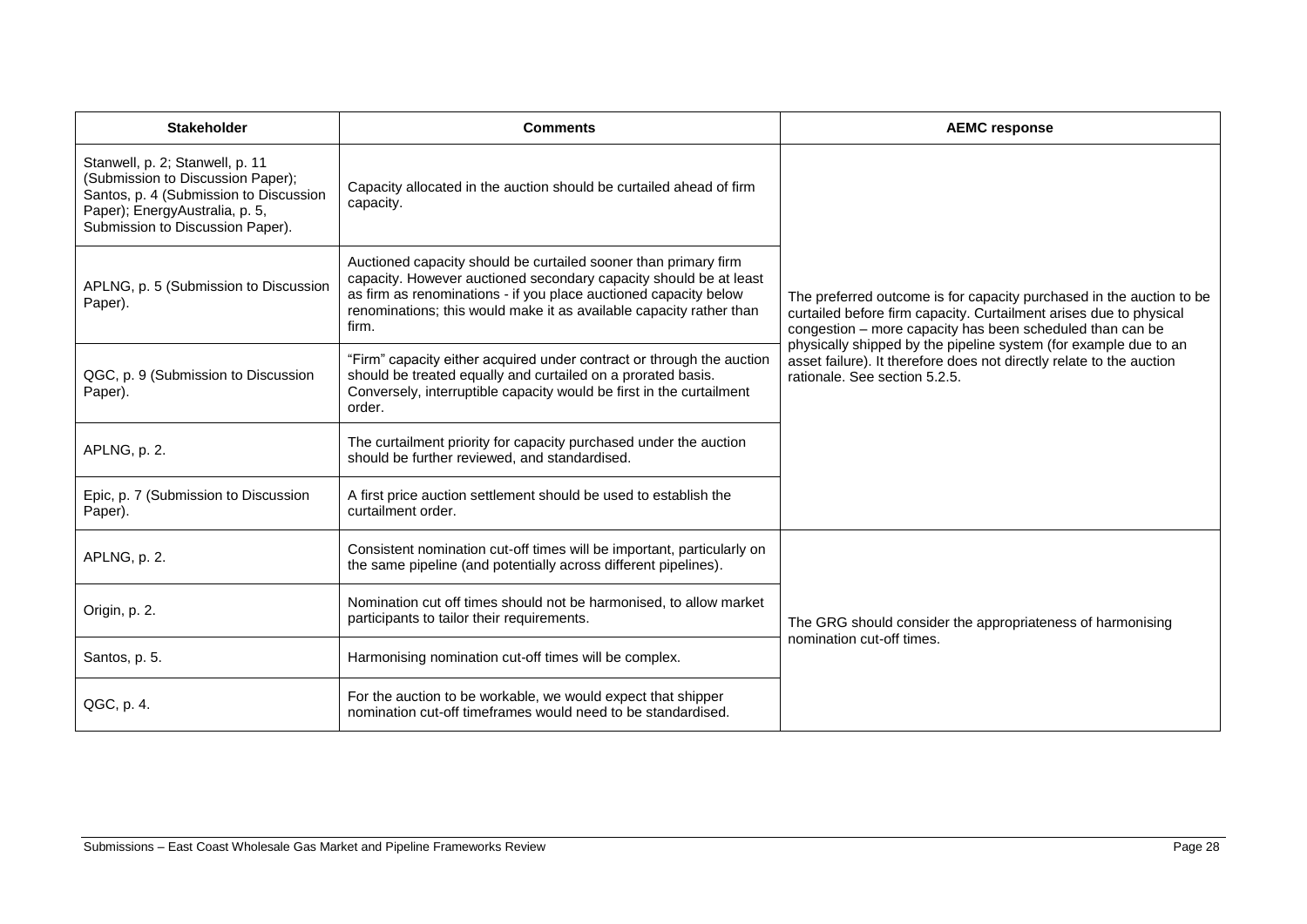| <b>Stakeholder</b>                                                                                                                                                                                                                                                                                                                                                                                   | <b>Comments</b>                                                                                                                                                                                                                                                                                                                                                                                                      | <b>AEMC response</b>                                                                                                                   |
|------------------------------------------------------------------------------------------------------------------------------------------------------------------------------------------------------------------------------------------------------------------------------------------------------------------------------------------------------------------------------------------------------|----------------------------------------------------------------------------------------------------------------------------------------------------------------------------------------------------------------------------------------------------------------------------------------------------------------------------------------------------------------------------------------------------------------------|----------------------------------------------------------------------------------------------------------------------------------------|
| AEMO, p. 2.                                                                                                                                                                                                                                                                                                                                                                                          | Further consideration should be given to the inclusion of<br>uncontracted capacity in the auction. Pipeline operators could<br>voluntarily add their uncontracted capacity to the auction or it could<br>be mandatory for the uncontracted capacity (or a portion of the<br>capacity) to be included in the auction.                                                                                                 |                                                                                                                                        |
| AEMO, p. 10 (Submission to<br>Discussion Paper).                                                                                                                                                                                                                                                                                                                                                     | The exemption of pipelines from the auction should be avoided<br>because:<br>* there would be costs associated with setting up and maintaining<br>the regulatory framework for providing exemptions.<br>* there is potential for unintended consequences of exemptions. For<br>example, the timing of long-term contracting for pipeline services<br>may be amended so that the pipeline qualifies for an exemption. | The Commission suggests that pipelines that are not fully contracted<br>should be exempt from the auction on a case-by-case basis. The |
| APA Group, p. 8; APGA, pp. 6-7;<br>Jemena, p. 3 (Submission to<br>Discussion Paper); APA, p. 15<br>(Submission to Discussion Paper);<br>APGA, p. 20 (Submission to Discussion<br>Paper); Stanwell, p. 9 (Submission to<br>Discussion Paper); Stanwell, p. 9<br>(Submission to Discussion Paper);<br>Epic, p. 4 (Submission to Discussion<br>Paper); APLNG, p. 4 (Submission to<br>Discussion Paper). | Pipelines that are not (near) fully contracted should be excluded<br>from the requirement to run an auction.                                                                                                                                                                                                                                                                                                         | GRG should consider this suggestion in greater detail as it develops<br>the auction design. See section 5.2.6.                         |
| AEMO, pp. 1-2.                                                                                                                                                                                                                                                                                                                                                                                       | It is not clear that measures are required to exempt pipelines with<br>low levels of contracted capacity from the auction.                                                                                                                                                                                                                                                                                           |                                                                                                                                        |
| APLNG, p. 2; Santos, p. 6; APGA, p. 9;<br>GLNG, pp. 7-8 (Submission to<br>Discussion Paper); APLNG, p. 4<br>(Submission to Discussion Paper).                                                                                                                                                                                                                                                        | Pipelines servicing a single facility should be exempt from the<br>auction.                                                                                                                                                                                                                                                                                                                                          | Pipelines servicing a single facility should be exempt from the<br>auction. See section 5.2.5.                                         |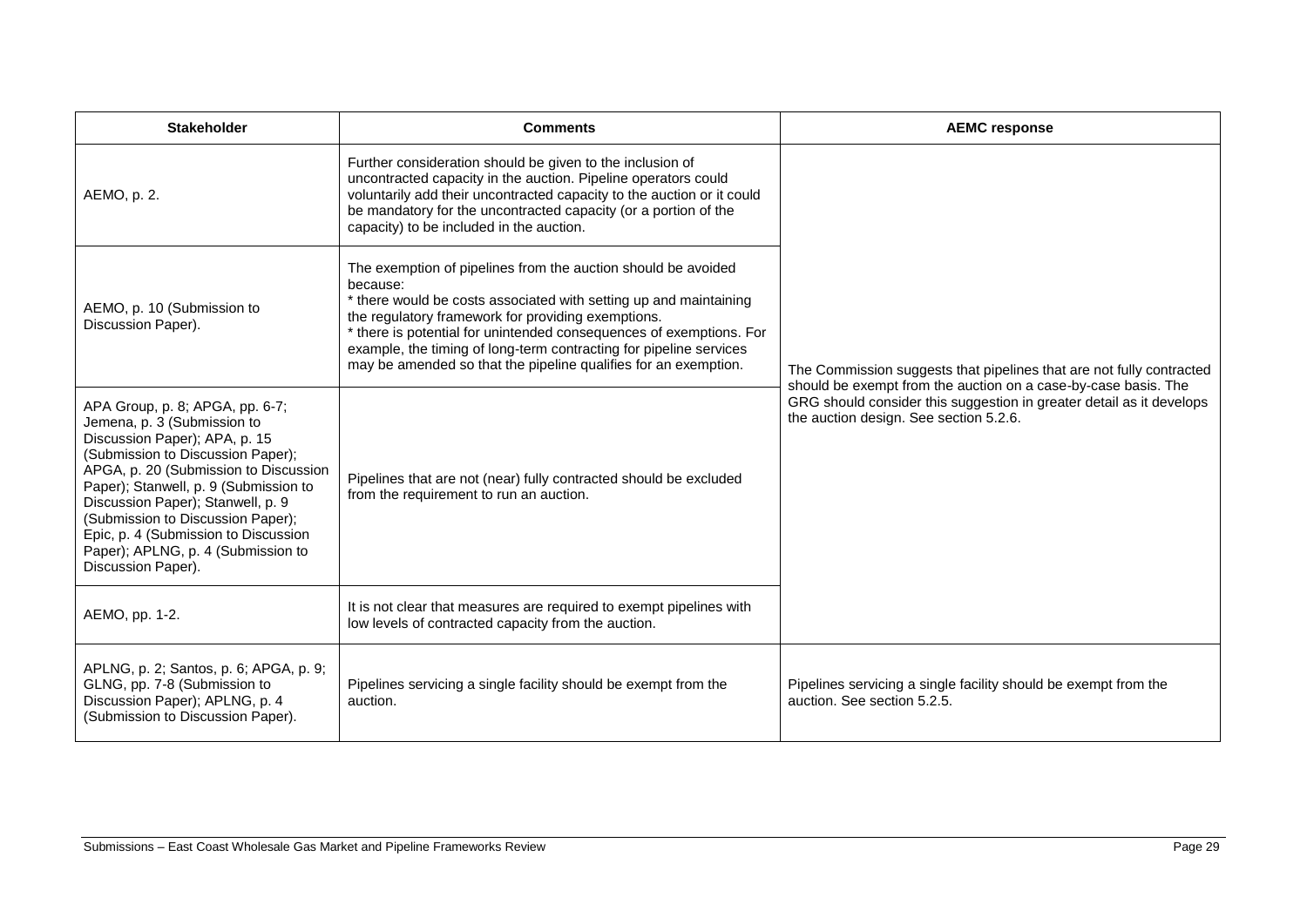| <b>Stakeholder</b>                                 | <b>Comments</b>                                                                                                                                                                                                                                                                                                                                                                                                                                                                                                                                                                     | <b>AEMC response</b>                                                                                                                                             |
|----------------------------------------------------|-------------------------------------------------------------------------------------------------------------------------------------------------------------------------------------------------------------------------------------------------------------------------------------------------------------------------------------------------------------------------------------------------------------------------------------------------------------------------------------------------------------------------------------------------------------------------------------|------------------------------------------------------------------------------------------------------------------------------------------------------------------|
| APA Group, p. 15.                                  | Where a pipeline serves a single facility, there may be little to be<br>gained from the implementation of an auction process for contracted<br>but un-nominated capacity. However, this would not be the case for<br>pipelines serving LNG facilities.                                                                                                                                                                                                                                                                                                                              |                                                                                                                                                                  |
| QGC, p. 8 (Submission to Discussion<br>Paper).     | There is limited value in applying the auction to pipelines that<br>service a single user and in our view this should capture the LNG<br>facilities.                                                                                                                                                                                                                                                                                                                                                                                                                                |                                                                                                                                                                  |
| APLNG, p. 2.                                       | Multiple shipper pipelines, including those under 15-year coverage<br>exemptions should be required to conduct the auction.                                                                                                                                                                                                                                                                                                                                                                                                                                                         |                                                                                                                                                                  |
| GLNG, pp. 1-9 (Submission to<br>Discussion Paper). | The auction should not apply to pipelines that are the subject of a<br>no-coverage determination. The auction is precisely the type of<br>access and price intervention which a no-coverage determination is<br>intended to provide exemption from, such that application of the<br>auction is directly at odds with the stated purpose of a non-coverage<br>determination. Application of the auction to pipelines that are the<br>subject of a no-coverage determination would materially chill<br>investment and disrupt substantial investments that have already<br>been made. | The Commission considers that the GRG should undertake further<br>work to determine an appropriate methodology for determining<br>exemptions. See section 5.2.6. |
| APLNG, p. 2.                                       | Capacity released through auction should either have whatever<br>balancing mechanism held by primary capacity holder (linepack or<br>balancing tolerances etc) or should be standardised in this regard.                                                                                                                                                                                                                                                                                                                                                                            |                                                                                                                                                                  |
| APA Group, p. 14.                                  | Shippers will play an important role in ensuring that the terms and<br>conditions on which auctioned capacity is made available are not<br>restrictive. Regulatory oversight will not be required.                                                                                                                                                                                                                                                                                                                                                                                  | The GRG should be tasked with developing the terms and<br>conditions for auctioned capacity products. See section 5.3.                                           |
| APGA, p. 8.                                        | The terms and conditions for capacity sold through an auction would<br>not have to be set with regulatory oversight. It should be a relatively<br>simple matter for pipeline operators, in discussion with market<br>participants, to extend their published standard terms and conditions<br>to auctioned capacity.                                                                                                                                                                                                                                                                |                                                                                                                                                                  |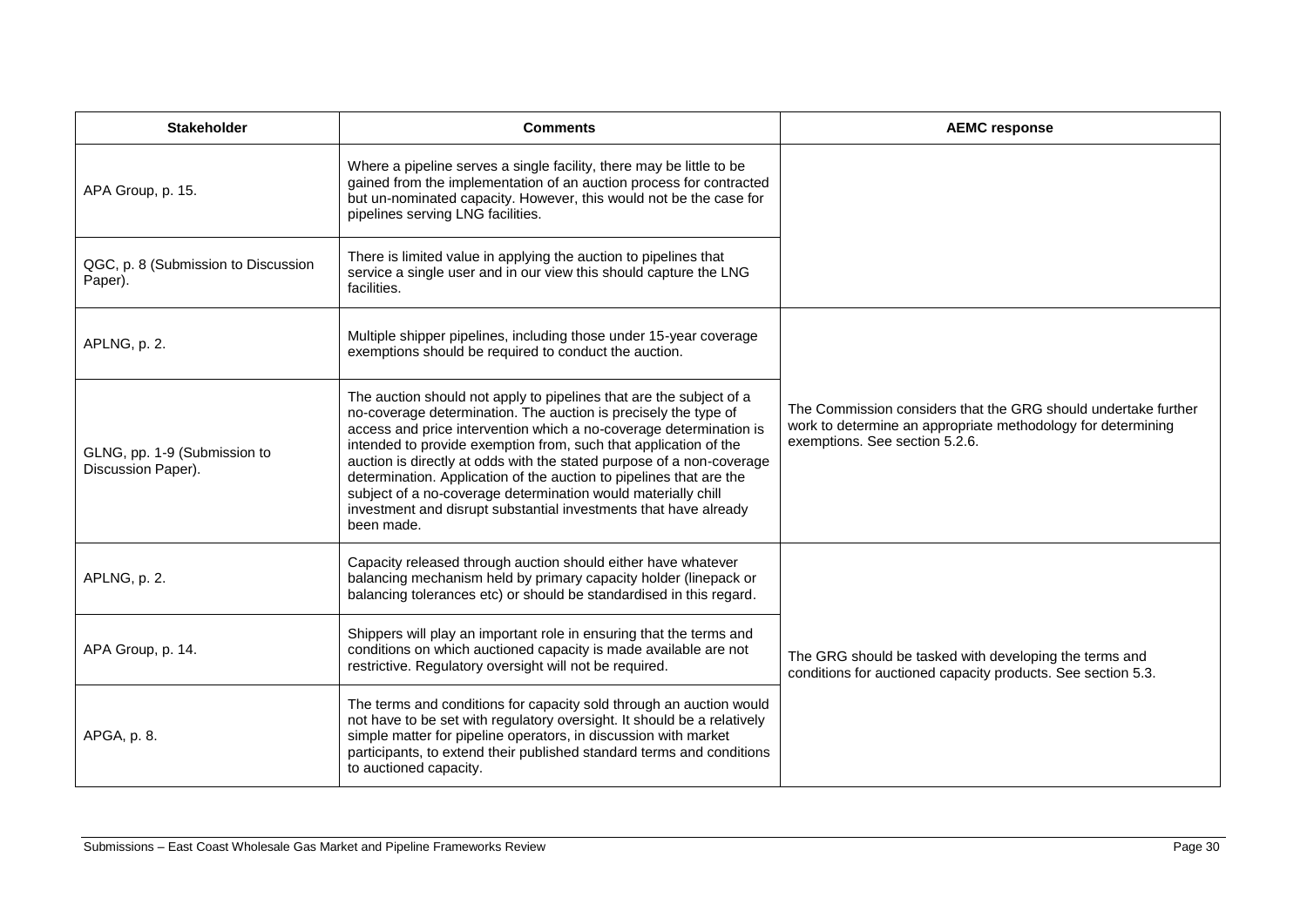| <b>Stakeholder</b>                                                                                                                                                                  | <b>Comments</b>                                                                                                                                                                                                                                                                                                                                                                                                                                           | <b>AEMC response</b>                                                                                                                                                                                                                                                                                                                                                                                                           |
|-------------------------------------------------------------------------------------------------------------------------------------------------------------------------------------|-----------------------------------------------------------------------------------------------------------------------------------------------------------------------------------------------------------------------------------------------------------------------------------------------------------------------------------------------------------------------------------------------------------------------------------------------------------|--------------------------------------------------------------------------------------------------------------------------------------------------------------------------------------------------------------------------------------------------------------------------------------------------------------------------------------------------------------------------------------------------------------------------------|
| APA Group, p. 15.                                                                                                                                                                   | In the short term, the auctioning of contracted but un-nominated<br>capacity on covered pipelines should be consistent with the<br>requirements of the access arrangements for those pipelines. In the<br>longer term, if the AEMC's auction process is to be successful in<br>opening up secondary markets for pipeline capacity, changes will be<br>required in those access arrangements so that they are in accord<br>with the new market conditions. |                                                                                                                                                                                                                                                                                                                                                                                                                                |
| ERM, p. 5.                                                                                                                                                                          | There may need to be a registration process for shippers or default<br>GTA for each pipeline.                                                                                                                                                                                                                                                                                                                                                             |                                                                                                                                                                                                                                                                                                                                                                                                                                |
| APGA, p. 8.                                                                                                                                                                         | Market participants will have to enter prior arrangements with a<br>pipeline operator to meaningfully participate in a capacity auction.                                                                                                                                                                                                                                                                                                                  |                                                                                                                                                                                                                                                                                                                                                                                                                                |
| Santos, p. 5; AGL, p. 4; Santos, pp. 3-<br>4 (Submission to Discussion Paper);<br>AGL, pp. 2-3 (Submission to Discussion<br>Paper).                                                 | Incumbent shippers should receive the revenue from auction of<br>contracted but un-nominated capacity.                                                                                                                                                                                                                                                                                                                                                    |                                                                                                                                                                                                                                                                                                                                                                                                                                |
| APGA, p. 2; APGA, p 19 (Submission<br>to Discussion Paper); AEMO, p. 9<br>(Submission to Discussion Paper);<br>Australian Energy Council, p. 2<br>(Submission to Discussion Paper). | It is appropriate that pipeline operators receive the revenue from the<br>auction. Currently, pipeline owners receive the revenue from the<br>sale of contracted but un-nominated capacity. Allocation of residue<br>to pipeline owners is likely to encourage primary contract holding<br>shippers to participate in the secondary trading market ahead of the<br>auction.                                                                               | The preferred method of allocating auction revenue is to distribute it<br>to pipeline owners, after the costs of running the auction have been<br>recovered. This is consistent with the status quo, as pipeline owners<br>currently have the ability to sell as-available capacity. The<br>Commission considers that revenue should not be allocated to the<br>specific incumbent shipper who, in the absence of the auction, |
| ENGIE, p. 6 (Submission to Discussion<br>Paper).                                                                                                                                    | A portion of the auction revenue needs to be directed towards<br>covering the costs of establishing and running the auction process<br>itself, but beyond that, the auction revenue should be allocated to<br>the shipper that has sold its capacity rights.                                                                                                                                                                                              | would have retained rights over the capacity. This is in order to<br>maintain the incentive for shippers to sell capacity prior to the<br>auction in order to recoup some revenue. See section 5.2.4.                                                                                                                                                                                                                          |
| APLNG, p. 4 (Submission to Discussion<br>Paper).                                                                                                                                    | The revenue from the auction should either be split residue between<br>pipeline owners and AEMO, or allocate to AEMO.                                                                                                                                                                                                                                                                                                                                     |                                                                                                                                                                                                                                                                                                                                                                                                                                |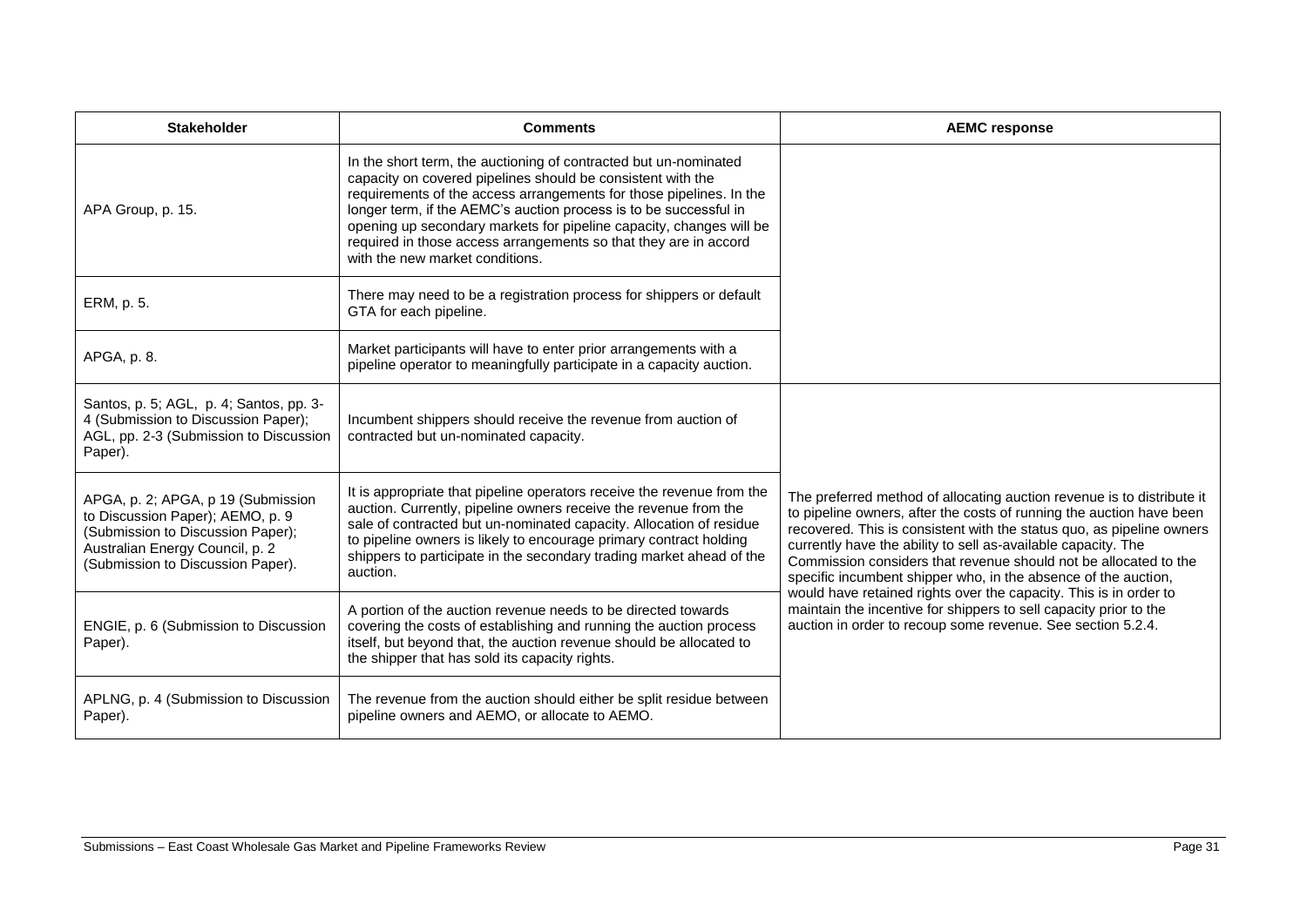| <b>Stakeholder</b>                                                                                                                                                                                                                                                                                                                                                    | <b>Comments</b>                                                                                                                                                                                                                                                                                                                                       | <b>AEMC response</b>                                                                                                                                                                                                                                                                                                                                                                                                                                                                                                            |
|-----------------------------------------------------------------------------------------------------------------------------------------------------------------------------------------------------------------------------------------------------------------------------------------------------------------------------------------------------------------------|-------------------------------------------------------------------------------------------------------------------------------------------------------------------------------------------------------------------------------------------------------------------------------------------------------------------------------------------------------|---------------------------------------------------------------------------------------------------------------------------------------------------------------------------------------------------------------------------------------------------------------------------------------------------------------------------------------------------------------------------------------------------------------------------------------------------------------------------------------------------------------------------------|
| EnergyAustralia, p. 6 (Submission to<br>Discussion Paper).                                                                                                                                                                                                                                                                                                            | In the event of a combinatorial bid being successful, the residue<br>value should be allocated pro-rata. A Shapely value allocation<br>method is overly complicated and does not necessarily deliver a<br>more efficient outcome.                                                                                                                     | The GRG should consider the appropriate manner in which the<br>auction revenue should be allocated between pipeline owners.                                                                                                                                                                                                                                                                                                                                                                                                     |
| ENGIE, p. 4 (Submission to Discussion<br>Paper); ERM, p. 6 (Submission to<br>Discussion Paper); APLNG, p. 4<br>(Submission to Discussion Paper);<br>EnergyAustralia, pp. 5-6 (Submission to<br>Discussion Paper).                                                                                                                                                     | The auction should be combinatorial in format to address<br>complementarities between pipeline segments.                                                                                                                                                                                                                                              |                                                                                                                                                                                                                                                                                                                                                                                                                                                                                                                                 |
| APA, p. 12 (Submission to Discussion<br>Paper); APGA, pp. 16-17 (Submission<br>to Discussion Paper).                                                                                                                                                                                                                                                                  | Bids should specify price, receipt and delivery points and volume.                                                                                                                                                                                                                                                                                    | The preferred outcome is a combinatorial auction. This will provide a<br>platform where multiple buyers and multiple sellers can<br>simultaneously coordinate trades, managing the complementarities<br>between different pipeline segments. However, the additional cost<br>due to the greater complexity of a combinatorial mechanism has not<br>been estimated, and may be material. Further work by the GRG is<br>needed to obtain an estimate of the relative magnitude of these<br>costs and benefits. See section 5.2.5. |
| APGA, p. 16 (Submission to Discussion<br>Paper).                                                                                                                                                                                                                                                                                                                      | It is likely the most frequent occurrence will be shippers requiring<br>capacity for the entire length of a pipeline. An auction of multiple<br>segments of capacity is unnecessary and adds complexity.                                                                                                                                              |                                                                                                                                                                                                                                                                                                                                                                                                                                                                                                                                 |
| AGL, p. 2 (Submission to Discussion<br>Paper).                                                                                                                                                                                                                                                                                                                        | The allocation of rights for the full length of each pipeline is<br>preferred to simplify auction design. However, this may lead to<br>inefficiencies. If multiple segments are the preferred outcome as<br>suggested in the Discussion Paper, these must be offered in<br>combination so bidders are not left stranded with unconnected<br>segments. |                                                                                                                                                                                                                                                                                                                                                                                                                                                                                                                                 |
| APGA, p. 18 (Submission to Discussion<br>Paper); Stanwell, p. 8 (Submission to<br>Discussion Paper); APLNG, p. 4<br>(Submission to Discussion Paper);<br>APA, p. 13 (Submission to Discussion<br>Paper); AEMO, p. 9 (Submission to<br>Discussion Paper); AGL, p. 2<br>(Submission to Discussion Paper);<br>EnergyAustralia, p. 6 (Submission to<br>Discussion Paper). | Supports a single round auction.                                                                                                                                                                                                                                                                                                                      | The preferred option for this design outcome is a single round<br>auction. A multi-round auction may be extremely difficult to<br>implement in an already complex setting with multiple buyers<br>placing bids for multiple items in various quantities, all having to be<br>done quickly. A single round auction also minimises opportunities for<br>anti-competitive behaviour including collusion between participants.<br>See section 5.2.5.                                                                                |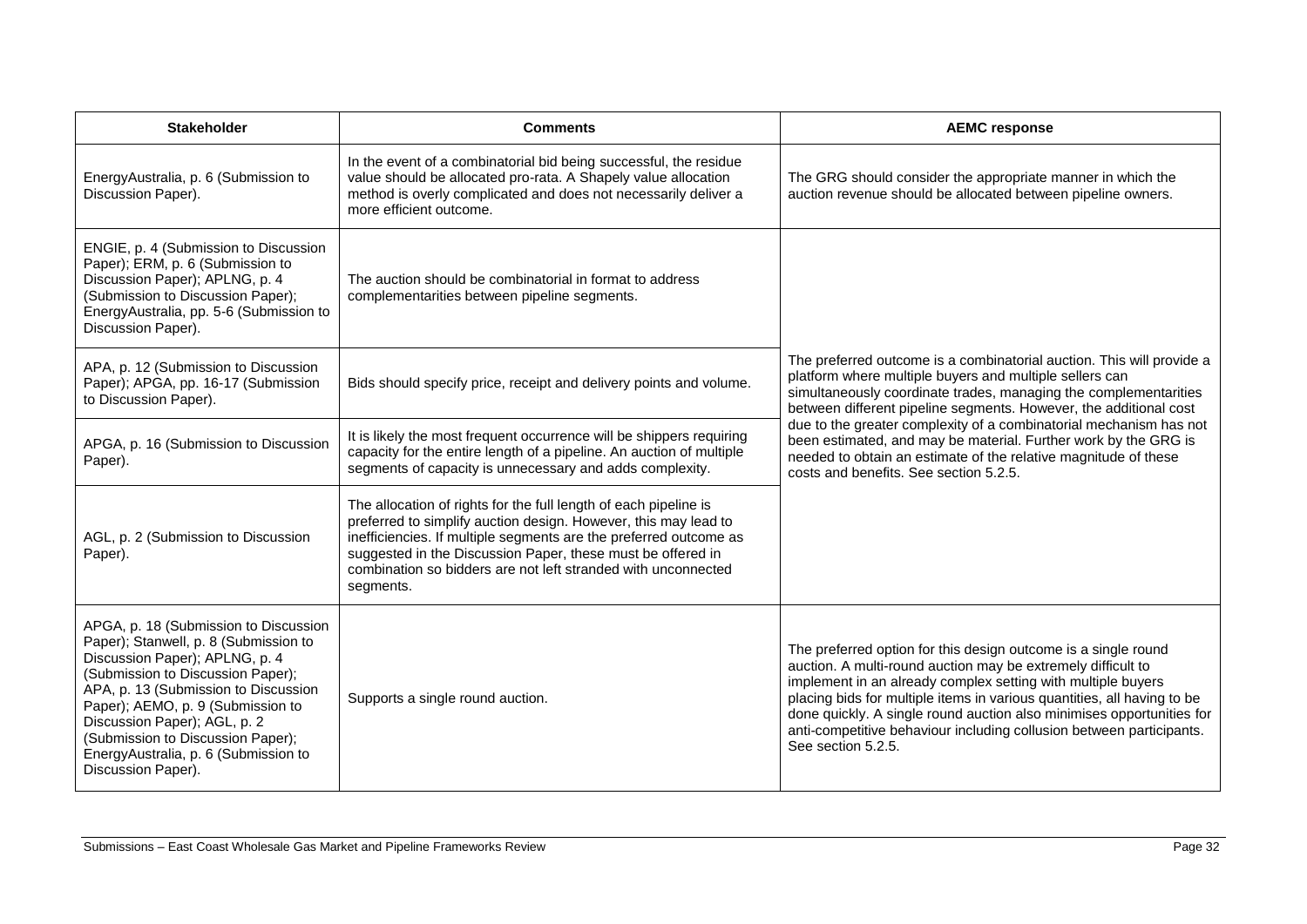| <b>Stakeholder</b>                                                                                                                                                                                                                                                                                      | <b>Comments</b>                                                                                                                                                                                                                                                                                                                                                                                                      | <b>AEMC response</b>                                                                                                                                                                                                                                                                                                                     |
|---------------------------------------------------------------------------------------------------------------------------------------------------------------------------------------------------------------------------------------------------------------------------------------------------------|----------------------------------------------------------------------------------------------------------------------------------------------------------------------------------------------------------------------------------------------------------------------------------------------------------------------------------------------------------------------------------------------------------------------|------------------------------------------------------------------------------------------------------------------------------------------------------------------------------------------------------------------------------------------------------------------------------------------------------------------------------------------|
| Stanwell, p. 8 (Submission to<br>Discussion Paper); APLNG, p. 4<br>(Submission to Discussion Paper).                                                                                                                                                                                                    | Support profit maximisation to determine winning allocation of bids.                                                                                                                                                                                                                                                                                                                                                 | The preferred method of determining the winning combination of<br>bids is to maximise profit. For efficiency purposes, the optimal<br>allocation should maximise economic surplus. This is equivalent to<br>profit, assuming that bids are a real reflection of bidders' values.<br>See section 5.2.5.                                   |
| PIAC, pp. 5-6 (Submission to<br>Discussion Paper).                                                                                                                                                                                                                                                      | Support capacity maximisation to determine winning allocation of<br>bids.                                                                                                                                                                                                                                                                                                                                            |                                                                                                                                                                                                                                                                                                                                          |
| APGA, p. 18 (Submission to Discussion<br>Paper); Stanwell, p. 8 (Submission to<br>Discussion Paper); APLNG, p. 4<br>(Submission to Discussion Paper);<br>APA, p. 13 (Submission to Discussion<br>Paper); AEMO, p. 9 (Submission to<br>Discussion Paper); AGL, p. 2<br>(Submission to Discussion Paper). | A first price rule is appropriate for reasons of simplicity.                                                                                                                                                                                                                                                                                                                                                         | The preferred option for this design outcome is a first price rule,<br>under which bidders pay the value of their winning bid. See section<br>5.2.5.                                                                                                                                                                                     |
| EnergyAustralia, p. 6 (Submission to<br>Discussion Paper).                                                                                                                                                                                                                                              | Given that a combinatorial auction is important we agree that the<br>first price rule (pay-as-bid) should be implemented.                                                                                                                                                                                                                                                                                            |                                                                                                                                                                                                                                                                                                                                          |
| Stanwell, pp. 7-8 (Submission to<br>Discussion Paper); APA, p. 14<br>(Submission to Discussion Paper).                                                                                                                                                                                                  | The auction should be held on a per pipeline basis.                                                                                                                                                                                                                                                                                                                                                                  | The preferred outcome for the auction's geographic scope is a<br>single auction across the east coast market. From an efficiency<br>perspective, a whole-network auction would optimise allocation<br>across as many products as possible, given complementarities<br>between different lengths of pipeline capacity. See section 5.2.5. |
| Jemena, p. 3 (Submission to<br>Discussion Paper).                                                                                                                                                                                                                                                       | Allowing a less complex service to be developed initially, with scope<br>for additional development if demand materialises in the future, is<br>important given uncertainties which currently exist about the level of<br>interest parties have in participating in the auction. This would<br>involve auction systems being developed by each pipeline owner,<br>and auctions being run for pipelines individually. |                                                                                                                                                                                                                                                                                                                                          |
| APGA, pp. 17-18 (Submission to<br>Discussion Paper).                                                                                                                                                                                                                                                    | It is unclear how strong complementarities between different<br>pipelines are. It is likely that, at this time, there is not a very high<br>level of multi-pipeline transport in the market. The current reforms<br>are likely to change this. Attempting to address the 'exposure'<br>problem across multiple pipelines would introduce substantial<br>complexity.                                                  |                                                                                                                                                                                                                                                                                                                                          |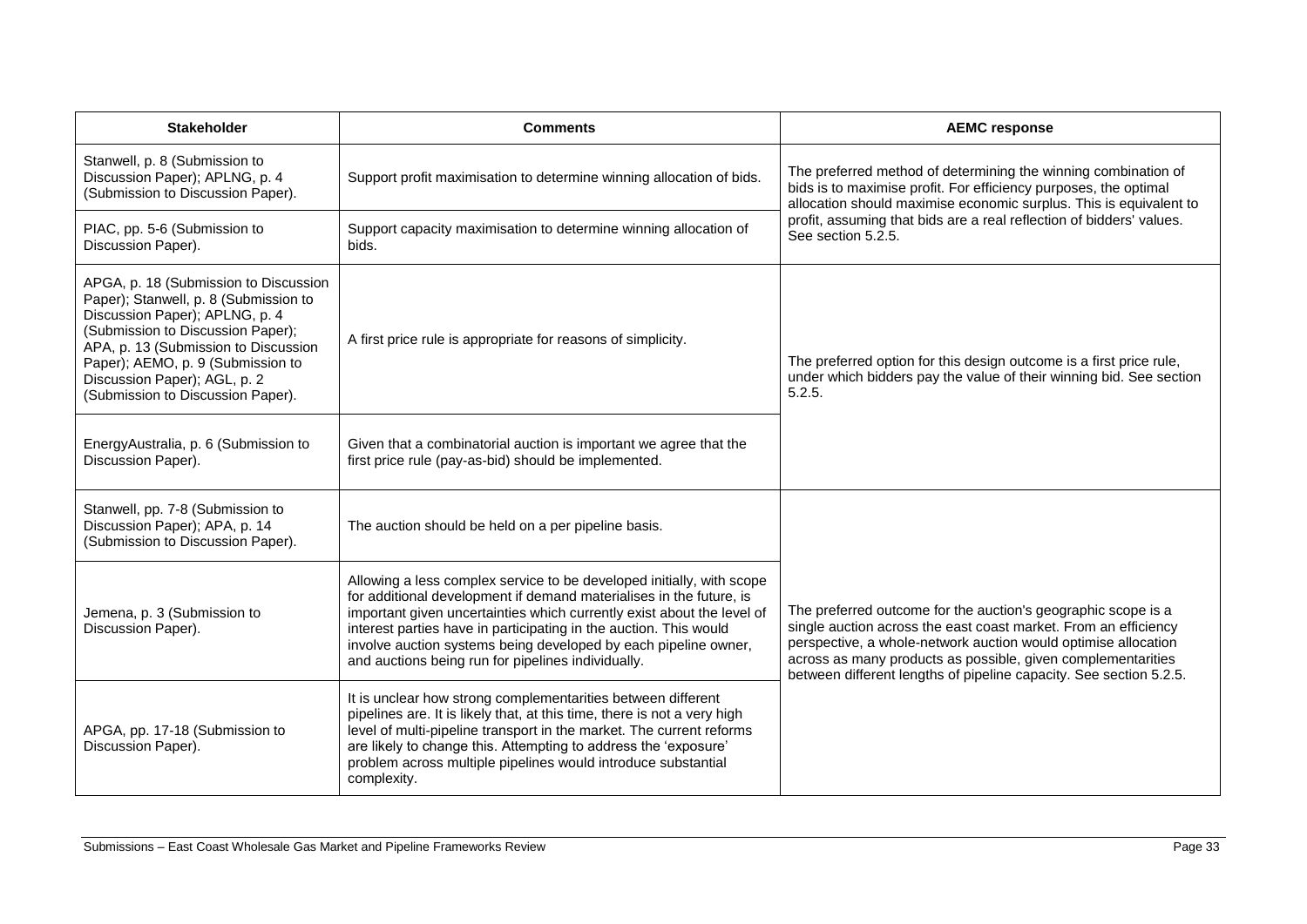| <b>Stakeholder</b>                                         | <b>Comments</b>                                                                                                                                                                                                                                                                                                                                                                                                                                                                                                                                                                    | <b>AEMC response</b>                                                                                                                                                                                                       |
|------------------------------------------------------------|------------------------------------------------------------------------------------------------------------------------------------------------------------------------------------------------------------------------------------------------------------------------------------------------------------------------------------------------------------------------------------------------------------------------------------------------------------------------------------------------------------------------------------------------------------------------------------|----------------------------------------------------------------------------------------------------------------------------------------------------------------------------------------------------------------------------|
| QGC, p. 1, 3.                                              | Priority should be given to implementing the auction on pipelines<br>that are "strategically significant" to domestic trading points.                                                                                                                                                                                                                                                                                                                                                                                                                                              |                                                                                                                                                                                                                            |
| QGC, p. 1 (Submission to Discussion<br>Paper).             | There is merit in prioritising implementation of the auction to<br>pipelines that directly link traded markets.                                                                                                                                                                                                                                                                                                                                                                                                                                                                    |                                                                                                                                                                                                                            |
| QGC, p. 7 (Submission to Discussion<br>Paper).             | The design should facilitate a multi pipeline auction to enable gas to<br>flow from Queensland to the southern markets (and vice versa)<br>across a number of pipelines with relative ease. A single pipeline<br>auction design would not maximise the opportunity to access<br>unutilised capacity (at least cost) across the integrated East Coast<br>gas network.                                                                                                                                                                                                               |                                                                                                                                                                                                                            |
| EnergyAustralia, p. 6 (Submission to<br>Discussion Paper). | Shippers will require capacity across multiple pipelines, often owned<br>by different parties. At this stage we do not see how multiple<br>platforms can deliver the requirements to link sections of capacity in<br>a single bid.                                                                                                                                                                                                                                                                                                                                                 |                                                                                                                                                                                                                            |
| AEMO, p. 9 (Submission to Discussion<br>Paper).            | It is likely that complementarities between pipelines will become<br>stronger as we increasingly observe gas flow between southern and<br>northern gas markets across multiple pipelines. The trading of gas<br>between northern and southern gas markets appears to becoming<br>more common. If this trend continues then it would be expected that<br>demand for capacity across multiple pipelines would increase.<br>However, the added complexity of a combinatorial auction may not<br>be warranted if there are limitations placed on the implementation of<br>the auction. |                                                                                                                                                                                                                            |
| Jemena, p. 3 (Submission to<br>Discussion Paper).          | Disagree with suggestions that as-available rights or services should<br>be phased out as these do not detract from the auction's ability to<br>allocate contracted but un-nominated capacity.                                                                                                                                                                                                                                                                                                                                                                                     | The suggested outcome is for as available rights in current GTAs to<br>be phased out, as they will compete with the rights allocated in the<br>auction, which effectively releases available contracted but un-            |
| EnergyAustralia, p. 2.                                     | It is unclear how existing as available contracts will be treated.                                                                                                                                                                                                                                                                                                                                                                                                                                                                                                                 | nominated capacity on a daily basis. If as available rights are given<br>priority over the rights purchased in the auction, this could mean that<br>capacity is not being allocated to its highest value use, as there may |
| APGA, p. 22 (Submission to Discussion<br>Paper).           | Contracted as-available rights should continue to be allowed.                                                                                                                                                                                                                                                                                                                                                                                                                                                                                                                      | be an auction participant(s) who values the capacity more. See<br>section 5.2.6.                                                                                                                                           |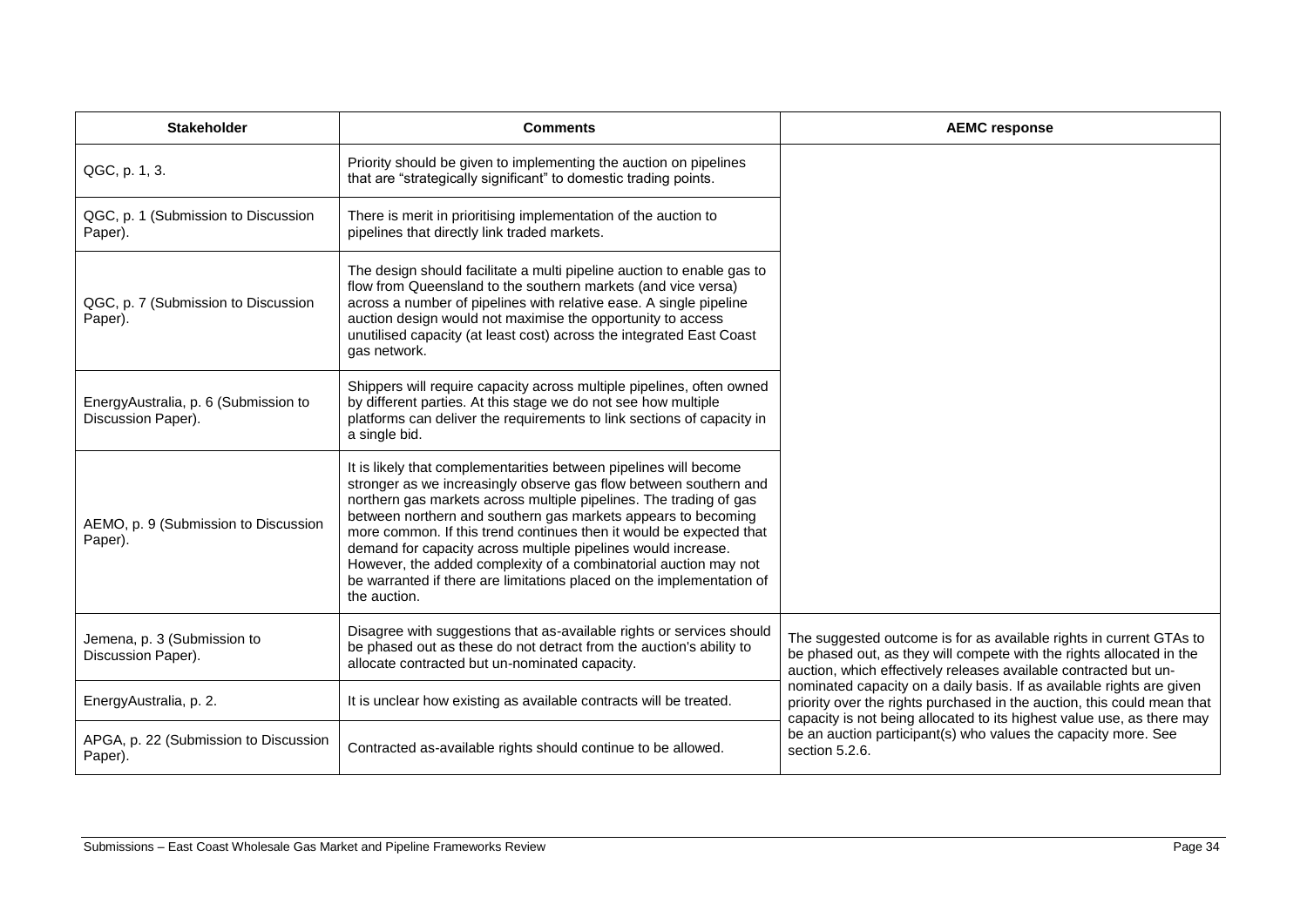| <b>Stakeholder</b>                                                                                                                                            | <b>Comments</b>                                                                                                                                                                                                                                                                                                                                                                                                                                                                                                                                                                                   | <b>AEMC response</b>                                                                                                                                                                                                                                                                                                                                                                                                                                                                                                                                    |
|---------------------------------------------------------------------------------------------------------------------------------------------------------------|---------------------------------------------------------------------------------------------------------------------------------------------------------------------------------------------------------------------------------------------------------------------------------------------------------------------------------------------------------------------------------------------------------------------------------------------------------------------------------------------------------------------------------------------------------------------------------------------------|---------------------------------------------------------------------------------------------------------------------------------------------------------------------------------------------------------------------------------------------------------------------------------------------------------------------------------------------------------------------------------------------------------------------------------------------------------------------------------------------------------------------------------------------------------|
| QGC, p. 9 (Submission to Discussion<br>Paper).                                                                                                                | "As available" capacity could be inconsistent with the proposed<br>auction.                                                                                                                                                                                                                                                                                                                                                                                                                                                                                                                       |                                                                                                                                                                                                                                                                                                                                                                                                                                                                                                                                                         |
| APGA, p. 19 (Submission to Discussion<br>Paper).                                                                                                              | Pipeline operators are the only entity with sufficient understanding of<br>the operational capabilities of each pipeline to run an auction that<br>delivers optimal outcomes with regard to maximising surplus. The<br>introduction of a third party to conduct auctions will require pipeline<br>to communicate with the middleman, bidders to communicate with<br>the middleman, the middleman to communicate results to both and<br>then successful bidders to communicate with pipeline operators.<br>Pipeline operators can integrate auction systems within existing<br>nomination systems. | There are multiple options for the appropriate body to conduct the<br>auction. The appropriate choice relates to other aspects of the<br>auction design and other secondary capacity trading<br>recommendations including the management of the capacity trading<br>platform(s), and the geographical scope of the auction (single<br>pipeline or whole network), which have yet to be determined by the<br>GRG.<br>The Commission suggests there may be benefits in the auction<br>being run by the same institution(s) which run the capacity trading |
| APA, p. 14 (Submission to Discussion<br>Paper).                                                                                                               | Auction should be run by individual pipeline operators as they have<br>operational knowledge.                                                                                                                                                                                                                                                                                                                                                                                                                                                                                                     |                                                                                                                                                                                                                                                                                                                                                                                                                                                                                                                                                         |
| AEMO, p. 9 (Submission to Discussion<br>Paper).                                                                                                               | A single party should run the auction - that could be AEMO or a<br>joint venture between the pipeline operators. Further, the operation<br>of the auction should be combined with operation of the capacity<br>trading platform.                                                                                                                                                                                                                                                                                                                                                                  |                                                                                                                                                                                                                                                                                                                                                                                                                                                                                                                                                         |
| PIAC, p. 6 (Submission to Discussion<br>Paper).                                                                                                               | AEMO should be the auction operator in addition to its role as<br>trading platform operator and its existing capacities as market<br>operator.                                                                                                                                                                                                                                                                                                                                                                                                                                                    | platform (discussed in section 5.4.3).<br>See section 5.2.6.                                                                                                                                                                                                                                                                                                                                                                                                                                                                                            |
| APLNG, p. 4 (Submission to Discussion<br>Paper); EnergyAustralia, p. 6<br>(Submission to Discussion Paper);<br>AGL, p. 2 (Submission to Discussion<br>Paper). | Auction should be run by AEMO.                                                                                                                                                                                                                                                                                                                                                                                                                                                                                                                                                                    |                                                                                                                                                                                                                                                                                                                                                                                                                                                                                                                                                         |
| QGC, p. 7 (Submission to Discussion<br>Paper).                                                                                                                | The auction should be conducted by an independent third party<br>operator and agree that AEMO appears the natural choice to<br>conduct the auction.                                                                                                                                                                                                                                                                                                                                                                                                                                               |                                                                                                                                                                                                                                                                                                                                                                                                                                                                                                                                                         |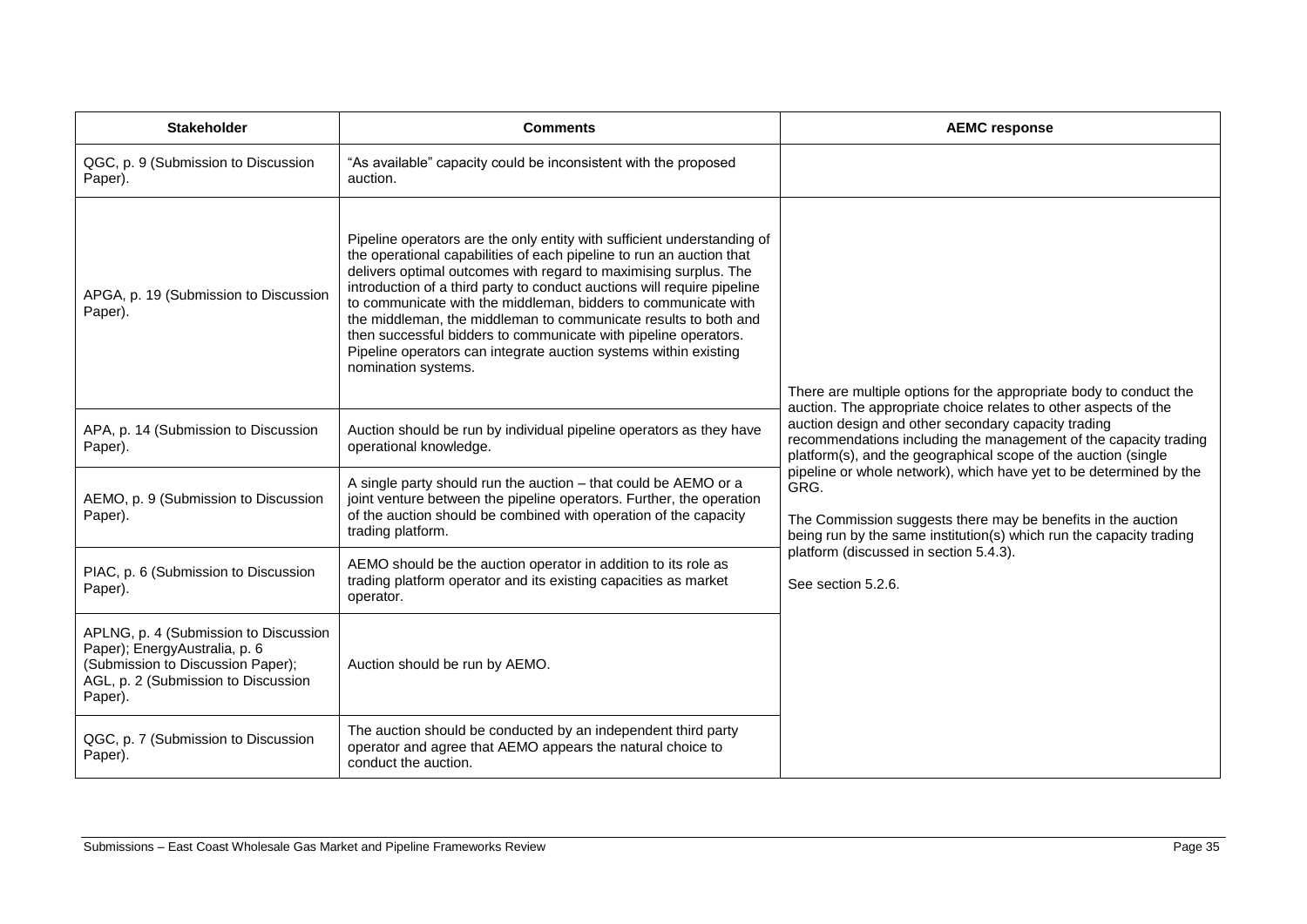| <b>Stakeholder</b>                                            | <b>Comments</b>                                                                                                                                                                                                                                                                                            | <b>AEMC response</b>                                                                                                                                                                                                                                                                                                                                                              |
|---------------------------------------------------------------|------------------------------------------------------------------------------------------------------------------------------------------------------------------------------------------------------------------------------------------------------------------------------------------------------------|-----------------------------------------------------------------------------------------------------------------------------------------------------------------------------------------------------------------------------------------------------------------------------------------------------------------------------------------------------------------------------------|
| Stanwell, p. 9 (Submission to<br>Discussion Paper).           | The auction should be extended to hub services. This is likely to<br>enhance liquidity at Wallumbilla as shippers will feel confident<br>trading knowing that they will be able to transport gas across the<br>hub.                                                                                        | The Commission recommends that the auction be applied to hub<br>services. See section 5.2.                                                                                                                                                                                                                                                                                        |
| APA Group, p. 8.                                              | Supportive of an auction for hub services providing, most notably,<br>that pipelines that are not fully contracted are excluded.                                                                                                                                                                           |                                                                                                                                                                                                                                                                                                                                                                                   |
| APLNG, p. 2.                                                  | The auction should apply to compressor capacity at the Wallumbilla<br>hub, to the extent possible.                                                                                                                                                                                                         |                                                                                                                                                                                                                                                                                                                                                                                   |
| APLNG, p. 4 (Submission to Discussion<br>Paper).              | Compression, re-direction and hub services should also be<br>auctioned to avoid exposure problem.                                                                                                                                                                                                          |                                                                                                                                                                                                                                                                                                                                                                                   |
| QGC, p. 7 (Submission to Discussion<br>Paper).                | Longer-term, there might be value in extending the auction to other<br>services. However, access to hub services (and or storage) is<br>currently not materially impacting the level of gas trading and<br>liquidity.                                                                                      |                                                                                                                                                                                                                                                                                                                                                                                   |
| Santos, p. 4 (Submission to Discussion<br>Paper).             | The potential extension of the auctioning on un-nominated capacity<br>to hub services and compression specifically is of concern.<br>Compression services have lower inherent availability than pipeline<br>services due to the nature of the equipment required to be operated<br>to deliver the service. |                                                                                                                                                                                                                                                                                                                                                                                   |
| Major Energy Users, p. 2 (Submission<br>to Discussion Paper). | "Capacity hoarding" by shipper/retailers using capacity on laterals to<br>prevent competition from other retailers is a major issue.                                                                                                                                                                       | As part of its Inquiry into east coast gas markets, the ACCC has<br>committed to future work to consider whether the availability or<br>pricing of capacity on regional pipelines raises any concerns as a<br>breach of the misuse of market power provisions or the exclusive<br>dealing provisions of the CCA. See ACCC, Inquiry into the east<br>coast gas market, April 2016. |
| APGA, p. 22 (Submission to Discussion<br>Paper).              | The auction is unlikely to provide sufficient remedy the issue of<br>hoarding by shippers/retailers on lateral pipelines.                                                                                                                                                                                  |                                                                                                                                                                                                                                                                                                                                                                                   |
| Epic, p. 7 (Submission to Discussion<br>Paper).               | Oversell and buyback is not appropriate as it presents a risk to<br>pipeline operators' costs.                                                                                                                                                                                                             | Noted. The Commission is not recommending an oversell and<br>buyback mechanism.                                                                                                                                                                                                                                                                                                   |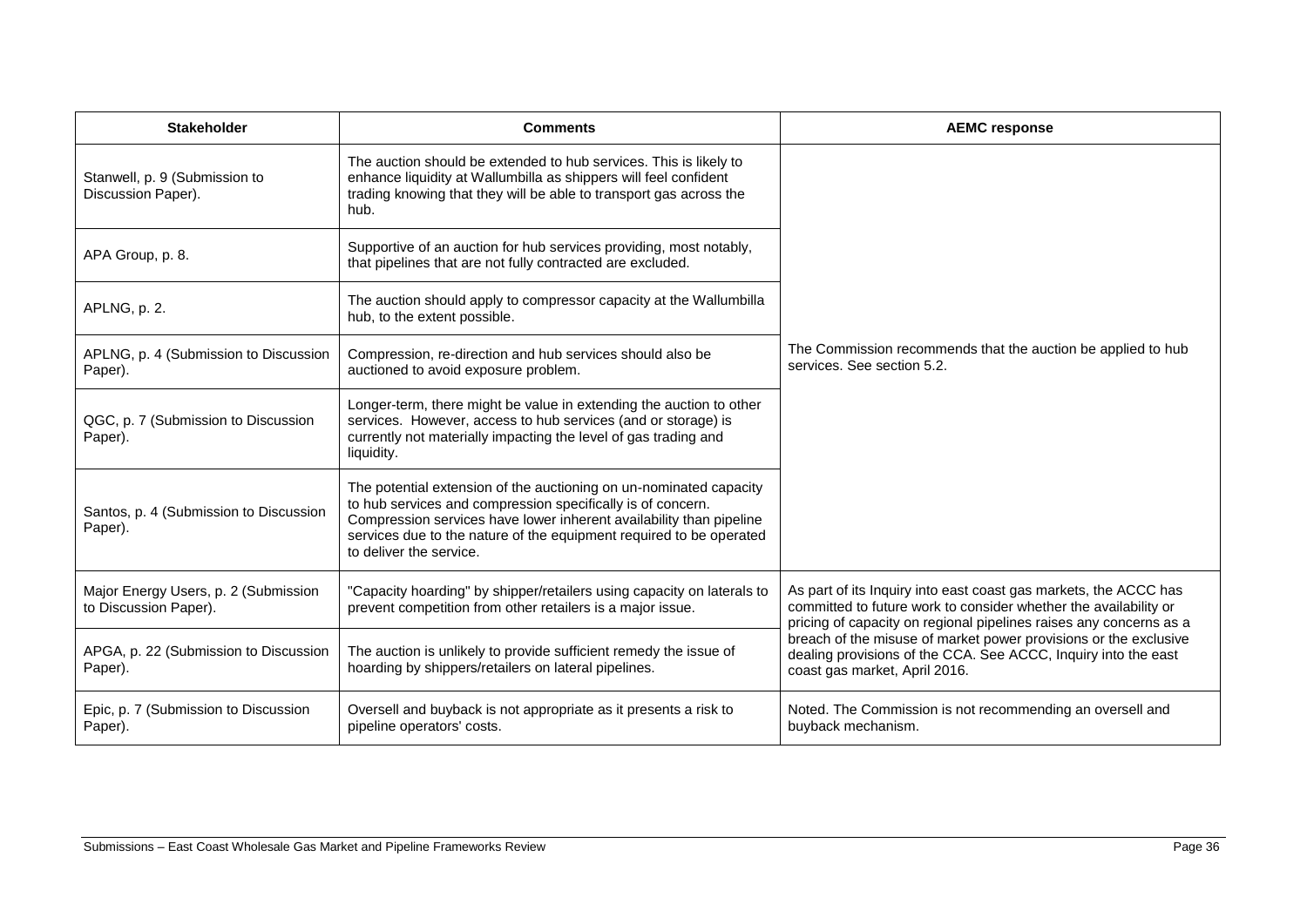| <b>Stakeholder</b>                                                   | <b>Comments</b>                                                                                                                                                                                                                                                                                                                      | <b>AEMC response</b>                                                                                                                                                                                    |
|----------------------------------------------------------------------|--------------------------------------------------------------------------------------------------------------------------------------------------------------------------------------------------------------------------------------------------------------------------------------------------------------------------------------|---------------------------------------------------------------------------------------------------------------------------------------------------------------------------------------------------------|
| ERM, p. 5 (Submission to Discussion<br>Paper).                       | There should be a requirement for participants bidding in the auction<br>to make bids in good faith that are reflective of their anticipated<br>capacity needs, as well as a rule to prevent participants with no load<br>connected to the pipeline from participating in the auction. This is<br>necessary to address gaming risks. |                                                                                                                                                                                                         |
| Major Energy Users, p. 21.                                           | Measures will need to be considered to prevent a capacity holder<br>from nominating all of its capacity but then not using it on the day, in<br>order to prevent the capacity from being auctioned.                                                                                                                                  | Noted. The GRG should consider whether measures are<br>appropriate to prevent shippers from deliberately over-nominating in<br>order to reduce the amount of capacity available through the<br>auction. |
| APGA, p. 6.                                                          | There will need to be procedures in place to ensure that shippers do<br>not nominate a high initial capacity before an auction in order to limit<br>the availability of capacity to auction then subsequently lower<br>nominations after the auction has been held.                                                                  |                                                                                                                                                                                                         |
| APLNG, p. 2.                                                         | Mechanisms should be in place to stop incumbent shippers from<br>over-nominating capacity (to avoid it being sold in the auction) and<br>then under delivering.                                                                                                                                                                      |                                                                                                                                                                                                         |
| Australian Energy Council, p. 2<br>(Submission to Discussion Paper). | The auction process needs to be developed with reference to the<br>electricity market. Any procedures implemented need to ensure that<br>both gas and electricity markets remain a level playing field for all<br>participants.                                                                                                      | Noted. The GRG should consider this issue as it develops the<br>auction.                                                                                                                                |
| AEMO, p. 8 (Submission to Discussion<br>Paper).                      | Consideration should be given to the process that occurs following<br>the auction to incorporate successful auction bids into the pipeline<br>operator schedule.                                                                                                                                                                     | Noted. The GRG should consider this issue as it develops the<br>auction.                                                                                                                                |
| RWE, p. 2.                                                           | In time, RWE hopes that a way can be found for primary unallocated<br>capacity to be auctioned.                                                                                                                                                                                                                                      | Noted. The GRG should consider this issue as it develops the<br>auction.                                                                                                                                |
| Stanwell, p. 2.                                                      | Stanwell is concerned about the information that may be gleaned<br>from the capacity available (or traded) at the auction relating to the<br>operation of gas fired power stations. Because of this, the<br>publication of traded day-ahead capacity volumes should be<br>delayed until after the conclusion of the electricity day. | Noted. The GRG should consider this issue as it develops the<br>auction.                                                                                                                                |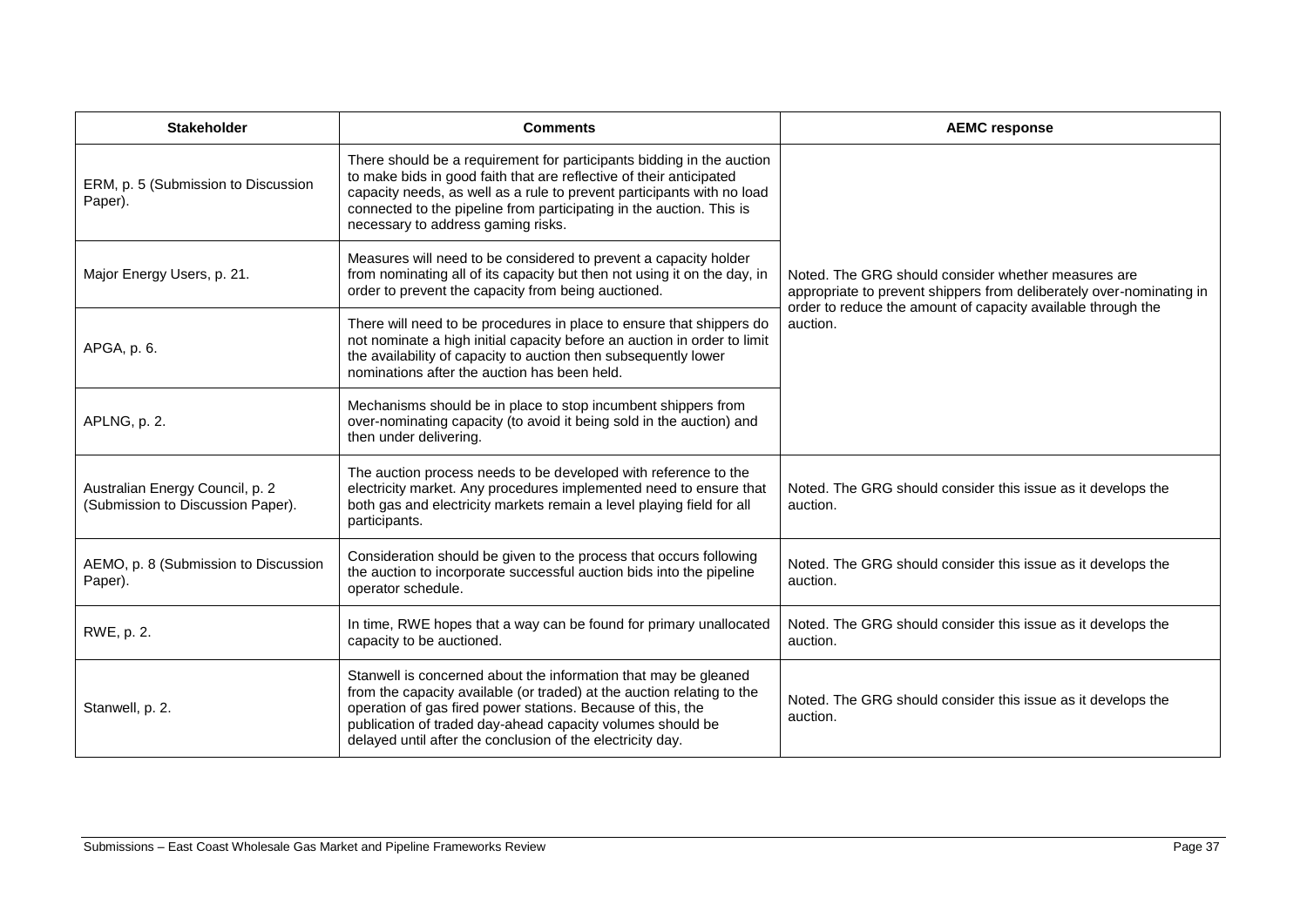| <b>Stakeholder</b>                             | <b>Comments</b>                                                                                                                                                                                                                                                                                                                                                                                                                                                                                                                                                                                                     | <b>AEMC response</b>                                                                                                                            |
|------------------------------------------------|---------------------------------------------------------------------------------------------------------------------------------------------------------------------------------------------------------------------------------------------------------------------------------------------------------------------------------------------------------------------------------------------------------------------------------------------------------------------------------------------------------------------------------------------------------------------------------------------------------------------|-------------------------------------------------------------------------------------------------------------------------------------------------|
| APGA, pp. 4-5.                                 | Direct costs of developing and implementing the auction will need to<br>be considered prior to an implementation system. Costs can be<br>minimised by:<br>* designing the auction mechanism to account for the specific<br>operational and system requirements of each pipeline.<br>* Pipeline operators implementing the auction.<br>* A simple mechanism to establish the auction reserve price.                                                                                                                                                                                                                  | Noted. The GRG should consider this issue as it develops the<br>auction.                                                                        |
| APGA, p. 9.                                    | Concerned about the application of regulatory involvement to<br>uncovered pipelines. In this regard, APGA considers that a<br>voluntary, industry-led auction process avoids the need to tread on<br>the Coverage criteria.                                                                                                                                                                                                                                                                                                                                                                                         | The Commission does not consider that specifying the auction<br>through regulatory mechanisms necessarily impinges on the<br>Coverage criteria. |
| ERM, p. 5 (Submission to Discussion<br>Paper). | The auction should occur towards the end of the gas day (rather<br>than before the gas day).                                                                                                                                                                                                                                                                                                                                                                                                                                                                                                                        | Noted. The GRG should consider this issue as it develops the<br>auction.                                                                        |
| AEMO, pp. 1, 3.                                | Further consideration of the auction design should be given in the<br>following areas:<br>* Interface with the gas market, noting that sufficient time will need<br>to be provided to allow participants to manage their portfolios.<br>* Interaction with pipeline operations<br>* the development of standardised products to be sold on the<br>auction<br>* How pipeline operators determine available un-nominated capacity<br>for the auction and how this information is released to the market.<br>* How participants bid for capacity.<br>* The auction pricing mechanism (eg, pay as bid or cleared price) | Noted. Where not directly addresses in responses above, the GRG<br>should consider these issues as it develops the auction.                     |
| SeaGas, pp. 2-3.                               | Further consideration of the auction design should be given in the<br>following areas:<br>* Definition of capacity services to be auctioned (eg, hourly vs daily;<br>firm vs interruptible)<br>* the relationship of auctioned services to pre-existing contracts<br>* the auction process (eg, time of day for running the auction, the<br>bidding window and auction settlement).                                                                                                                                                                                                                                 | Noted. Where not directly addresses in responses above, the GRG<br>should consider these issues as it develops the auction.                     |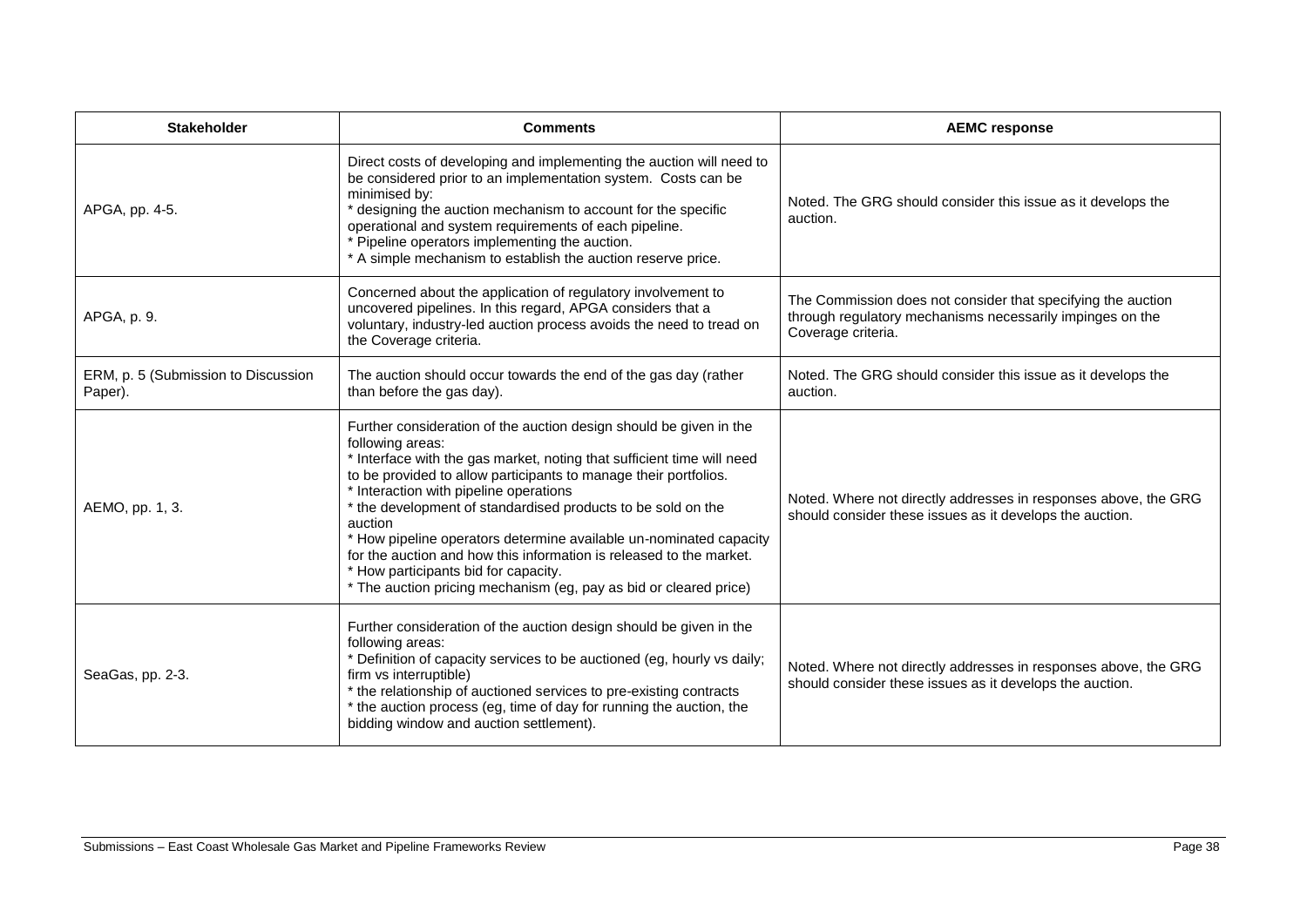| <b>Stakeholder</b> | <b>Comments</b>                                                                                                                                                                                                                                                                                                                                                                                                                                                                                                                                                                                                                                                                                                                                                                                                                                                                                                                                                                                                                                                                                                                                                                                                                                                                         | <b>AEMC response</b>                                                                                                        |
|--------------------|-----------------------------------------------------------------------------------------------------------------------------------------------------------------------------------------------------------------------------------------------------------------------------------------------------------------------------------------------------------------------------------------------------------------------------------------------------------------------------------------------------------------------------------------------------------------------------------------------------------------------------------------------------------------------------------------------------------------------------------------------------------------------------------------------------------------------------------------------------------------------------------------------------------------------------------------------------------------------------------------------------------------------------------------------------------------------------------------------------------------------------------------------------------------------------------------------------------------------------------------------------------------------------------------|-----------------------------------------------------------------------------------------------------------------------------|
| Jemena, pp. 6-11.  | Further consideration should be given to the following auction<br>design features:<br>* Implementation costs and timeframes (which will be lower and<br>quicker through a market-led approach of implementing a day-<br>ahead capacity auction)<br>*Potential barriers to service take up (eg, coordination problems)<br>between commodity market and capacity auction, and the potential<br>that participants place a low value on auctioned capacity when it is<br>available)<br>* The auction reserve price (which should be set through a simple<br>process to reduce administrative costs)<br>* How to determine the amount of capacity to be auctioned (which is<br>likely to be relative non-complex, but would need to take account of<br>pipeline maintenance and pre-sold as-available capacity)<br>* Measures to preserve investment signals, such as exempting<br>pipelines which are partially contracted)<br>* The terms and conditions of capacity sold through the auction<br>(which should not be set with regulatory oversight, which is<br>inconsistent with the policy intent of the gas access regime),<br>including the curtailment order.<br>* The appropriate means to accommodate as-available services<br>after the commencement of the auctioning mechanism. | Noted. Where not directly addresses in responses above, the GRG<br>should consider these issues as it develops the auction. |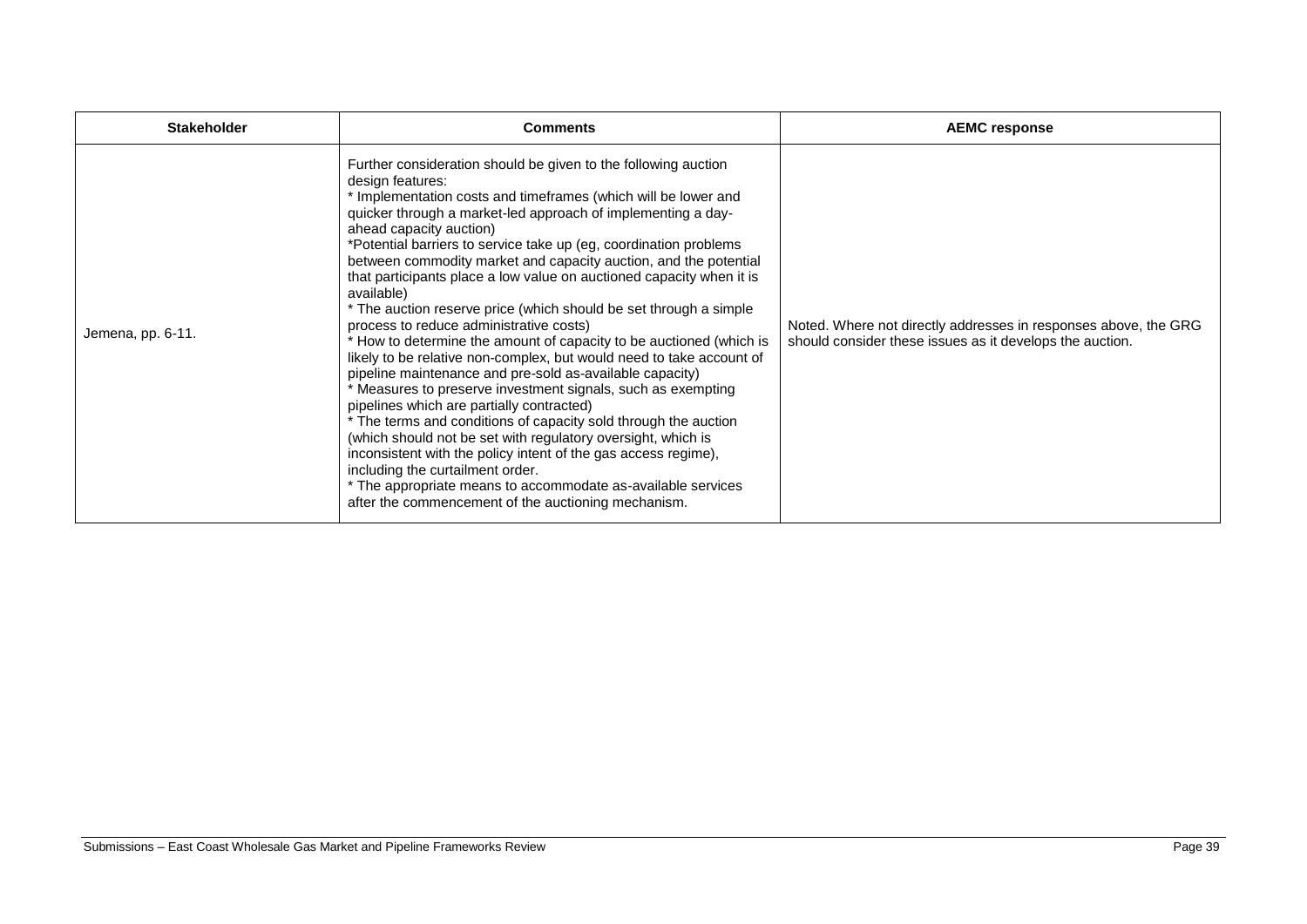## **Long term capacity use-it-or-lose-it mechanism (LTUIOLI)**

| <b>Stakeholder</b>              | <b>Comments</b>                                                                                                                                                                                                                                                                              | <b>AEMC response</b>                                                                                                                                                                                                                                                                                                                                                                                                                                            |
|---------------------------------|----------------------------------------------------------------------------------------------------------------------------------------------------------------------------------------------------------------------------------------------------------------------------------------------|-----------------------------------------------------------------------------------------------------------------------------------------------------------------------------------------------------------------------------------------------------------------------------------------------------------------------------------------------------------------------------------------------------------------------------------------------------------------|
| RWE, p. 2.                      | A LTUIOLI mechanism seems unnecessary at this nascent stage of<br>market development, although it should be kept under review.                                                                                                                                                               | The Commission does not recommend the immediate introduction of<br>a long term use-it-or-lose-it (UIOLI) mechanism. However, should<br>the recommended auction for contracted but un-nominated capacity<br>combined with improvements to facilitate secondary capacity trading<br>result in insufficient levels of trade, then the Commission<br>recommends that the introduction of a long term UIOLI mechanism<br>should be re-considered. See section 5.2.3. |
| Jemena, pp. 14-15; APGA, p. 12. | Any future decision on implementing a LTUIOLI mechanism should<br>be based on comprehensive analysis of costs and benefits,<br>including for the demand for such products. "Insufficient levels of<br>trade" is not a good enough rationale.                                                 |                                                                                                                                                                                                                                                                                                                                                                                                                                                                 |
| Origin, p. 2.                   | Before any UIOLI measures could be justified, it would need to be<br>conclusively demonstrated that the withholding of capacity was<br>systemic in the market.                                                                                                                               |                                                                                                                                                                                                                                                                                                                                                                                                                                                                 |
| Santos, p. 7.                   | There is no immediate need to introduce a long-term use it or lose it<br>mechanism. There is no evidence that there is capacity hoarding<br>and initial changes should be implemented and allowed to function<br>for a period of time before the need for such a mechanism is<br>reassessed. |                                                                                                                                                                                                                                                                                                                                                                                                                                                                 |
| PIAC, p. 6.                     | If the ACCC finds evidence of anti-competitive behaviour, stricter<br>mechanisms should be developed to ensure secondary capacity is<br>released into the market. Consideration of long-term use it or lose it<br>provisions should be included in this evaluation.                          |                                                                                                                                                                                                                                                                                                                                                                                                                                                                 |
| EUAA, p. 9.                     | Can understand why LTUIOLI has been raised by the AEMC as a<br>future possibility, given EUAA's members' experience with pipeline<br>asset owners.                                                                                                                                           |                                                                                                                                                                                                                                                                                                                                                                                                                                                                 |
| Jemena, p. 14.                  | A LTUIOLI mechanism should not be implemented now. It could<br>result in security of supply issues (ie, on peak days, if capacity has<br>been lost).                                                                                                                                         |                                                                                                                                                                                                                                                                                                                                                                                                                                                                 |
| AGL, p. 4.                      | A LTUIOLI mechanism is unnecessary and heavy handed.                                                                                                                                                                                                                                         |                                                                                                                                                                                                                                                                                                                                                                                                                                                                 |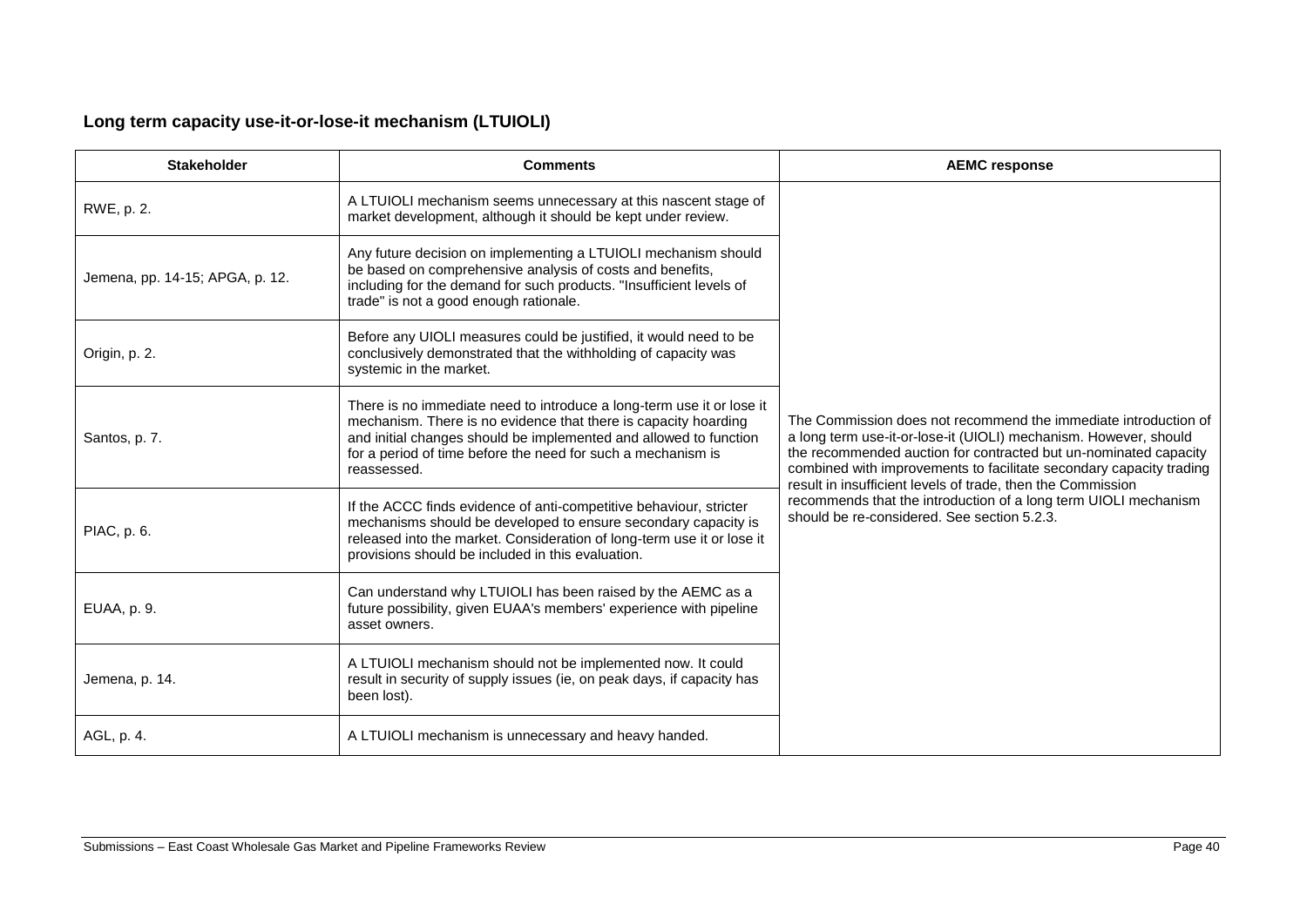### **Standardisation of primary and secondary capacity products**

| <b>Stakeholder</b>                                                                                                                                                                                                                                                                                                                                                                                                               | <b>Comments</b>                                                                                                                                                                                                                                                  | <b>AEMC response</b>                                                                                                                                                                                                                                                                                                                                                                                              |
|----------------------------------------------------------------------------------------------------------------------------------------------------------------------------------------------------------------------------------------------------------------------------------------------------------------------------------------------------------------------------------------------------------------------------------|------------------------------------------------------------------------------------------------------------------------------------------------------------------------------------------------------------------------------------------------------------------|-------------------------------------------------------------------------------------------------------------------------------------------------------------------------------------------------------------------------------------------------------------------------------------------------------------------------------------------------------------------------------------------------------------------|
| AEMO, pp. 2, 4 (Submission to<br>Discussion Paper).                                                                                                                                                                                                                                                                                                                                                                              | While primary capacity standardisation is likely to be valuable, such<br>reform is likely to have challenges. As such, efforts should be<br>concentrated on standardising secondary capacity in the first<br>instance.                                           | The Commission recommends that the COAG Energy Council<br>agrees to the standardisation of key primary and secondary capacity<br>contractual terms for each pipeline and for hub services, which<br>where possible and appropriate apply these standards across the<br>eastern Australian gas market. The Gas Reform Group should<br>consider the appropriate priorities for standardisation. See section<br>5.3. |
| AGL, p. 2 (Submission to Discussion<br>Paper).                                                                                                                                                                                                                                                                                                                                                                                   | The take up of standardised primary capacity contracts would be<br>limited, given the bespoke nature of the service related provisions.<br>Likely to be greater benefit in developing standardised contracts for<br>secondary capacity trading.                  |                                                                                                                                                                                                                                                                                                                                                                                                                   |
| Stanwell, pp. 3-4; Origin, pp. 1-2<br>(Submission to Discussion Paper);<br>ERM, p. 2 (Submission to Discussion<br>Paper); Stanwell, p. 2 (Submission to<br>Discussion Paper); APGA, pp. 7-8<br>(Submission to Discussion Paper);<br>EPIC, p. 2 (Submission to Discussion<br>Paper); APA, p. 8 (Submission to<br>Discussion Paper); Australian Energy<br>Council, p. 2 (Submission to Discussion<br>Paper); APA Group, pp. 16-17. | While efforts to standardise primary capacity is valuable, primary<br>contracts should not be compulsorily standardised.                                                                                                                                         | The Gas Reform Group should consider whether the adoption of<br>standardised provisions should be compulsory, or if shippers and<br>pipelines should be able to negotiate around any provisions. See<br>section 5.3.2.                                                                                                                                                                                            |
| AEMO, p. 3 (Submission to Discussion<br>Paper).                                                                                                                                                                                                                                                                                                                                                                                  | Allowing shippers to negotiate alternatives to standard provisions<br>may undermine the efforts to standardise secondary trading<br>arrangements.                                                                                                                |                                                                                                                                                                                                                                                                                                                                                                                                                   |
| ENGIE, pp. 2-3 (Submission to<br>Discussion Paper).                                                                                                                                                                                                                                                                                                                                                                              | Although there should be sufficient flexibility to allow for bespoke<br>primary contracts, there would need to be a regulatory mechanism<br>in place to ensure that any such departure from the standard<br>contract is justified (eg, prudential arrangements). |                                                                                                                                                                                                                                                                                                                                                                                                                   |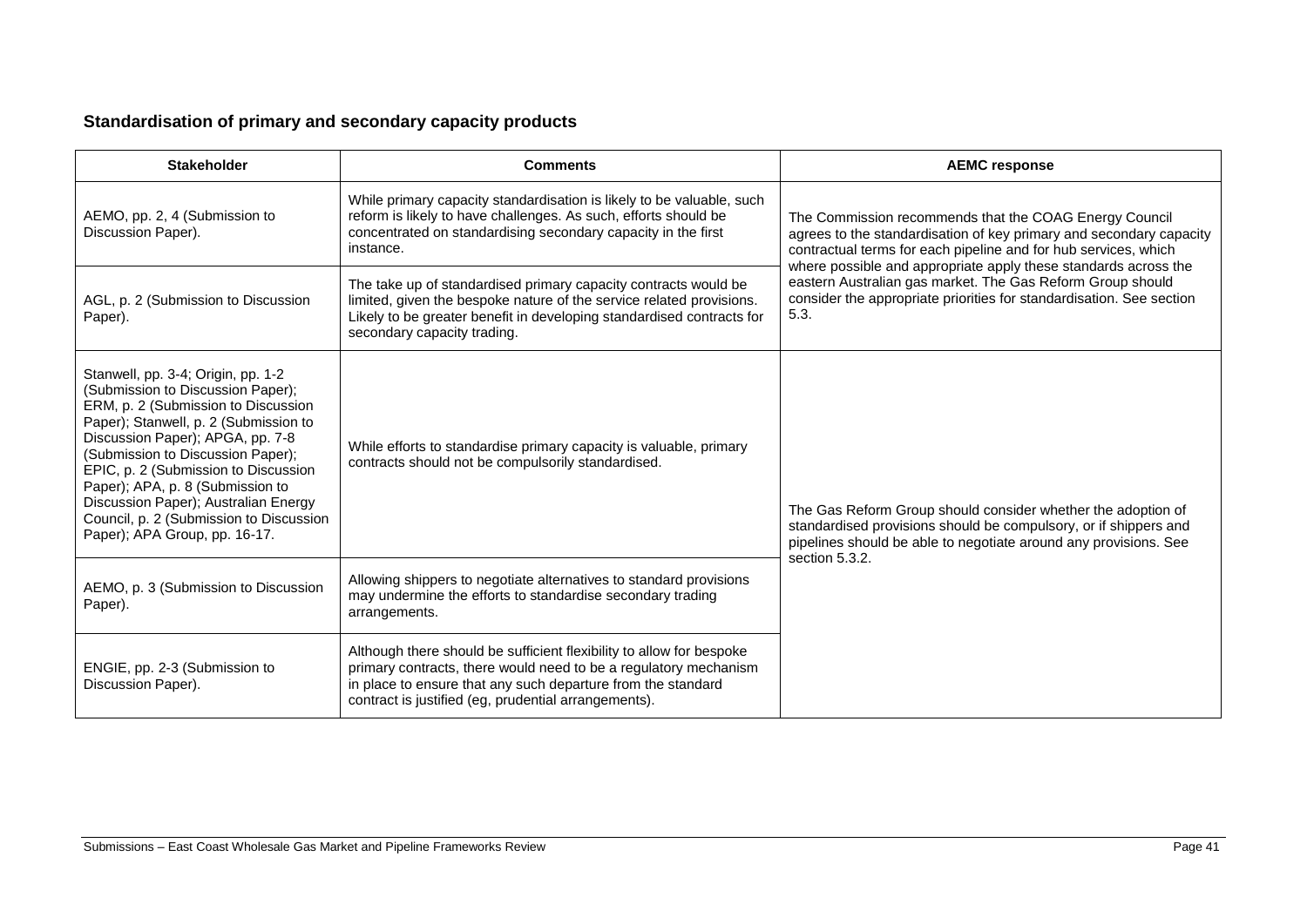| <b>Stakeholder</b>                                                                                                                                                                                                                                                                       | <b>Comments</b>                                                                                                                                                                                                                                      | <b>AEMC response</b>                                                                                                                                                                                                                                                                                                                                                                                                                                                                                                                                                                                                            |
|------------------------------------------------------------------------------------------------------------------------------------------------------------------------------------------------------------------------------------------------------------------------------------------|------------------------------------------------------------------------------------------------------------------------------------------------------------------------------------------------------------------------------------------------------|---------------------------------------------------------------------------------------------------------------------------------------------------------------------------------------------------------------------------------------------------------------------------------------------------------------------------------------------------------------------------------------------------------------------------------------------------------------------------------------------------------------------------------------------------------------------------------------------------------------------------------|
| Santos, p. 6; APLNG, p. 3; Santos, p. 2<br>(Submission to Discussion Paper);<br>APLNG, p. 2 (Submission to Discussion<br>Paper); Stanwell, p. 3 (Submission to<br>Discussion Paper); APGA, p. 7<br>(Submission to Discussion Paper);<br>Origin p. 2 (Submission to Discussion<br>Paper). | If primary capacity is standardised, existing GTAs should be<br>grandfathered.                                                                                                                                                                       | Counterparties to existing contracts should not be materially<br>disadvantaged through the standardisation process. See section<br>5.3.1.                                                                                                                                                                                                                                                                                                                                                                                                                                                                                       |
| APLNG, p. 3.                                                                                                                                                                                                                                                                             | It is not necessary to standardise primary capacity market, although<br>it may be helpful.                                                                                                                                                           | Standardising operational, prudential and other contract provisions<br>and, where feasible, developing common standards across pipelines<br>(or compressors) and across contract types, will make it easier for<br>shippers to trade capacity because fewer provisions will need to be<br>negotiated. This applies to both primary and secondary contracts.<br>While the Commission is satisfied of the need to standardise these<br>types of provisions, the form that these standards will take and the<br>manner in which they are implemented will be a matter for the GRG<br>to consider and recommend. See section 5.3.2. |
| Jemena, pp. 13-14.                                                                                                                                                                                                                                                                       | It may be possible to get secondary capacity standardisation without<br>primary capacity standardisation.                                                                                                                                            |                                                                                                                                                                                                                                                                                                                                                                                                                                                                                                                                                                                                                                 |
| APLNG, p. 3; APLNG, p. 2 (Submission<br>to Discussion Paper).                                                                                                                                                                                                                            | Supports standardisation of terms and conditions on individual<br>pipes. Longer term, standardisation between pipelines should be<br>attempted.                                                                                                      | At a minimum, the Commission would expect common standards to<br>be developed for the prudential provisions, other contract provisions,<br>and many of the operational provisions. It may, however, be more<br>difficult to develop common standards for provisions that are more<br>technical in nature, such as imbalance and overrun tolerance levels<br>because they can depend on the physical characteristics and<br>operating conditions of the pipeline. See section 5.3.2.                                                                                                                                             |
| Jemena, p. 2 (Submission to<br>Discussion Paper).                                                                                                                                                                                                                                        | Agrees with need for standards, but these should be able to vary<br>between pipelines.                                                                                                                                                               |                                                                                                                                                                                                                                                                                                                                                                                                                                                                                                                                                                                                                                 |
| Epic, p. 4 (Submission to Discussion<br>Paper).                                                                                                                                                                                                                                          | Complete consistency on matters across all pipelines may be<br>technically difficult and may drive unintentional market outcomes.                                                                                                                    | Noted. The GRG will need to consider which provisions should be<br>standardised, whether a single standard should be adopted for each<br>term and condition, and whether and which standards should be<br>adopted across all pipelines. See section 5.3.                                                                                                                                                                                                                                                                                                                                                                        |
| AEMO, p. 3 (Submission to Discussion<br>Paper).                                                                                                                                                                                                                                          | Standardisation of secondary capacity across pipelines is a high<br>priority.                                                                                                                                                                        |                                                                                                                                                                                                                                                                                                                                                                                                                                                                                                                                                                                                                                 |
| Origin, p. 2 (Submission to Discussion<br>Paper).                                                                                                                                                                                                                                        | Flexibility in the ability to alter receipt and delivery points could<br>support secondary capacity trading, and as such favours the<br>exploration of measures aimed at enhancing the ability of market<br>participants to change these parameters. | The Commission's preferred outcome is that shippers be provided<br>with greater flexibility to change their receipt and delivery points.<br>The GRG should consider the appropriate means by which this<br>should be achieved. See section 5.3.3.                                                                                                                                                                                                                                                                                                                                                                               |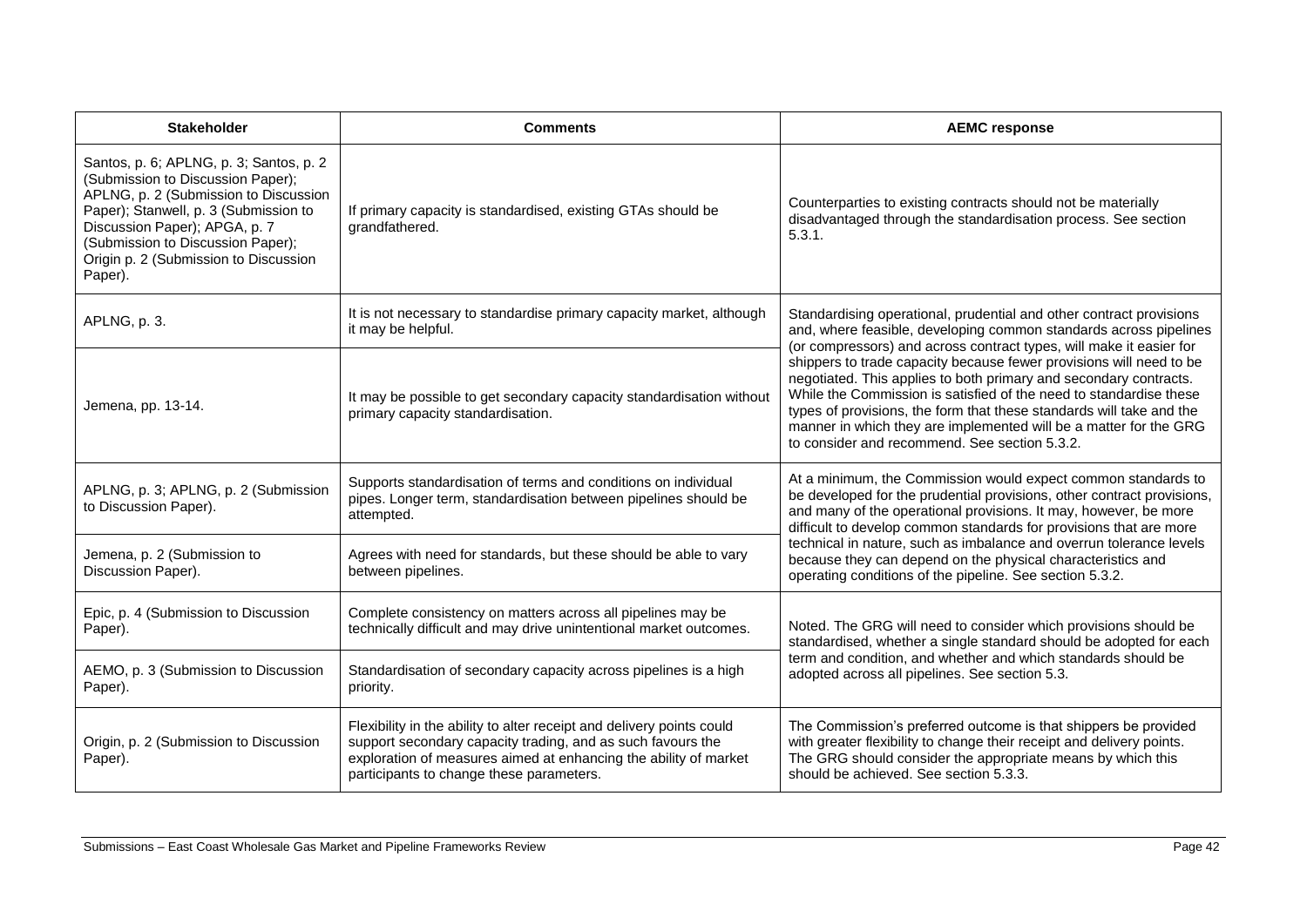| <b>Stakeholder</b>                                                                                                                                                                                                                                                    | <b>Comments</b>                                                                                                                                                                                                                                                                                                                                                                                            |
|-----------------------------------------------------------------------------------------------------------------------------------------------------------------------------------------------------------------------------------------------------------------------|------------------------------------------------------------------------------------------------------------------------------------------------------------------------------------------------------------------------------------------------------------------------------------------------------------------------------------------------------------------------------------------------------------|
| APGA, pp. 11-12; APGA, p. 9<br>(Submission to Discussion Paper).                                                                                                                                                                                                      | Flexibility in receipt and delivery points will be essential in achieving<br>standardised capacity rights. Zoned receipt and delivery points may<br>be appropriate.                                                                                                                                                                                                                                        |
| Jemena, p. 14.                                                                                                                                                                                                                                                        | Does not support regulated segmentation of pipelines. This is likely<br>to be costly and complex, while the majority of gas in Jemena's<br>pipelines is transported for much or all of the length of the pipe<br>meaning that segmentation would be of limited benefit. Flexibility in<br>receipt and delivery points is already accommodated, but will be<br>considered further by Jemena going forwards. |
| AGL, p. 4.                                                                                                                                                                                                                                                            | Supportive of the idea of creating secondary delivery points, as this<br>will greatly aid the fungibility and liquidity of capacity trading.                                                                                                                                                                                                                                                               |
| AEMO, p. 3 (Submission to Discussion<br>Paper).                                                                                                                                                                                                                       | Receipt and delivery point flexibility may be achieved through a<br>zonal approach.                                                                                                                                                                                                                                                                                                                        |
| AEMO, p. 3 (Submission to Discussion<br>Paper).                                                                                                                                                                                                                       | Delivery point flexibility would ideal be approved in advance of a gas<br>day.                                                                                                                                                                                                                                                                                                                             |
| Epic, pp. 3-4 (Submission to Discussion<br>Paper).                                                                                                                                                                                                                    | Supports open access to all receipt and delivery points for<br>secondary capacity contracts on the basis that the service provided<br>is lower priority to firm primary contracts.                                                                                                                                                                                                                         |
| Epic, p. 3 (Submission to Discussion<br>Paper).                                                                                                                                                                                                                       | Does not object to a time limit for a pipeline owner to respond to<br>requests for changes in receipt and delivery points.                                                                                                                                                                                                                                                                                 |
| Santos, p. 2 (Submission to Discussion<br>Paper).                                                                                                                                                                                                                     | There should be a time limit for a pipeline owner to respond to<br>requests for changes in receipt and delivery points.                                                                                                                                                                                                                                                                                    |
| PIAC, p. 4 (Submission to Discussion<br>Paper); Santos, p. 2 (Submission to<br>Discussion Paper); APLNG, p. 3;<br>APLNG, p. 2 (Submission to Discussion<br>Paper); Stanwell, p. 3 (Submission to<br>Discussion Paper); AGL, p. 2<br>(Submission to Discussion Paper). | Changes to receipt and delivery points should be allowed on<br>technical grounds only.                                                                                                                                                                                                                                                                                                                     |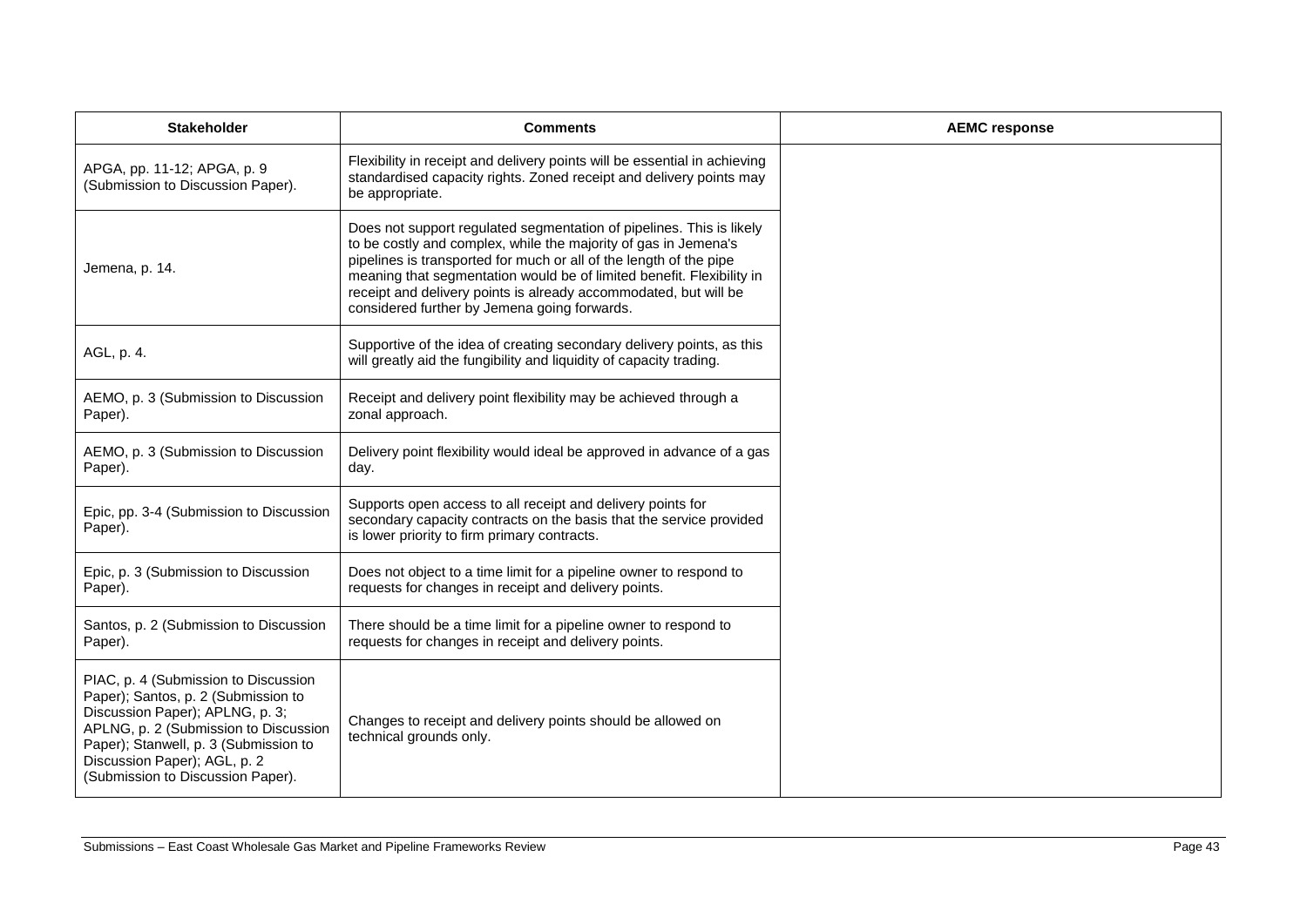| <b>Stakeholder</b>                                                                                 | <b>Comments</b>                                                                                                                                                                                                                                                                                                                                                                                                                                                                                              | <b>AEMC response</b>                                                                                                                                                                  |
|----------------------------------------------------------------------------------------------------|--------------------------------------------------------------------------------------------------------------------------------------------------------------------------------------------------------------------------------------------------------------------------------------------------------------------------------------------------------------------------------------------------------------------------------------------------------------------------------------------------------------|---------------------------------------------------------------------------------------------------------------------------------------------------------------------------------------|
| Epic, pp. 3-4 (Submission to Discussion<br>Paper), APGA, p. 9 (Submission to<br>Discussion Paper). | Requests for transfer of delivery and receipt points must be<br>assessed on commercial and technical grounds.                                                                                                                                                                                                                                                                                                                                                                                                |                                                                                                                                                                                       |
| APA, pp. 9-10 (Submission to<br>Discussion Paper).                                                 | Pipeline operators should be able to modify their gas transportation<br>agreements to provide greater receipt and delivery point flexibility. In<br>the short term, a pipeline operator must be able to reject proposed<br>changes to receipt and delivery points for both technical and<br>commercial reasons.                                                                                                                                                                                              |                                                                                                                                                                                       |
| Australian Energy Council, p. 2<br>(Submission to Discussion Paper).                               | Introducing greater receipt and delivery point flexibility in gas<br>transportation requires consideration of physical flows on pipelines<br>including linepack, receipt and delivery point pressures and<br>compressor scheduling. While the provision of more flexible<br>transportation arrangements would be helpful, such arrangements<br>need to be offered within the technical limitations of the pipeline in<br>question, and need to ensure that existing shippers' rights are not<br>compromised. |                                                                                                                                                                                       |
| APA Group, p. 16.                                                                                  | The standardisation of nominations arrangements is essential to<br>efficient pipeline operation.                                                                                                                                                                                                                                                                                                                                                                                                             |                                                                                                                                                                                       |
| APGA, p. 1.                                                                                        | Harmonisation of nomination times is an issue that extends to<br>facilitated markets and gas sales agreements. This is an issue<br>affecting all market participants and is an ideal candidate for a<br>government process.                                                                                                                                                                                                                                                                                  | Noted. The GRG will need to consider which provisions should be                                                                                                                       |
| APLNG, p. 3 (Submission to Discussion<br>Paper).                                                   | Some renomination rights should be included with the secondary<br>capacity contracts.                                                                                                                                                                                                                                                                                                                                                                                                                        | standardised, whether a single standard should be adopted for each<br>term and condition, and whether and which standards should be<br>adopted across all pipelines. See section 5.3. |
| AEMO, p. 2 (Submission to Discussion<br>Paper).                                                    | Specifying a range of standards may undermine efforts to<br>standardise trading arrangements.                                                                                                                                                                                                                                                                                                                                                                                                                |                                                                                                                                                                                       |
| PIAC, p. 4 (Submission to Discussion<br>Paper); Epic, p. 4 (Submission to<br>Discussion Paper).    | A range of standards should be developed, rather than a unique of<br>standard.                                                                                                                                                                                                                                                                                                                                                                                                                               |                                                                                                                                                                                       |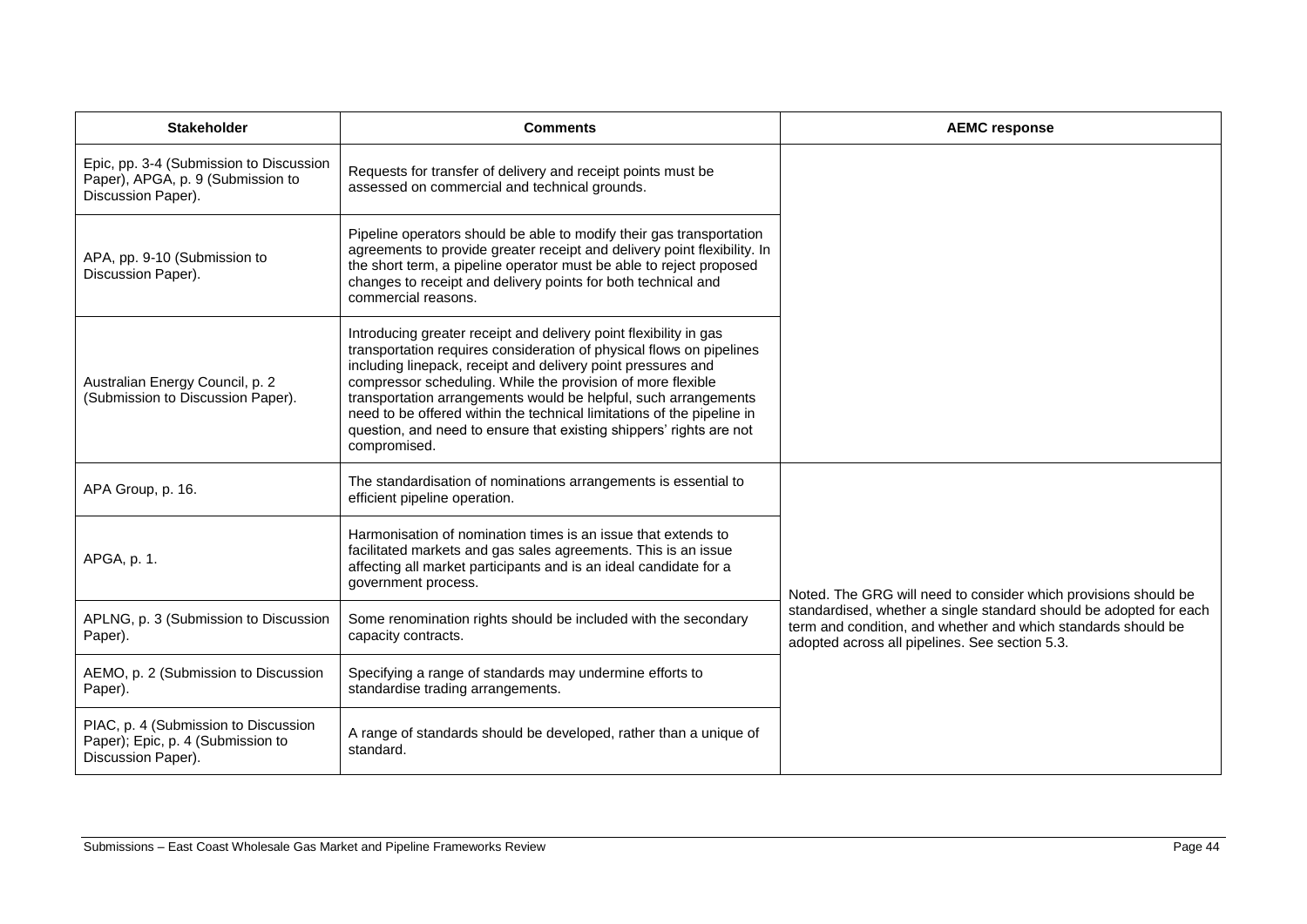| <b>Stakeholder</b>                                                                                                                                                                                      | Comments                                  | <b>AEMC response</b>                                                                                                          |
|---------------------------------------------------------------------------------------------------------------------------------------------------------------------------------------------------------|-------------------------------------------|-------------------------------------------------------------------------------------------------------------------------------|
| PIAC, p. 4 (Submission to Discussion<br>Paper); Stanwell, p. 3 (Submission to<br>Discussion Paper); APLNG, p. 2<br>(Submission to Discussion Paper);<br>AEMO, p. 4 (Submission to Discussion<br>Paper). | Hub services should also be standardised. | Agreed. The Commission's recommendations with regard to<br>standardisation apply to pipeline and hub services. See chapter 5. |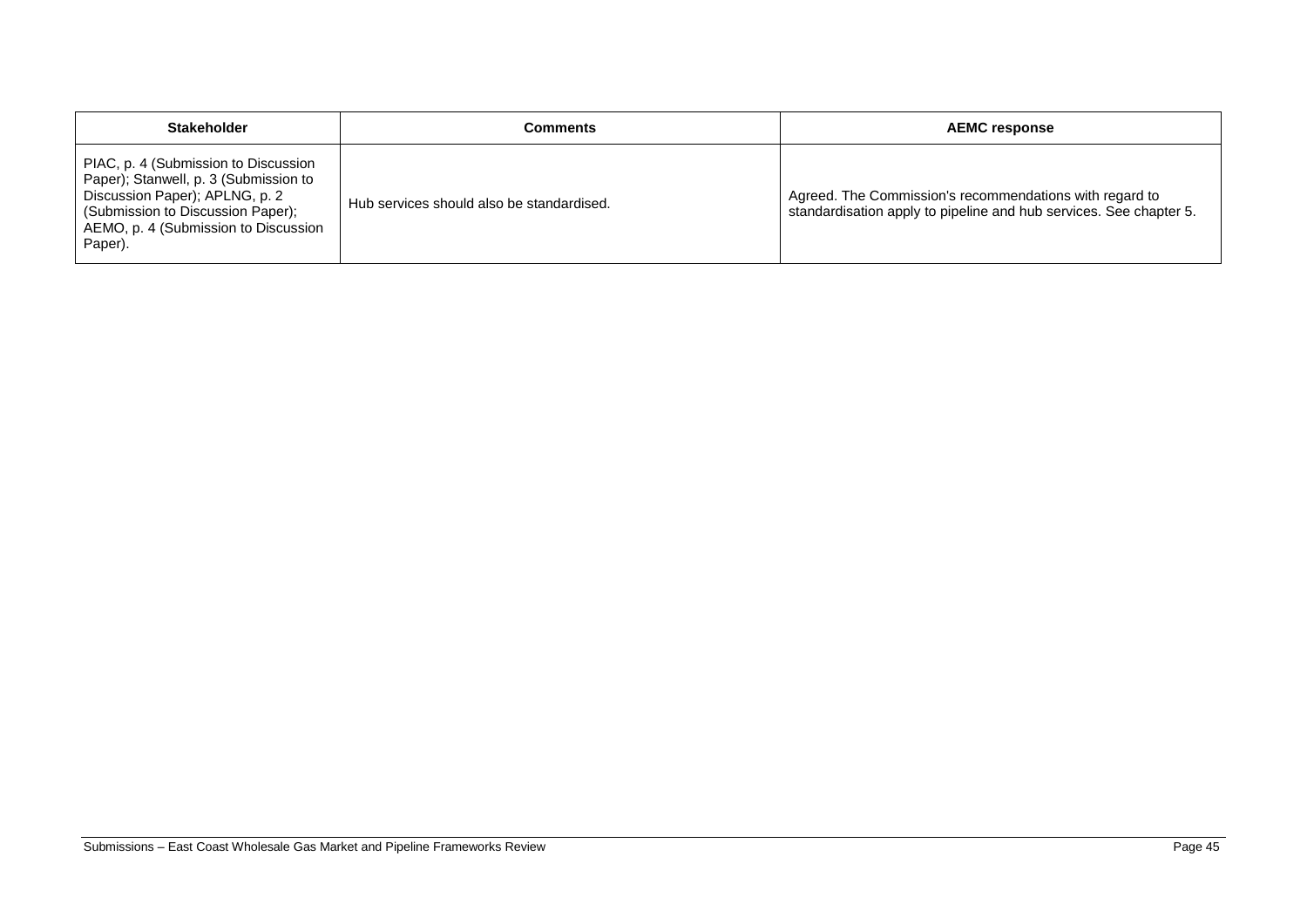# **Capacity trading platforms**

| <b>Stakeholder</b>                                                                                                                                    | <b>Comments</b>                                                                                                                                                                                                                                                                                                                                                                                                                                               | <b>AEMC response</b>                                                                                                                                                                                                                                                                        |
|-------------------------------------------------------------------------------------------------------------------------------------------------------|---------------------------------------------------------------------------------------------------------------------------------------------------------------------------------------------------------------------------------------------------------------------------------------------------------------------------------------------------------------------------------------------------------------------------------------------------------------|---------------------------------------------------------------------------------------------------------------------------------------------------------------------------------------------------------------------------------------------------------------------------------------------|
| ERM, p. 6; Stanwell, p. 3; APPEA, p. 3;<br>APGA, p. 1; APLNG, p. 2.                                                                                   | General support for the introduction of capacity trading platform(s).                                                                                                                                                                                                                                                                                                                                                                                         | Noted. The Commission has recommended the creation of capacity<br>trading platform(s). See section 5.4.                                                                                                                                                                                     |
| AEMO, pp. 4-6 (Submission to<br>Discussion Paper); ERM, p. 2<br>(Submission to Discussion Paper);<br>APLNG, p. 3 (Submission to Discussion<br>Paper). | An electronic exchange is required in order to improve on the<br>existing listing service arrangements. The current listing services<br>have not been successful in selling capacity to date.                                                                                                                                                                                                                                                                 | Noted. The Commission has recommended that the capacity trading<br>platform(s) should include electronic anonymous exchange based<br>trading for commonly traded products in addition to a capacity listing<br>service typical on current capacity trading platforms. See section<br>5.4.2. |
| AGL, p. 4; APA, pp. 5-6 (Submission to<br>Discussion Paper).                                                                                          | Supports the further development of exchange based trading.                                                                                                                                                                                                                                                                                                                                                                                                   |                                                                                                                                                                                                                                                                                             |
| Jemena, p. 11.                                                                                                                                        | Committed to assessing the expansion of Jemena's current capacity<br>trading web platform to allow interested parties to post anonymous<br>bids and offers for secondary capacity.                                                                                                                                                                                                                                                                            |                                                                                                                                                                                                                                                                                             |
| APGA, p. 10.                                                                                                                                          | A simple, anonymous platform could be implemented at relatively<br>low cost. It should include ability to bid and offer (either through<br>auction or open season).                                                                                                                                                                                                                                                                                           |                                                                                                                                                                                                                                                                                             |
| Stanwell, p. 5 (Submission to<br>Discussion Paper).                                                                                                   | If AEMO were to manage the auction, Stanwell understands that it is<br>very simple and inexpensive for AEMO to add additional products to<br>their existing GSH exchange system, Trayport. In this case,<br>Stanwell supports the products being listed on the exchange. If<br>however, AEMO was not to manage the auction and an exchange<br>system was costly and complex, Stanwell supports a simple listing<br>service, at least for the first few years. |                                                                                                                                                                                                                                                                                             |
| AEMO, p. 5 (Submission to Discussion<br>Paper).                                                                                                       | The capacity trading platform could be complemented by a daily<br>auction, or facilitated through the participation of brokers on the<br>exchange.                                                                                                                                                                                                                                                                                                            |                                                                                                                                                                                                                                                                                             |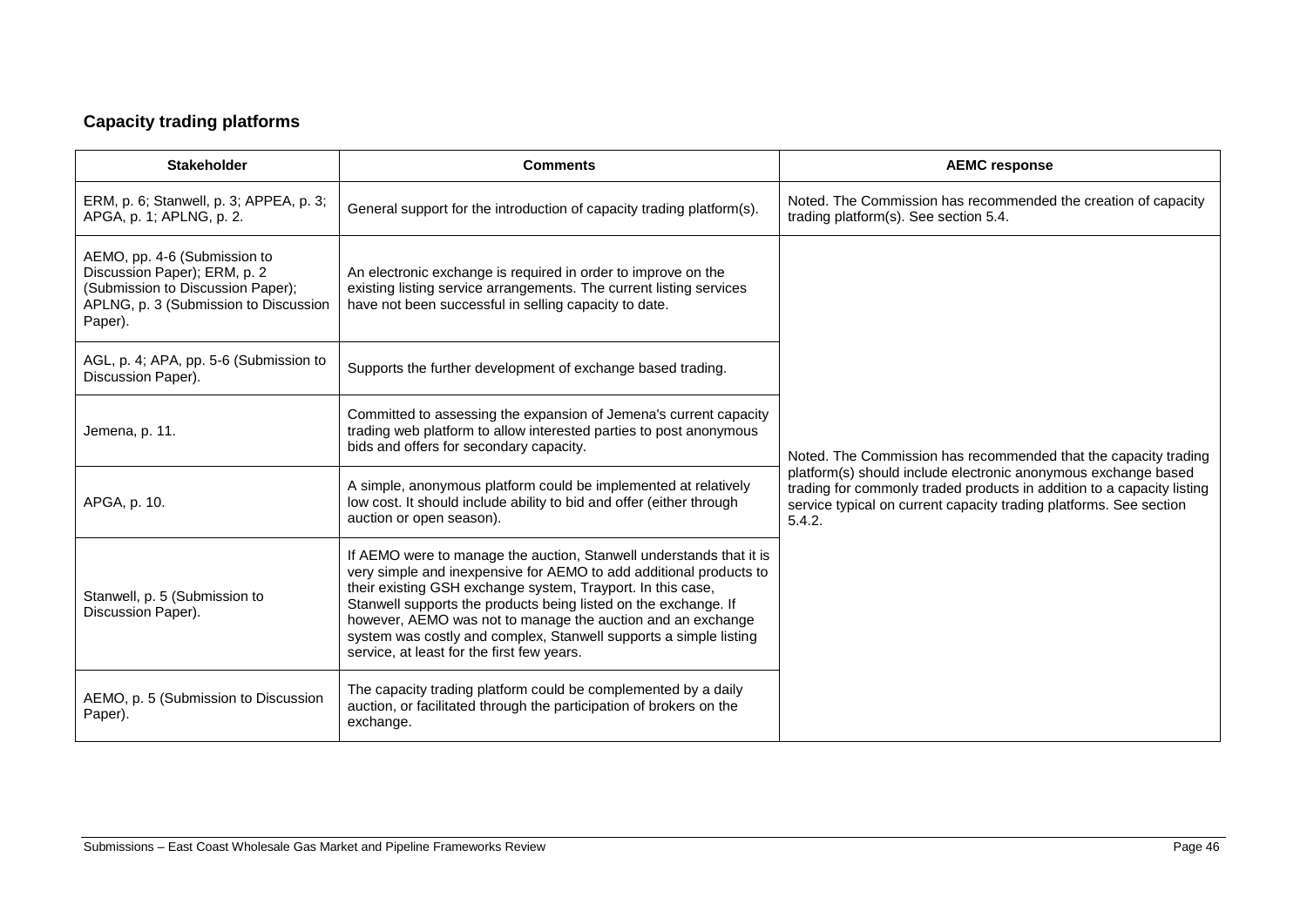| <b>Stakeholder</b>                                                                                                                                                                                                                                          | <b>Comments</b>                                                                                                                                                                                                                                                     | <b>AEMC response</b>                                                                                                                      |
|-------------------------------------------------------------------------------------------------------------------------------------------------------------------------------------------------------------------------------------------------------------|---------------------------------------------------------------------------------------------------------------------------------------------------------------------------------------------------------------------------------------------------------------------|-------------------------------------------------------------------------------------------------------------------------------------------|
| Jemena, p. 2 (Submission to<br>Discussion Paper); APGA, p.11-12<br>(Submission to Discussion Paper);<br>Santos, p. 3 (Submission to Discussion<br>Paper); Engie, pp. 3-4 (Submission to<br>Discussion Paper).                                               | A staged approach could be adopted, with a listing service used<br>initially and provisions made to transition to exchange trading if<br>greater demand emerges.                                                                                                    |                                                                                                                                           |
| Origin, p. 3.                                                                                                                                                                                                                                               | Any decision to require exchange based trading should consider the<br>extent to which there is sufficient level of demand and a reasonable<br>pool of standard products that can be sold.                                                                           |                                                                                                                                           |
| Stanwell, pp. 2-3.                                                                                                                                                                                                                                          | The capacity trading platforms does not need to be overly complex.<br>For example, it does not necessarily need to facilitate payment.                                                                                                                              |                                                                                                                                           |
| AEMO, p. 2.                                                                                                                                                                                                                                                 | May be beneficial for shippers to use an auction mechanism to trade<br>their spare capacity, given the bespoke nature of point-to-point<br>pipeline services. In contrast, exchange trading requires all of the<br>trading terms and conditions to be standardised. | Noted. The exact design features of the trading platform(s) should<br>be considered by the GRG.                                           |
| APGA, p. 12.                                                                                                                                                                                                                                                | Counterparty risk will need to be considered and should be<br>addressed through prudential requirements to access the trading<br>platform.                                                                                                                          |                                                                                                                                           |
| ERM, p. 2 (Submission to Discussion<br>Paper); Stanwell, p. 3 (Submission to<br>Discussion Paper); Epic, p. 4<br>(Submission to Discussion Paper);<br>APGA, p. 10 (Submission to Discussion<br>Paper); Origin, pp. 2-3 (Submission to<br>Discussion Paper). | Operational transfers are appropriate for trades through the<br>platform.                                                                                                                                                                                           | Trades carried out through the capacity trading platform(s) should<br>be given effect through an operational transfer. See section 5.4.2. |
| QGC, p. 4 (Submission to Discussion<br>Paper).                                                                                                                                                                                                              | Preference for "bare transfers" to be the standard mechanism of<br>trade through the platform, as it reduces commercial and operational<br>complexity and cost.                                                                                                     |                                                                                                                                           |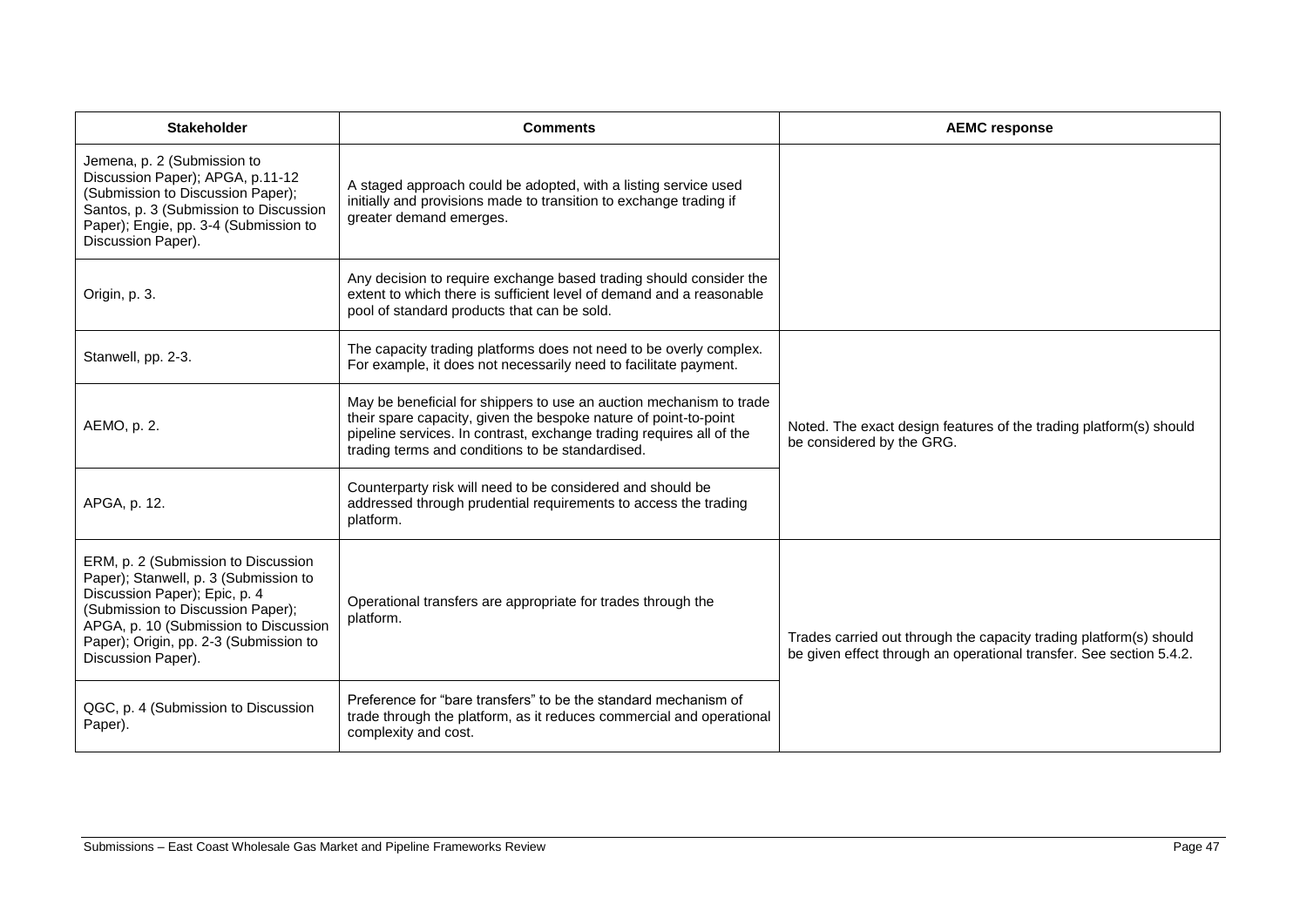| <b>Stakeholder</b>                                                                                                                                                                                                                                 | <b>Comments</b>                                                                                                                                                                                                                         | <b>AEMC response</b>                                                                                                                                                                                                                                                                                                                                                                                                                                                                                                                                                                                                                                                                                                                                                                        |
|----------------------------------------------------------------------------------------------------------------------------------------------------------------------------------------------------------------------------------------------------|-----------------------------------------------------------------------------------------------------------------------------------------------------------------------------------------------------------------------------------------|---------------------------------------------------------------------------------------------------------------------------------------------------------------------------------------------------------------------------------------------------------------------------------------------------------------------------------------------------------------------------------------------------------------------------------------------------------------------------------------------------------------------------------------------------------------------------------------------------------------------------------------------------------------------------------------------------------------------------------------------------------------------------------------------|
| PIAC, p. 6.                                                                                                                                                                                                                                        | Supports the establishment of mandatory trading platforms.                                                                                                                                                                              | There may still be a role for bilateral trades outside the platform, as<br>forcing all trades through the platform may discourage some<br>participants from trading. Nevertheless, the Commission remains<br>concerned that allowing bilateral trades outside the platform does<br>not guarantee non-discriminatory access to capacity. To counter this<br>potential, the Commission's preference is for any trades conducted<br>outside the capacity trading platform to be advertised ahead of time<br>on the capacity trading platform listing service so that other shippers<br>have an opportunity to compete for this trade. The GRG will need to<br>consider, however, how this will be implemented in practice and<br>whether any exemptions may be appropriate. See section 5.4.3. |
| PIAC, p. 5 (Submission to Discussion<br>Paper).                                                                                                                                                                                                    | Bilateral trades outside of the platforms should not be allowed,<br>unless sufficient measures are taken to allow third parties to<br>compete for the capacity and that the price and contract details be<br>published on the platform. |                                                                                                                                                                                                                                                                                                                                                                                                                                                                                                                                                                                                                                                                                                                                                                                             |
| ERM, p. 6; Santos, p. 7; ERM, p. 2<br>(Submission to Discussion Paper);<br>QGC, p. 5 (Submission to Discussion<br>Paper); APGA, p. 14 (Submission to<br>Discussion Paper); Origin, p. 3<br>(Submission to Discussion Paper);<br>Jemena, pp. 11-12. | It is unnecessary to require all trades to go through the platform.<br>Bilateral trades should be allowed.                                                                                                                              |                                                                                                                                                                                                                                                                                                                                                                                                                                                                                                                                                                                                                                                                                                                                                                                             |
| AEMO, p. 7 (Submission to Discussion<br>Paper).                                                                                                                                                                                                    | The platform may not be able to meet the needs of all participants.<br>In this case, bilateral or OTC trades may be preferable.                                                                                                         |                                                                                                                                                                                                                                                                                                                                                                                                                                                                                                                                                                                                                                                                                                                                                                                             |
| APGA, p. 11.                                                                                                                                                                                                                                       | Shippers should be free to trade their capacity in the manner they<br>wish. Trades should be free to occur outside the platform, providing<br>they are published along with trades through the platform.                                |                                                                                                                                                                                                                                                                                                                                                                                                                                                                                                                                                                                                                                                                                                                                                                                             |
| APLNG, p. 3.                                                                                                                                                                                                                                       | Pre-arranged trades should be allowed providing they are posted on<br>the platform and other parties have the ability to improve on the<br>terms.                                                                                       |                                                                                                                                                                                                                                                                                                                                                                                                                                                                                                                                                                                                                                                                                                                                                                                             |
| APA, p. 6 (Submission to Discussion<br>Paper).                                                                                                                                                                                                     | There is no reason to expect that bilateral trading of capacity "off<br>platform" will be discriminatory, or to preclude it at the present time.<br>APA sees no reason for prospective terms and conditions to be<br>published.         |                                                                                                                                                                                                                                                                                                                                                                                                                                                                                                                                                                                                                                                                                                                                                                                             |
| Stanwell, p. 5 (Submission to<br>Discussion Paper).                                                                                                                                                                                                | Bilateral trades should be allowed. Stanwell does not share<br>concerns about discriminatory access. It should not be required to<br>publish information in advance to address this non-issue.                                          |                                                                                                                                                                                                                                                                                                                                                                                                                                                                                                                                                                                                                                                                                                                                                                                             |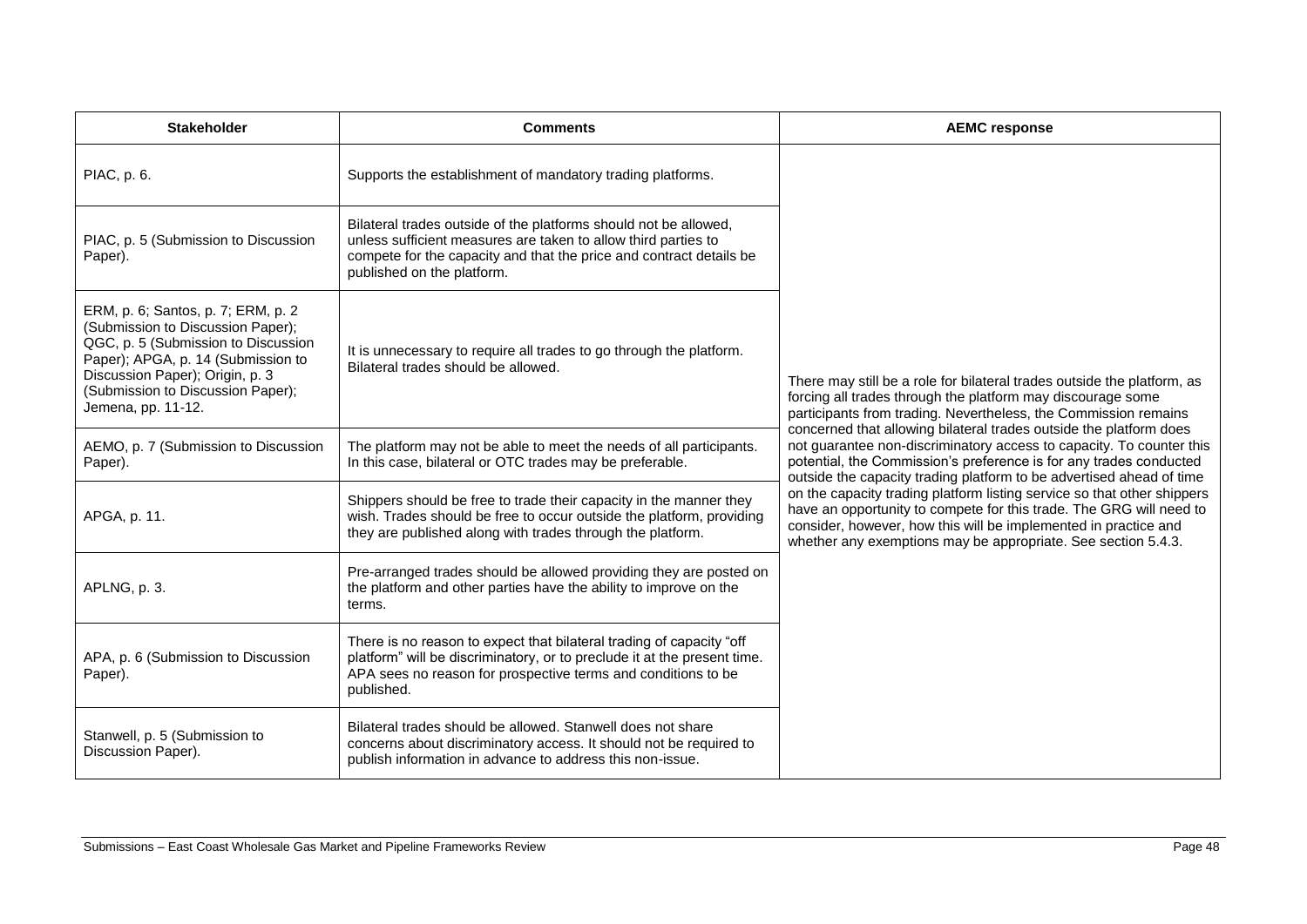| <b>Stakeholder</b>                                                                               | <b>Comments</b>                                                                                                                                                                                                                                                                       | <b>AEMC response</b>                                                                                                                                      |
|--------------------------------------------------------------------------------------------------|---------------------------------------------------------------------------------------------------------------------------------------------------------------------------------------------------------------------------------------------------------------------------------------|-----------------------------------------------------------------------------------------------------------------------------------------------------------|
| ERM, p. 4 (Submission to Discussion<br>Paper).                                                   | Disagree that prospective trades should be published as it may<br>result in lost trading opportunities and higher costs.                                                                                                                                                              |                                                                                                                                                           |
| APLNG, p. 2; APLNG, p. 2 (Submission<br>to Discussion Paper).                                    | Bare transfers should be prohibited, as they can result the buyer's<br>confidential information capacity being revealed to the vendor.                                                                                                                                                |                                                                                                                                                           |
| ERM, p. 6.                                                                                       | It is unnecessary to prohibit bare trades.                                                                                                                                                                                                                                            |                                                                                                                                                           |
| Stanwell, p. 4; Stanwell, pp. 3-4<br>(Submission to Discussion Paper);                           | Bare transfers are currently the most common form of trade, and<br>should be allowed.                                                                                                                                                                                                 |                                                                                                                                                           |
| AEMO, p. 2.                                                                                      | The prohibition on bare transfers should be reconsidered as the<br>rationale for this reform is unclear.                                                                                                                                                                              |                                                                                                                                                           |
| ERM, p. 2 (Submission to Discussion<br>Paper).                                                   | There should be no restriction on bare transfers, to ensure that<br>shippers continue to have flexibility to enter into tailored or bespoke<br>commercial arrangements, including transactions which comprise<br>multiple products/services such as commodity or a financial product. | Bare transfers should be allowed but the seller should be required to<br>offer the buyer the option to use an operational transfer. See section<br>5.4.2. |
| APGA, p. 14 (Submission to Discussion<br>Paper).                                                 | Bare transfers should be allowed - to do otherwise represent the<br>removal of a property right.                                                                                                                                                                                      |                                                                                                                                                           |
| Stanwell, p. 6 (Submission to<br>Discussion Paper).                                              | Not aware of concerns regarding the confidentiality of nominations.<br>Bare transfers are highly valued.                                                                                                                                                                              |                                                                                                                                                           |
| Santos, p. 2 (Submission to Discussion<br>Paper); QGC, p. 4 (Submission to<br>Discussion Paper). | Bare transfers are still a valuable tool for some shippers; therefore<br>this mechanism should be maintained and used outside of any<br>trading platform.                                                                                                                             |                                                                                                                                                           |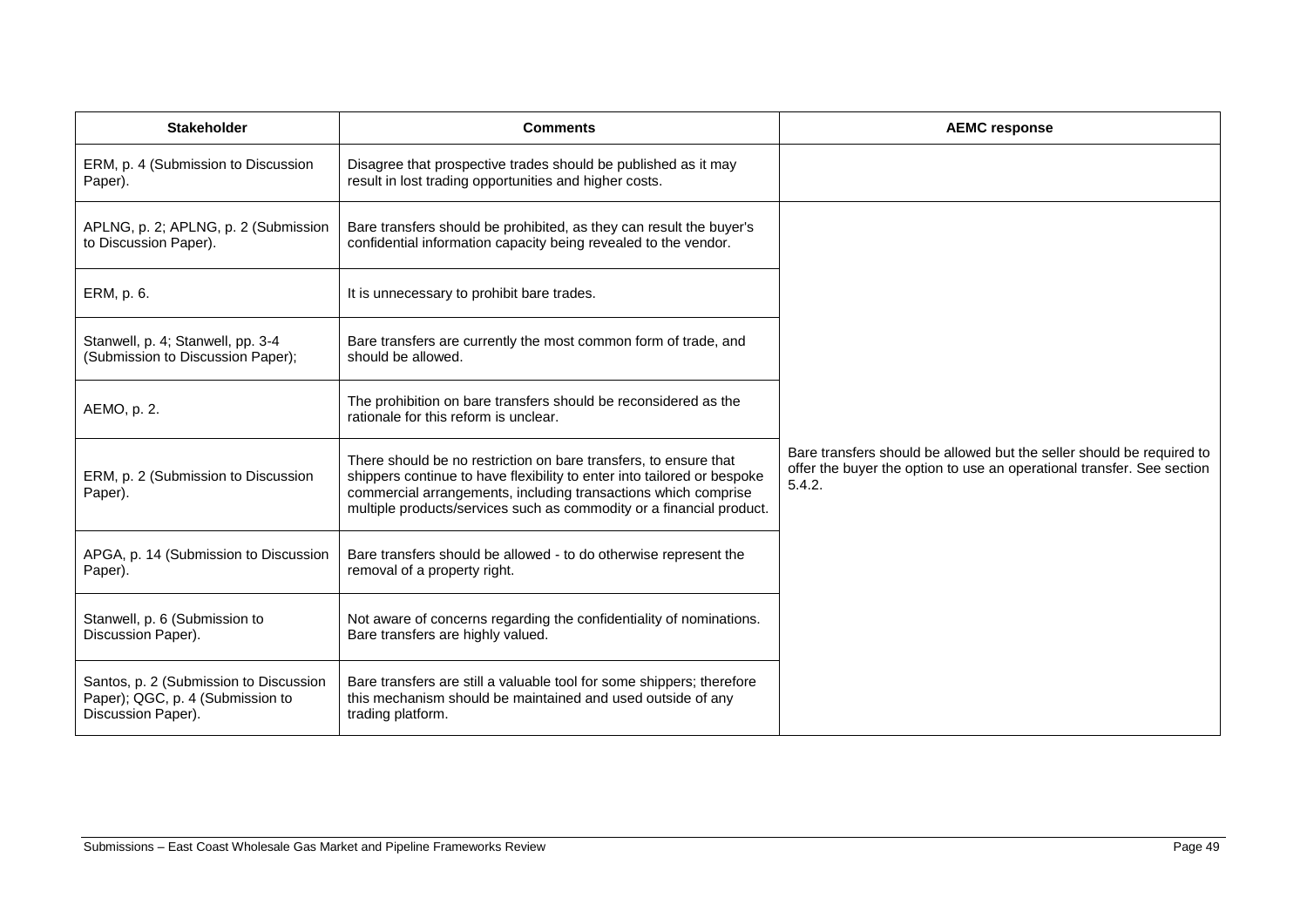| <b>Stakeholder</b>                                                                                                                                                                                                                                                                                                              | <b>Comments</b>                                                                                                                                                                                                           | <b>AEMC response</b>                                                                                                                                                                                                                                                                                                                                                                                                                                                                                                                                                                                                                                                                                                                                                                                                                                                                                                                        |
|---------------------------------------------------------------------------------------------------------------------------------------------------------------------------------------------------------------------------------------------------------------------------------------------------------------------------------|---------------------------------------------------------------------------------------------------------------------------------------------------------------------------------------------------------------------------|---------------------------------------------------------------------------------------------------------------------------------------------------------------------------------------------------------------------------------------------------------------------------------------------------------------------------------------------------------------------------------------------------------------------------------------------------------------------------------------------------------------------------------------------------------------------------------------------------------------------------------------------------------------------------------------------------------------------------------------------------------------------------------------------------------------------------------------------------------------------------------------------------------------------------------------------|
| AEMO, p. 2; AEMO, p. 6 (Submission<br>to Discussion Paper).                                                                                                                                                                                                                                                                     | Supports the development of a single central platform across all<br>pipelines. This would aid participation, reduce costs, allow for<br>common prudential and settlement arrangements.                                    | The Commission prefers a single capacity trading platform.<br>However, given the potential for higher costs associated with a<br>single platform (for example communication costs between pipeline<br>owners and the platform); the Commission considers that this matter<br>should be considered further by the GRG.<br>Were a single platform implemented, the GRG would need to give<br>consideration to the degree of integration that will be required<br>between the capacity trading platform and pipeline operator systems<br>to allow the results of any trades to be communicated to pipeline<br>operators.<br>The Commission can also see the benefit of having the capacity<br>trading platform form part of the Gas Supply Hub, but further thought<br>needs to be given by the GRG to whether this is feasible given<br>pipeline operators will need to play an active role in facilitating the<br>trades. See section 5.4.3. |
| AEMO, p. 6 (Submission to Discussion<br>Paper).                                                                                                                                                                                                                                                                                 | Regardless of who runs the platform, the pipeline operators'<br>involvement in the development and implementation will be<br>beneficial (eg, for information transfer purposes).                                          |                                                                                                                                                                                                                                                                                                                                                                                                                                                                                                                                                                                                                                                                                                                                                                                                                                                                                                                                             |
| APA, pp. 4-5 (Submission to Discussion<br>Paper); Jemena, p. 2 (Submission to<br>Discussion Paper); APGA, pp. 12-13<br>(Submission to Discussion Paper).                                                                                                                                                                        | The platform should be administered by individual pipeline owners<br>as this will be lower cost and as they need to be involved in<br>operational transfer. The benefits of single platform are overstated.               |                                                                                                                                                                                                                                                                                                                                                                                                                                                                                                                                                                                                                                                                                                                                                                                                                                                                                                                                             |
| APGA, pp. 10-11.                                                                                                                                                                                                                                                                                                                | The costs of developing capacity trading platforms do not need to be<br>excessive, by allowing pipeline operators to leverage existing<br>systems and provide appropriate services. These costs should be<br>recoverable. |                                                                                                                                                                                                                                                                                                                                                                                                                                                                                                                                                                                                                                                                                                                                                                                                                                                                                                                                             |
| Australian Energy Council, p. 2<br>(Submission to Discussion Paper).                                                                                                                                                                                                                                                            | Whether one or multiple platforms should be implemented should<br>take into account issues such as settlement risk and minimisation of<br>credit support obligations.                                                     |                                                                                                                                                                                                                                                                                                                                                                                                                                                                                                                                                                                                                                                                                                                                                                                                                                                                                                                                             |
| Stanwell, p. 3.                                                                                                                                                                                                                                                                                                                 | The AEMC should consider the costs and benefits of the pipelines<br>running the platform versus an independent party such as AEMO<br>operating the platform.                                                              |                                                                                                                                                                                                                                                                                                                                                                                                                                                                                                                                                                                                                                                                                                                                                                                                                                                                                                                                             |
| ERM, p. 2 (Submission to Discussion<br>Paper); PIAC, p. 5 (Submission to<br>Discussion Paper); APLNG, pp. 2-3<br>(Submission to Discussion Paper);<br>EnergyAustralia, pp. 6-7 (Submission to<br>Discussion Paper); Stanwell, pp. 4-5<br>(Submission to Discussion Paper);<br>Origin, p. 3 (Submission to Discussion<br>Paper). | AEMO should run a single platform. This will avoid a conflict of<br>interest, and allow for alignment with the gas supply.                                                                                                |                                                                                                                                                                                                                                                                                                                                                                                                                                                                                                                                                                                                                                                                                                                                                                                                                                                                                                                                             |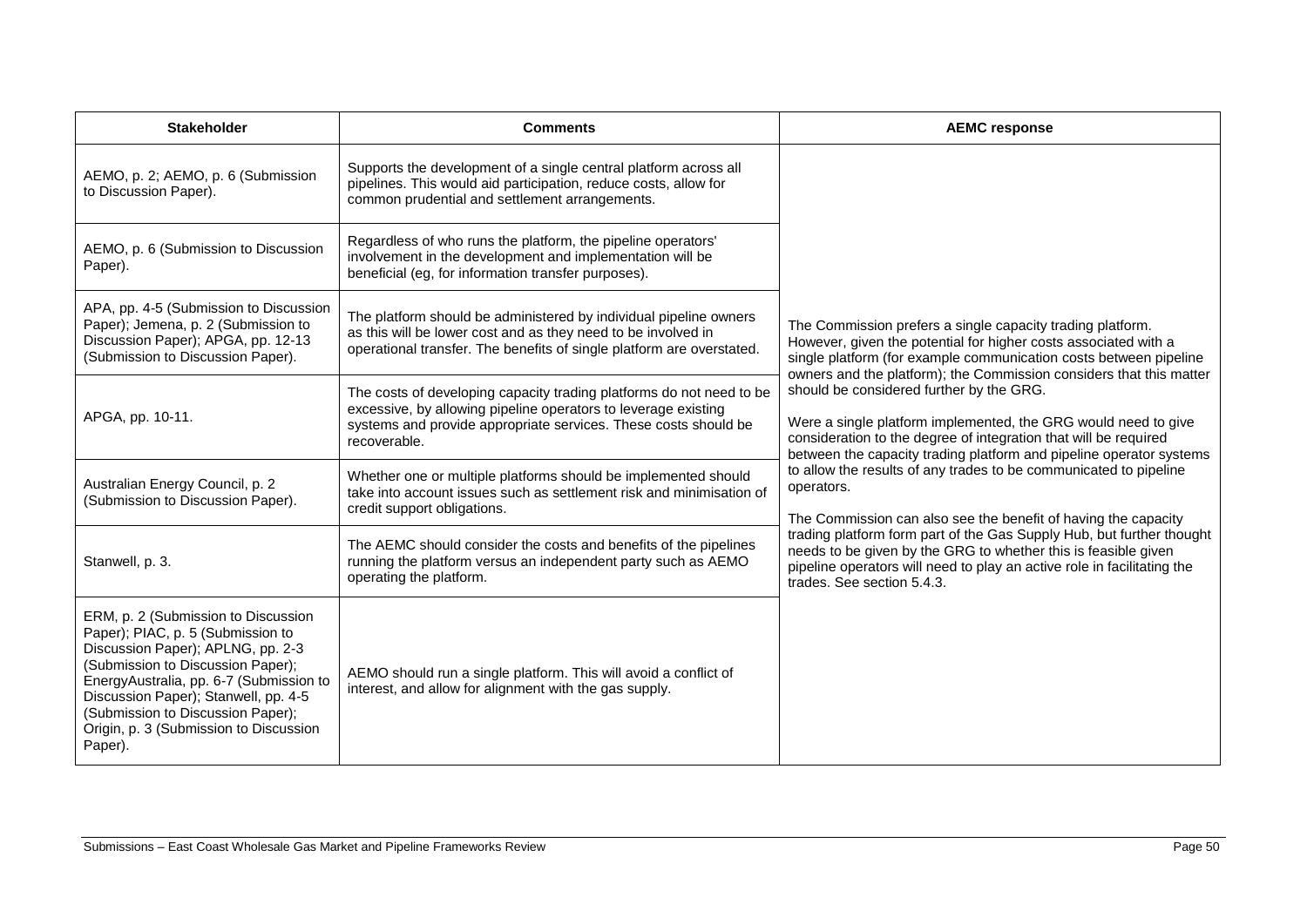| <b>Stakeholder</b>                                                                             | <b>Comments</b>                                                                                                                                                                                                 | <b>AEMC response</b>                                                                                                                                                                                                                                                                                                                                                                                                                                                                                                                                                                                                                                                                                                                                        |
|------------------------------------------------------------------------------------------------|-----------------------------------------------------------------------------------------------------------------------------------------------------------------------------------------------------------------|-------------------------------------------------------------------------------------------------------------------------------------------------------------------------------------------------------------------------------------------------------------------------------------------------------------------------------------------------------------------------------------------------------------------------------------------------------------------------------------------------------------------------------------------------------------------------------------------------------------------------------------------------------------------------------------------------------------------------------------------------------------|
| AEMO, p. 2.                                                                                    | The platform is likely to share functions with the as-available<br>auction. Consideration should be given to combining the two<br>mechanisms into a single platform.                                            |                                                                                                                                                                                                                                                                                                                                                                                                                                                                                                                                                                                                                                                                                                                                                             |
| APLNG, p. 2 (Submission to Discussion<br>Paper).                                               | Services traded through the platform should be limited to firm front<br>and backhaul and hub services, sold by capacity holders. Pipeline<br>owners should use their own methods to sell their unsold capacity. | The Commission agrees with most stakeholders that as many<br>transportation services should be capable of being traded on the<br>platform as possible. There may, however, be value in trying to<br>avoid any unnecessary complexities, at least in the early stages of<br>the development of the exchange trading component of the platform.<br>This could be done by limiting the services that could be sold<br>through the platform to firm pipeline transportation and hub services.<br>As confidence in the exchange grows, these restrictions could be<br>relaxed and other services added. The Commission suggests that<br>the GRG consider this option when determining what services<br>should be traded through the platform. See section 5.4.3. |
| APGA, p. 11.                                                                                   | The products available for capacity trade should be in line with the<br>products available at the Wallumbilla Supply Hub.                                                                                       |                                                                                                                                                                                                                                                                                                                                                                                                                                                                                                                                                                                                                                                                                                                                                             |
| ERM Power, p. 2 (Submission to<br>Discussion Paper).                                           | Services traded through the platform should include park and loan<br>and any transport services.                                                                                                                |                                                                                                                                                                                                                                                                                                                                                                                                                                                                                                                                                                                                                                                                                                                                                             |
| AEMO, p. 5 (Submission to Discussion<br>Paper); APA, p. 5 (Submission to<br>Discussion Paper). | Transportation services, hub services and storage services should<br>transact over the platform.                                                                                                                |                                                                                                                                                                                                                                                                                                                                                                                                                                                                                                                                                                                                                                                                                                                                                             |
| AEMO, p. 5 (Submission to Discussion<br>Paper); APA, p. 5 (Submission to<br>Discussion Paper). | Firm services should be traded through the platform. Interruptible<br>and as available services are unlikely to be desirable secondary<br>capacity products.                                                    |                                                                                                                                                                                                                                                                                                                                                                                                                                                                                                                                                                                                                                                                                                                                                             |
| AEMO, p. 5 (Submission to Discussion<br>Paper).                                                | Minimum contract parcels should be considered.                                                                                                                                                                  |                                                                                                                                                                                                                                                                                                                                                                                                                                                                                                                                                                                                                                                                                                                                                             |
| Stanwell, p. 4 (Submission to<br>Discussion Paper).                                            | All relevant services should be included, on a firm, as available and<br>interruptible basis.                                                                                                                   |                                                                                                                                                                                                                                                                                                                                                                                                                                                                                                                                                                                                                                                                                                                                                             |
| Santos, p. 3 (Submission to Discussion<br>Paper).                                              | In the early stages, the platform should be restricted to the highest<br>value services and sectors to avoid overinvestment.                                                                                    |                                                                                                                                                                                                                                                                                                                                                                                                                                                                                                                                                                                                                                                                                                                                                             |
| APGA, p. 11 (Submission to Discussion<br>Paper).                                               | As many services should be included as possible, but only on a firm<br>basis (it does not make sense to trade non-firm rights). It does not<br>appear a significant task to standardise these aspects.          |                                                                                                                                                                                                                                                                                                                                                                                                                                                                                                                                                                                                                                                                                                                                                             |
| AEMO, p. 5 (Submission to Discussion<br>Paper).                                                | Consideration should be given to the way in which bi-directional<br>services should be traded.                                                                                                                  |                                                                                                                                                                                                                                                                                                                                                                                                                                                                                                                                                                                                                                                                                                                                                             |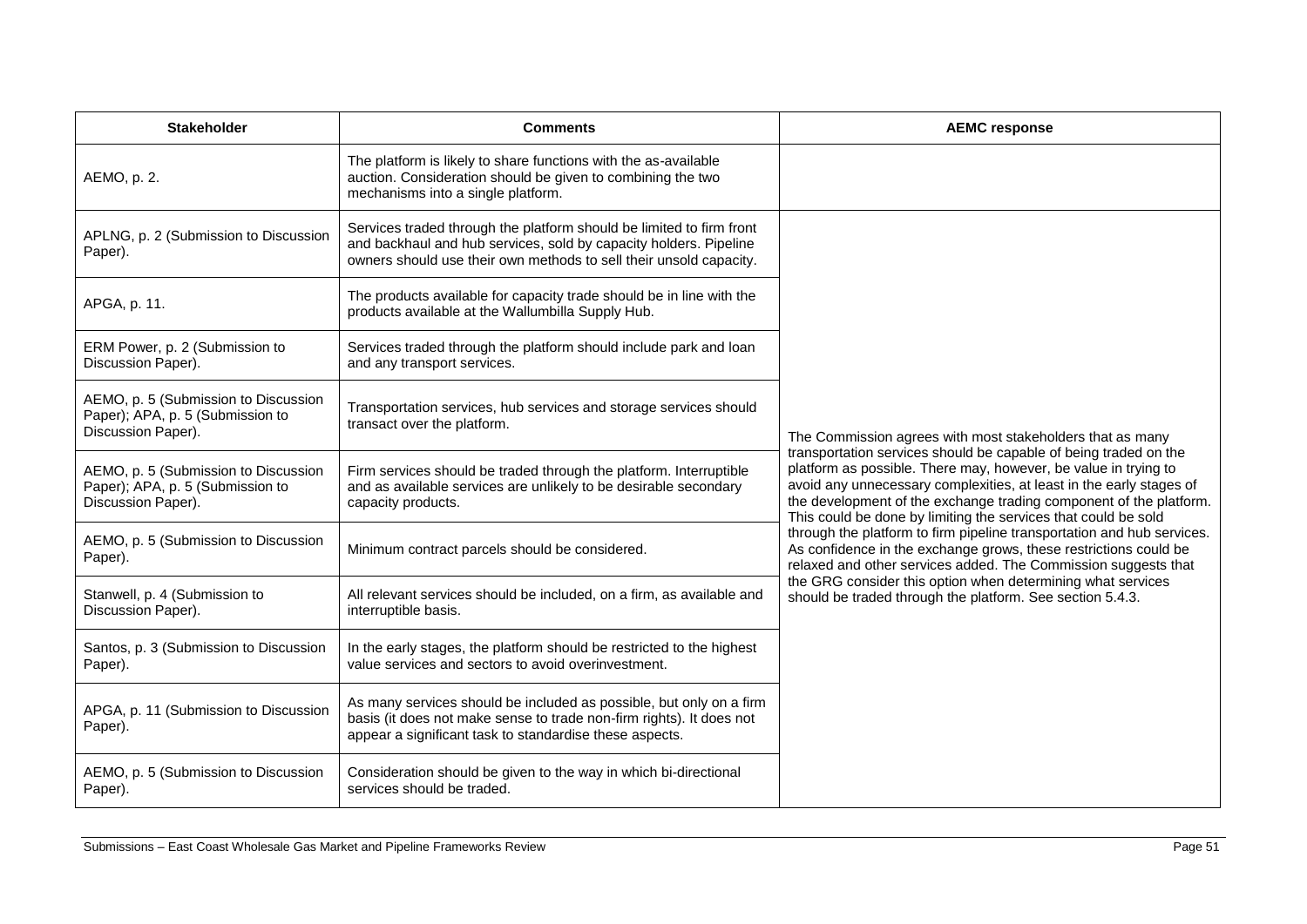## **Publication of information on secondary capacity trades**

| <b>Stakeholders</b>                                                                                                                                                                                            | <b>Comments</b>                                                                                                                                                                        | <b>AEMC response</b>                                                                                                                                                                                                                                                                                                                                                                                                                                                                                                                                                                                                                                                              |
|----------------------------------------------------------------------------------------------------------------------------------------------------------------------------------------------------------------|----------------------------------------------------------------------------------------------------------------------------------------------------------------------------------------|-----------------------------------------------------------------------------------------------------------------------------------------------------------------------------------------------------------------------------------------------------------------------------------------------------------------------------------------------------------------------------------------------------------------------------------------------------------------------------------------------------------------------------------------------------------------------------------------------------------------------------------------------------------------------------------|
| APPEA, p. 3; PIAC, p. 6; Origin, p. 2;<br>Jemena, pp. 11-12; APLNG, p. 2;<br>APGA, p. 1; Australian Energy Council,<br>p. 2 (Submission to Discussion Paper);<br>AGL, p.3 (Submission to Discussion<br>Paper). | Supports moves to improve transparency in pipeline markets that<br>interface with the facilitated markets, so capacity can be traded<br>more actively.                                 | Noted. The Commission has recommended the publication of<br>information on all secondary trades of pipeline capacity and hub<br>services. See section 5.5.                                                                                                                                                                                                                                                                                                                                                                                                                                                                                                                        |
| APA Group, cover letter and pp. 2, 15-<br>16; APA Group, p. 10 (submission to<br>Discussion Paper).                                                                                                            | Supports transparency in the primary and secondary markets for<br>pipeline capacity, provided equivalent measures are adopted for<br>primary and secondary gas commodity transactions. | While publishing information on commodity trades would increase<br>transparency, it is unclear how much value the market would derive<br>from this information given the prices payable under these contracts<br>reflect the totality of all the terms and conditions of supply and not<br>just the value of a unit of gas. Requiring market participants to<br>divulge this information could also undermine confidence in the<br>market (eg through the potential for tacit collusion, or the potential<br>effects on risk management practices) and have adverse<br>consequences for competition in some downstream markets. See<br>section 8.3.1 of the Stage 1 Draft Report. |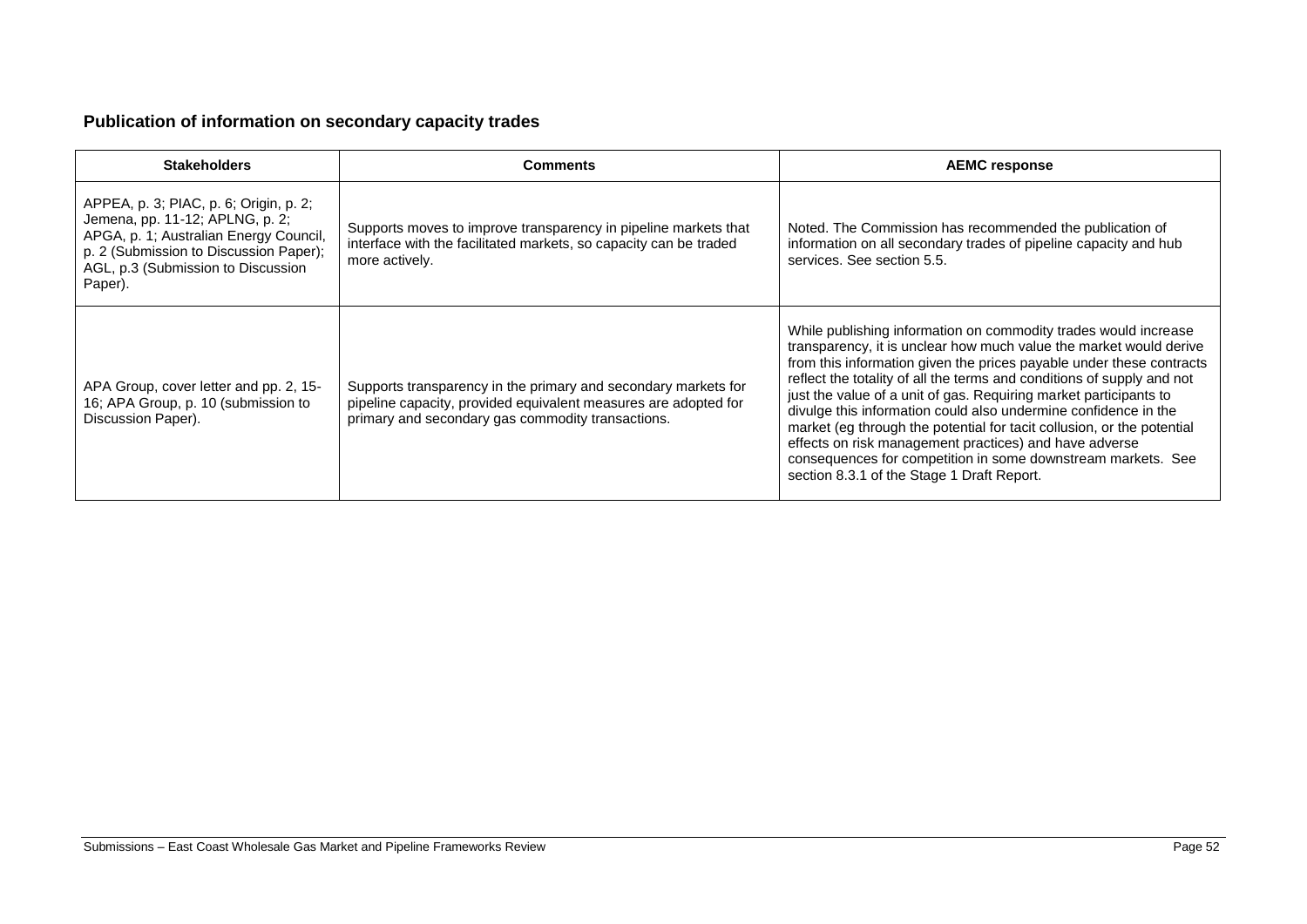| <b>Stakeholders</b>                                                                                                                                                                                                                                                                                                                                                                                                                                                                                                                                                                                                                                                                                                                                                                                                                                                  | <b>Comments</b>                                                                                                                                                                                                            | <b>AEMC response</b>                                                                                                                                                                                                                                                                                                                                                                                               |
|----------------------------------------------------------------------------------------------------------------------------------------------------------------------------------------------------------------------------------------------------------------------------------------------------------------------------------------------------------------------------------------------------------------------------------------------------------------------------------------------------------------------------------------------------------------------------------------------------------------------------------------------------------------------------------------------------------------------------------------------------------------------------------------------------------------------------------------------------------------------|----------------------------------------------------------------------------------------------------------------------------------------------------------------------------------------------------------------------------|--------------------------------------------------------------------------------------------------------------------------------------------------------------------------------------------------------------------------------------------------------------------------------------------------------------------------------------------------------------------------------------------------------------------|
| Origin, p. 2; Australian Energy Council,<br>p. 2; ESSO, p. 2; ERM, p. 6; Stanwell,<br>p. 3; Jemena, pp. 12-13; Santos, p. 6;<br>APGA, p. 10; Australian Energy<br>Council, p. 2 (Submission to Discussion<br>Paper); ERM p. 3 (Submission to<br>Discussion Paper); Santos, p. 3<br>(Submission to Discussion Paper);<br>APLNG, p. 3 (Submission to Discussion<br>Paper); Stanwell, pp. 6-7 (Submission<br>to Discussion Paper); Jemena, pp. 2-3<br>(Submission to Discussion Paper);<br>APGA, p. 15 (Submission to Discussion<br>Paper); Origin, p. 3 (Submission to<br>Discussion Paper); AGL, p. 3<br>(Submission to Discussion Paper);<br>ENGIE, p. 6 (Submission to Discussion<br>Paper); QGC, p. 5 (Submission to<br>Discussion Paper); Australian Energy<br>Council, p. 2 (Submission to Discussion<br>Paper); APA, p. 10 (Submission to<br>Discussion Paper). | Cautions against any requirements that would reveal commercially<br>sensitive information that could undermine a shipper's position in a<br>related market.                                                                | The Commission has recommended that the information that should<br>be published should take into account measures to protect the<br>anonymity of counterparties. The Commission recognises that<br>commercial-in-confidence information may be inferred from<br>published information even if counterparties' names are not<br>published. See section 5.5.2.                                                       |
| AEMO, p. 7 (Submission to Discussion<br>Paper).                                                                                                                                                                                                                                                                                                                                                                                                                                                                                                                                                                                                                                                                                                                                                                                                                      | If confidential information is not reported then no lag is required in<br>publication. The longer the reporting occurs after the time of<br>transaction, the less valuable it is.                                          |                                                                                                                                                                                                                                                                                                                                                                                                                    |
| Stanwell, p. 7 (Submission to<br>Discussion Paper).                                                                                                                                                                                                                                                                                                                                                                                                                                                                                                                                                                                                                                                                                                                                                                                                                  | If information is reported in sufficiently low level of detail, then<br>publication should take place as soon as possible. If detailed<br>information is reported, this should happen after the contract has<br>concluded. | The Commission recommends that the COAG Energy Council task<br>the GRG to develop a reporting obligation that requires the prices<br>and other key terms struck in secondary capacity trades to be<br>reported at the time the trade is entered into, or shortly after.<br>Reporting within this timeframe will aid the price discovery process<br>for capacity trades and the auction process. See section 5.5.2. |
| ERM, p. 3 (Submission to Discussion<br>Paper).                                                                                                                                                                                                                                                                                                                                                                                                                                                                                                                                                                                                                                                                                                                                                                                                                       | Information should be published at the time of the transaction if<br>through platform. If outside of platform, it should be published at the<br>end of the month providing the trade has concluded.                        |                                                                                                                                                                                                                                                                                                                                                                                                                    |
| APLNG, p. 3 (Submission to Discussion<br>Paper); APGA, p. 15 (Submission to<br>Discussion Paper).                                                                                                                                                                                                                                                                                                                                                                                                                                                                                                                                                                                                                                                                                                                                                                    | Information should be published at the time of the transaction.                                                                                                                                                            |                                                                                                                                                                                                                                                                                                                                                                                                                    |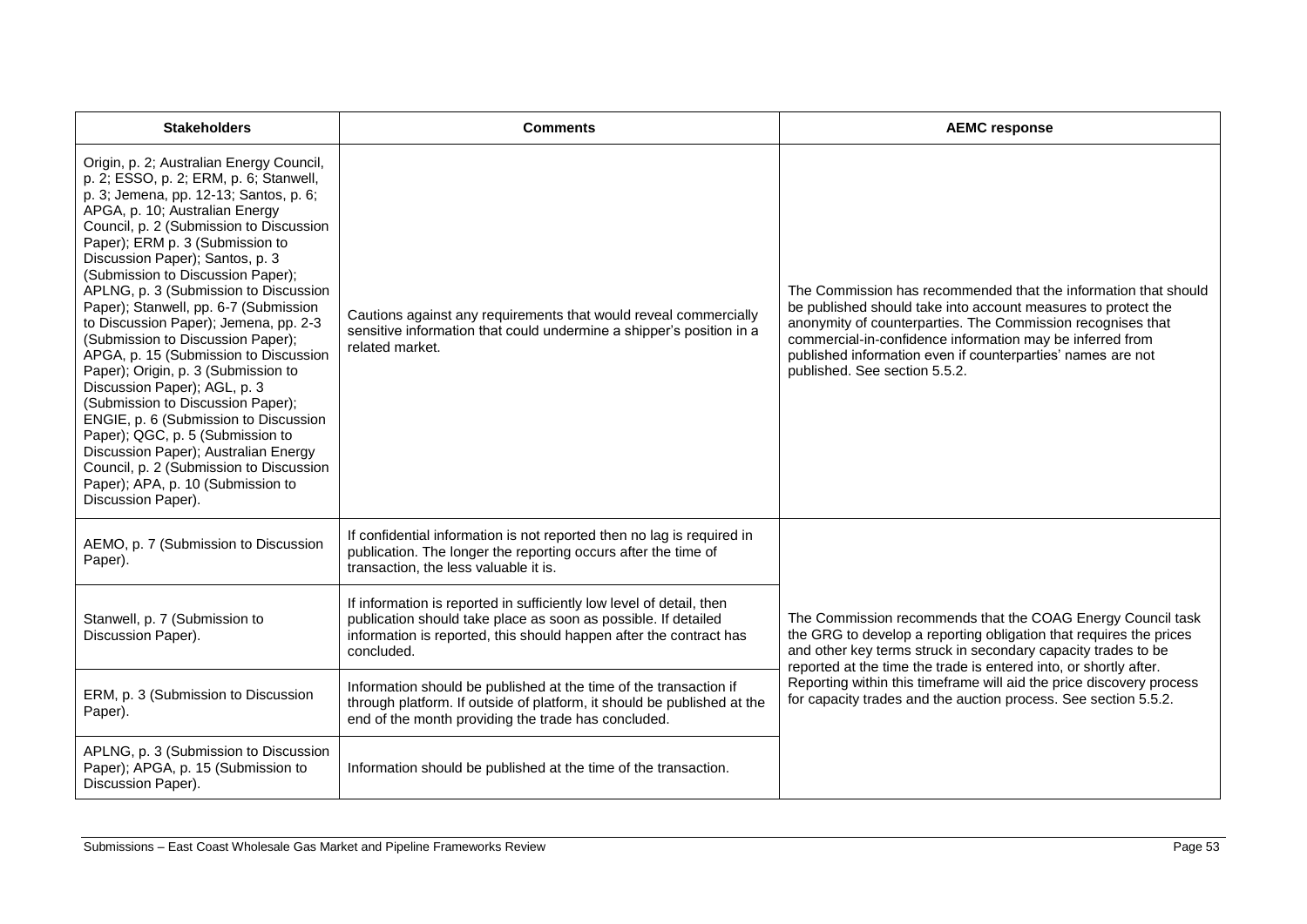| <b>Stakeholders</b>                                                                                 | <b>Comments</b>                                                                                                                                                                                                                                                            | <b>AEMC response</b>                                                                                                                                                                                                                                                                                                        |
|-----------------------------------------------------------------------------------------------------|----------------------------------------------------------------------------------------------------------------------------------------------------------------------------------------------------------------------------------------------------------------------------|-----------------------------------------------------------------------------------------------------------------------------------------------------------------------------------------------------------------------------------------------------------------------------------------------------------------------------|
| Stanwell, p. 3; Stanwell, p. 7<br>(Submission to Discussion Paper);<br>ERM, p. 6.                   | Does not support the publication of bespoke contracts. This would<br>be burdensome and there are likely to be terms or prices which may<br>not be easily explained through a standardised reporting platform.                                                              | The Commission recommends that the GRG be required to develop<br>information reporting that applies to all secondary capacity trades<br>from the date the obligation takes effect, regardless of whether the<br>trades are carried out on a bilateral basis or through the capacity<br>trading platform. See section 5.5.2. |
| ERM, p. 3 (Submission to Discussion<br>Paper).                                                      | There should be consistency in the information reported for trades<br>inside and outside the platform.                                                                                                                                                                     |                                                                                                                                                                                                                                                                                                                             |
| APGA, p. 14 (Submission to Discussion<br>Paper).                                                    | Equivalent information should be made available whether trades are<br>bilateral or through platform.                                                                                                                                                                       |                                                                                                                                                                                                                                                                                                                             |
| APA, p. 10 (Submission to Discussion<br>Paper); APLNG, p. 3 (Submission to<br>Discussion Paper).    | Information provision requirements should include information on<br>non-standard contracts.                                                                                                                                                                                |                                                                                                                                                                                                                                                                                                                             |
| AEMO, p. 7 (Submission to Discussion<br>Paper).                                                     | It should at least be reported that a trade contained bespoke terms,<br>even if those terms are not themselves disclosed.                                                                                                                                                  |                                                                                                                                                                                                                                                                                                                             |
| Stanwell, p. 7 (Submission to<br>Discussion Paper); AEMO, p. 7<br>(Submission to Discussion Paper). | Information provision requirements should apply also to hub<br>services.                                                                                                                                                                                                   | The Commission recommends the publication of information on all<br>secondary trades of pipeline capacity and hub services. See section<br>5.5.1.                                                                                                                                                                            |
| AEMO, p. 7 (Submission to Discussion<br>Paper).                                                     | It seems beneficial for information on hub services and storage<br>services trades to also be reported.                                                                                                                                                                    |                                                                                                                                                                                                                                                                                                                             |
| APGA, p. 16 (Submission to Discussion<br>Paper).                                                    | Information provision requirements should be extended to<br>secondary sales of services of all Bulletin Board facilities.                                                                                                                                                  |                                                                                                                                                                                                                                                                                                                             |
| AEMO, pp. 2-3.                                                                                      | Clarification is sought about whether capacity trading information<br>would be published on the Gas Bulletin Board.                                                                                                                                                        | The GRG should consider the appropriate place for publishing<br>secondary capacity trading information.                                                                                                                                                                                                                     |
| Santos, p. 6.                                                                                       | There needs to be a case developed to justify the release of certain<br>information. If information is not going to increase liquidity, or assist<br>market participants in trading decisions, it should be questioned if<br>this information really needs to be provided. | The Commission recommends that the COAG Energy Council task<br>the GRG with developing the reporting obligations, in accordance<br>with guidance given by the Commission. See section 5.5.2.                                                                                                                                |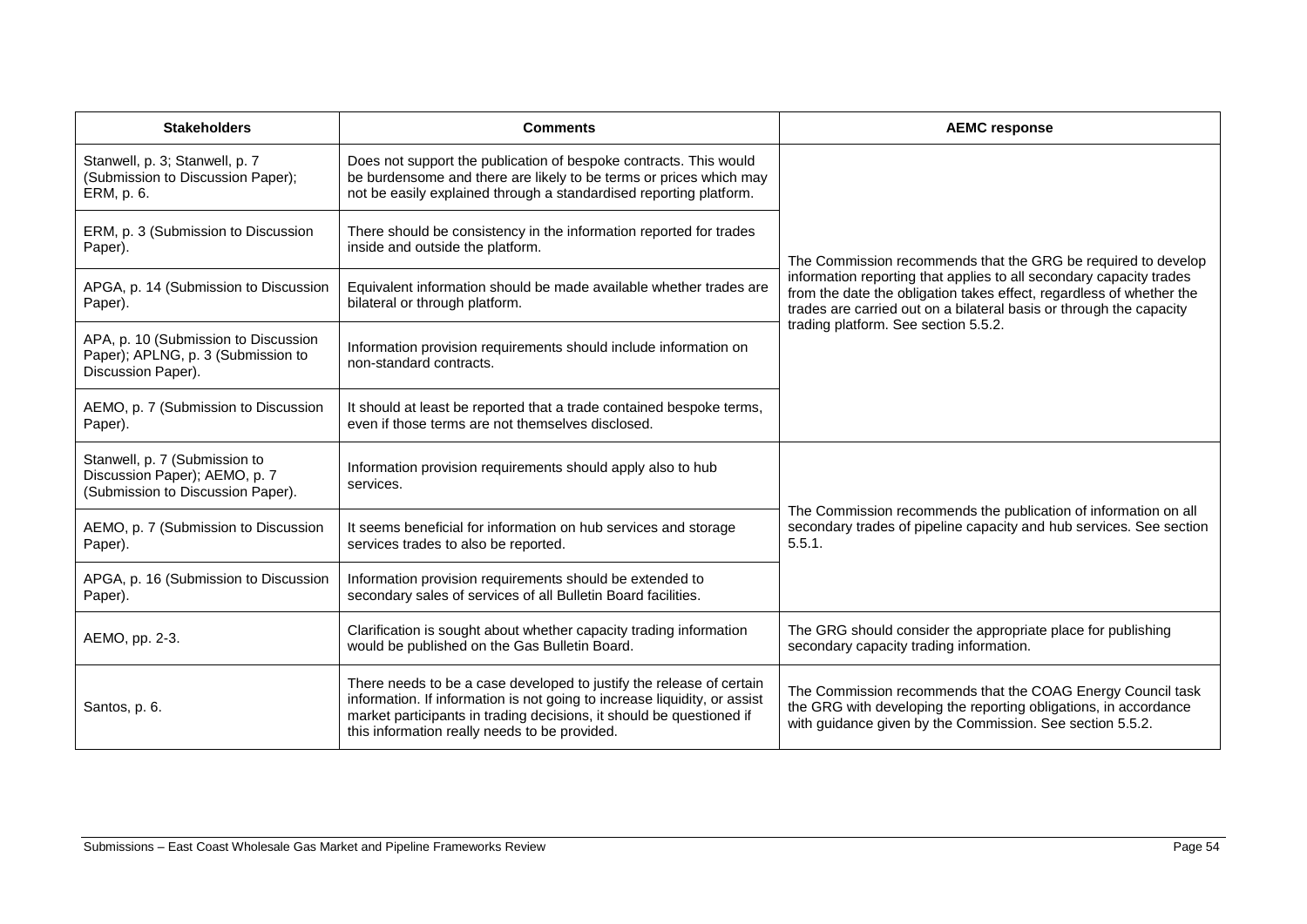### **Primary capacity markets and the Gas Access Regime**

| <b>Stakeholder</b>                                                                                                                                                                                                                                                                                                                                            | <b>Comments</b>                                                                                                                                                                                                                                                                                                                                                                                                                                                                                                                                                                                                                                                             | <b>AEMC response</b>                                                                                                                                                                                                                                                                                                                                                                                                                                                                                                                                                                                                                                        |
|---------------------------------------------------------------------------------------------------------------------------------------------------------------------------------------------------------------------------------------------------------------------------------------------------------------------------------------------------------------|-----------------------------------------------------------------------------------------------------------------------------------------------------------------------------------------------------------------------------------------------------------------------------------------------------------------------------------------------------------------------------------------------------------------------------------------------------------------------------------------------------------------------------------------------------------------------------------------------------------------------------------------------------------------------------|-------------------------------------------------------------------------------------------------------------------------------------------------------------------------------------------------------------------------------------------------------------------------------------------------------------------------------------------------------------------------------------------------------------------------------------------------------------------------------------------------------------------------------------------------------------------------------------------------------------------------------------------------------------|
| PIAC, pp. 5-6.                                                                                                                                                                                                                                                                                                                                                | Recommends that the coverage test for pipelines be reviewed to<br>ensure that regulations for pipelines are adequately regulated for the<br>changed market environment.                                                                                                                                                                                                                                                                                                                                                                                                                                                                                                     | The ACCC has recommended to the COAG Energy Council that the<br>current test for regulation of gas pipelines (the coverage test) in the<br>Gas Access Regime in NGL be replaced in order that it better<br>addresses the issue of market power and monopoly pricing, and that<br>the AEMC should carry out further consultation and advise the<br>COAG Energy Council of the suitable amendments to the test.<br>Given the ACCC's analysis and evidence of the problem, which is<br>consistent with the AEMC's own analysis, the AEMC concurs with<br>the ACCC's recommended approach to progressing reforms to the<br>Gas Access Regime. See section 5.6.2 |
| Central Petroleum, pp. 1-2.                                                                                                                                                                                                                                                                                                                                   | The AEMC's Draft Report fails to address the most significant and<br>structurally ingrained barrier to new gas supplies reaching gas<br>customers - the tariffs charged for the transportation of gas through<br>an existing gas pipeline transmission network which is not based on<br>the actual cost incurred by pipeline owners in providing a service.<br>The AEMC's review should go further in considering how current<br>pipeline owners are setting their tariffs for various services.                                                                                                                                                                            |                                                                                                                                                                                                                                                                                                                                                                                                                                                                                                                                                                                                                                                             |
| Major Energy Users, pp. 4, 20-21.                                                                                                                                                                                                                                                                                                                             | The AEMC should continue to work with the ACCC to resolve issues<br>relating to pipeline owner monopoly power.                                                                                                                                                                                                                                                                                                                                                                                                                                                                                                                                                              |                                                                                                                                                                                                                                                                                                                                                                                                                                                                                                                                                                                                                                                             |
| AER, p. 6.                                                                                                                                                                                                                                                                                                                                                    | Supports the AEMC's Final Report being informed by ACCC's<br>inguiry findings.                                                                                                                                                                                                                                                                                                                                                                                                                                                                                                                                                                                              |                                                                                                                                                                                                                                                                                                                                                                                                                                                                                                                                                                                                                                                             |
| QGC, pp. 2-3.                                                                                                                                                                                                                                                                                                                                                 | Concerns over pricing structures for pipeline capacity apply more<br>generally than acknowledged by the AEMC (eg, for longer term<br>trades). Understands that these broader issues are within scope of<br>the ACCC inquiry.                                                                                                                                                                                                                                                                                                                                                                                                                                                |                                                                                                                                                                                                                                                                                                                                                                                                                                                                                                                                                                                                                                                             |
| Stanwell, pp. 4-5; Jemena, pp. 15-16;<br>EnergyAustralia, pp. 4-5; APGA, pp.1,<br>13; ERM, p. 4 (Submission to<br>Discussion Paper); EnergyAustralia p. 7<br>(Submission to Discussion Paper),<br>Stanwell, p. 12 (Submission to<br>Discussion Paper) ; Jemena, p. 4<br>(Submission to Discussion Paper);<br>APGA, p. 23 (Submission to Discussion<br>Paper). | Does not support the draft recommendation to publish information<br>on primary capacity sales:<br>* The benefits of publishing retrospective information would be<br>limited<br>* The price paid is dependent on the quantity of capacity purchased,<br>and on whether physical expansions were required<br>* The bespoke nature of primary contracts would mean that it would<br>be hard to interpret the information<br>* There are confidentially concerns with this recommendation<br>* Such information provision requirements is not necessary for<br>regulators (see recent ACCC inquiry for an example of information<br>gathered for a regulator's specific need). | Given the high degree of consistency between the ACCC's<br>recommendation with regard to information disclosure requirements<br>and the AEMC's draft recommendation for the publication of price<br>and price related information for primary capacity sales, the AEMC<br>recommends that the appropriate information provision<br>requirements in the primary market be further considered if the<br>COAG Energy Council agrees to pursue the ACCC's<br>recommendation for the AEMC to investigate this matter further.<br>See section 5.6.2.                                                                                                              |